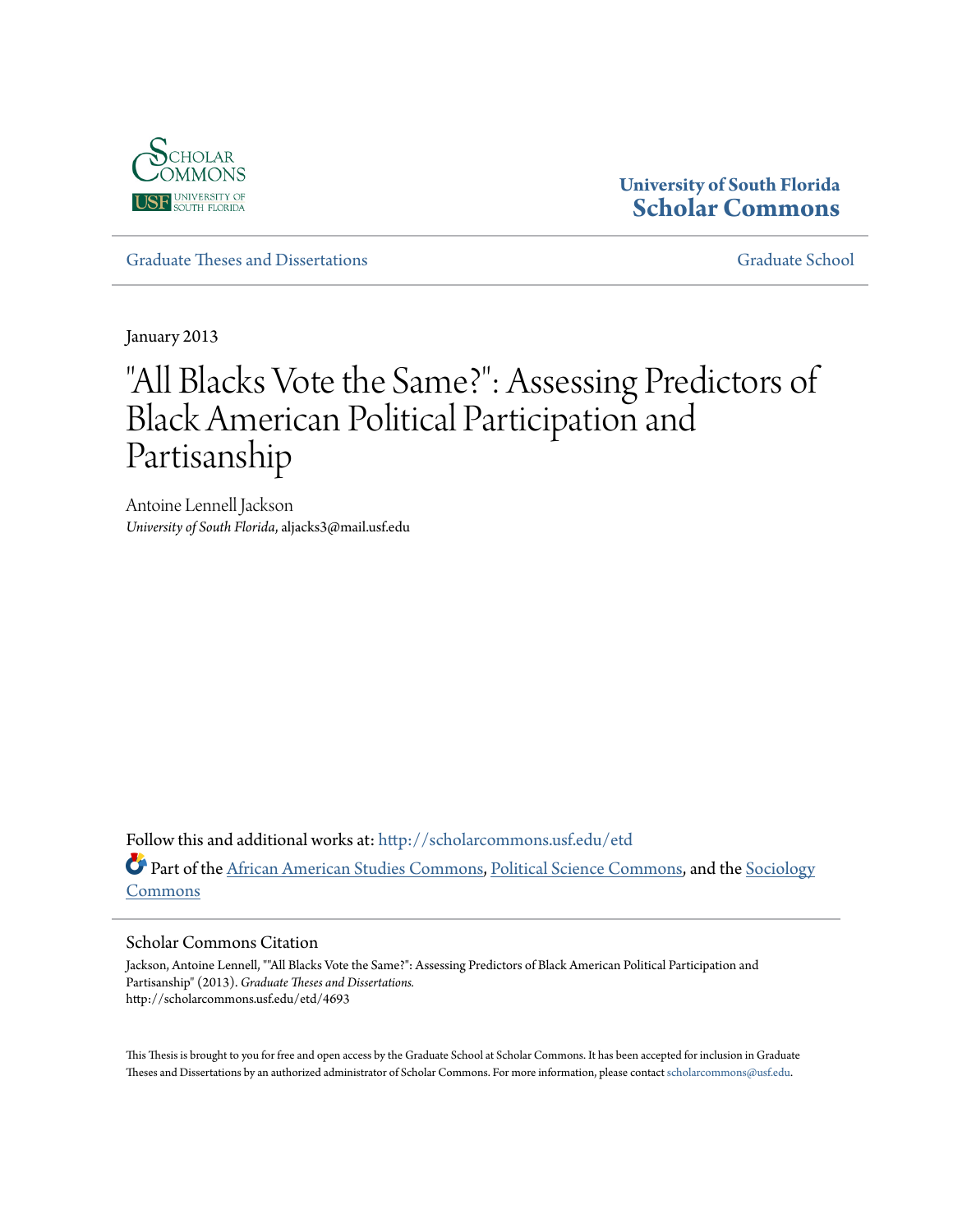"All Blacks Vote the Same?":

Assessing Predictors of Black American Political Participation and Partisanship

by

Antoine L. Jackson

A thesis submitted in partial fulfillment of the requirements for the degree of Masters of Arts Department of Sociology College of Arts and Sciences University of South Florida

Major Professor: Will Tyson, Ph.D. James Cavendish, Ph.D. John Barnshaw, Ph.D.

> Date of Approval: July 8, 2013

Keywords: race, voter turnout, party, demographics, political opinions

Copyright © 2013, Antoine L. Jackson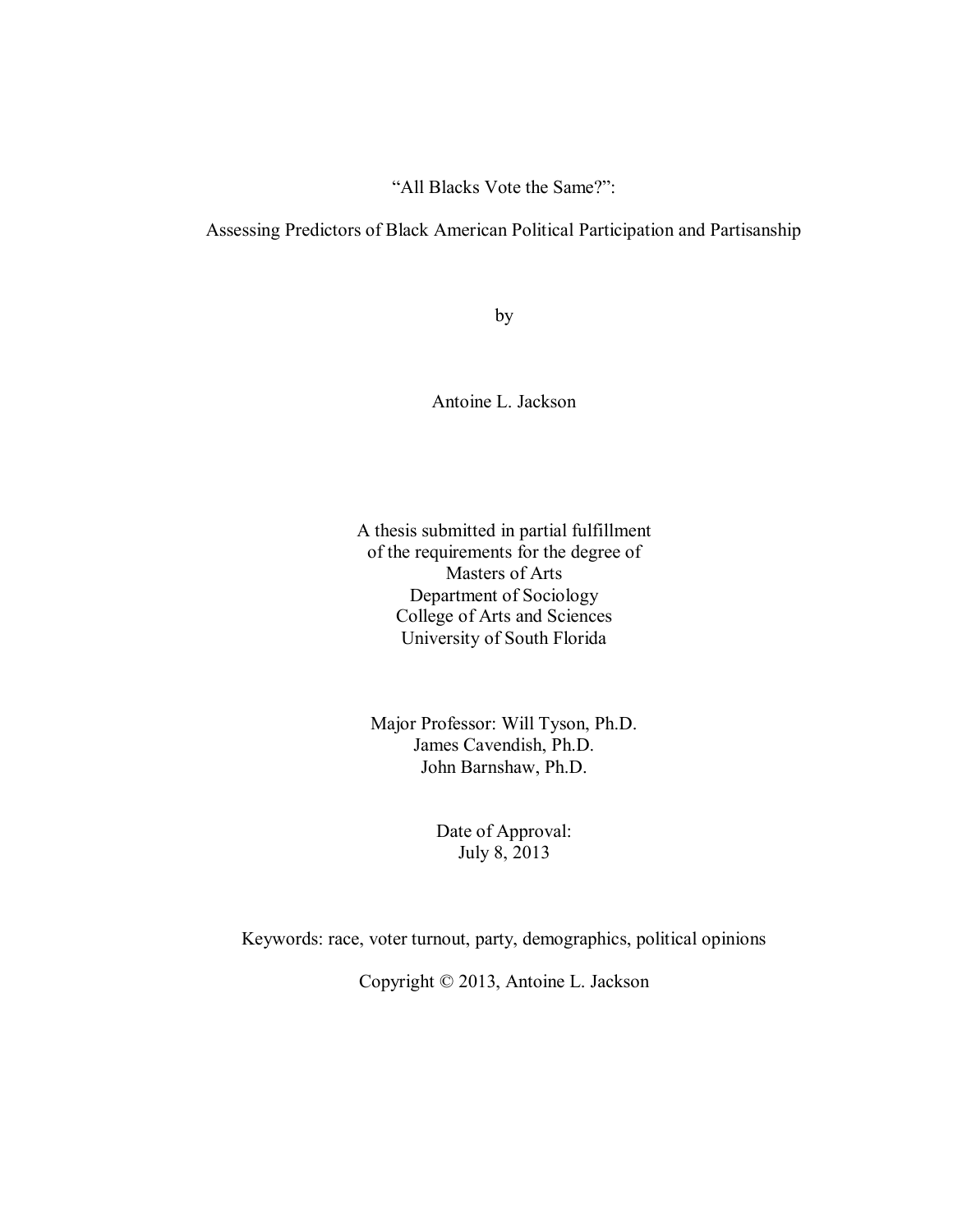## **Table of Contents**

| List of Tables                                   | $\ddot{\rm n}$  |
|--------------------------------------------------|-----------------|
| List of Figures                                  | iii             |
| Abstract                                         | iv              |
| Chapter 1: Introduction                          | 1               |
| Chapter 2: Literature Review                     | 7               |
| 2.1 Gender                                       | $7\phantom{.0}$ |
| $2.2$ Age                                        | 10              |
| 2.3 Education                                    | 11              |
| 2.4 Socioeconomic Status                         | 13              |
| 2.5 Region                                       | 15              |
| Chapter 3: Data and Methods                      | 17              |
| 3.1 Variables                                    | 18              |
| Chapter 4: Results                               | 24              |
| 4.1 Predictors of Black Voter Turnout            | 24              |
| 4.2 Determinants of Black Democratic Affiliation | 29              |
| Chapter 5: Conclusion                            | 37              |
| References Cited                                 | 46              |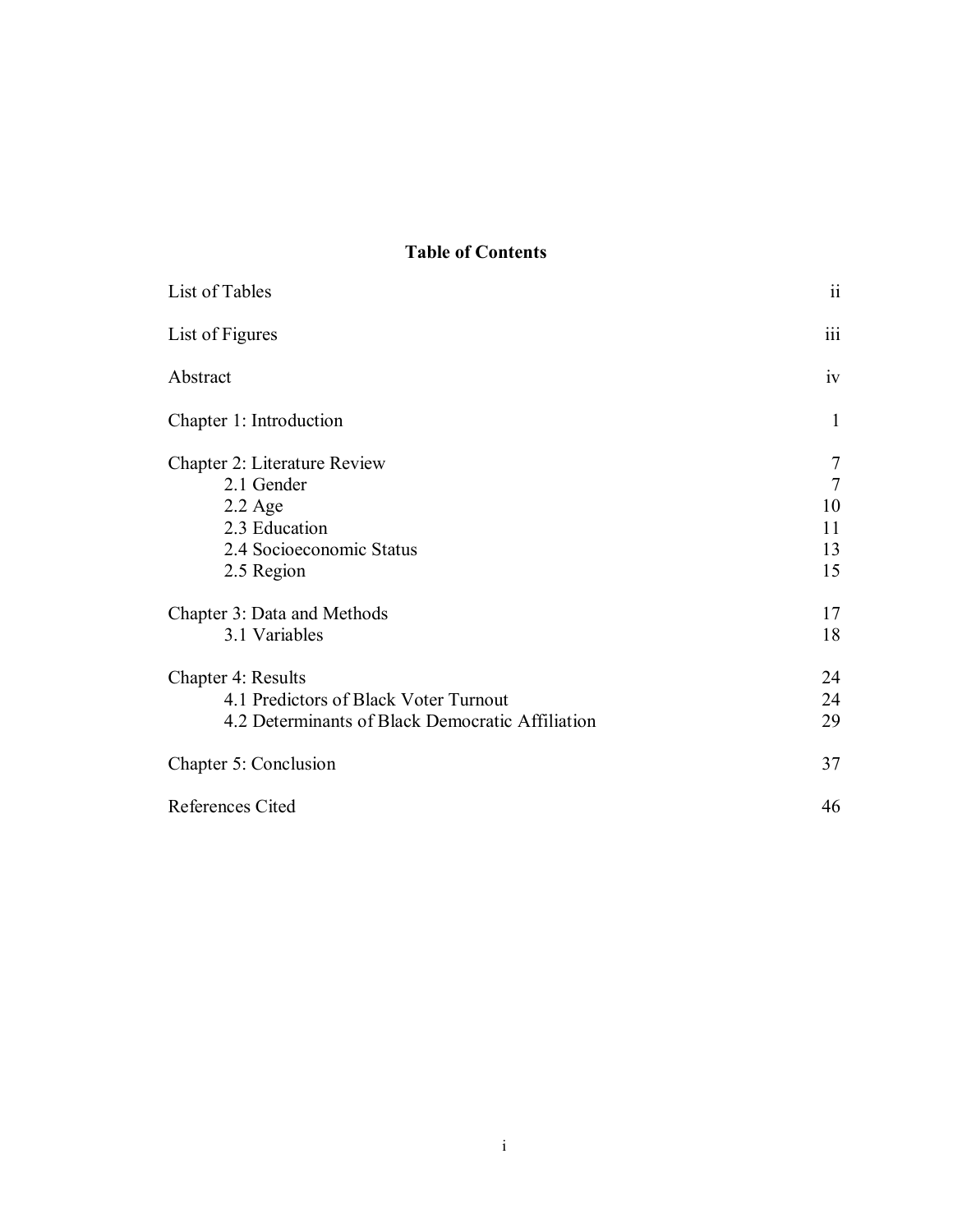## **List of Tables**

| Table 1.1: Turnout Statistics (%) for Black Respondents in ANES 1984, 1996,                                                                   |     |
|-----------------------------------------------------------------------------------------------------------------------------------------------|-----|
| Table 3.1: Demographic Descriptive Statistics (%) for Black Respondents in                                                                    |     |
| Table 3.2: Political Descriptive Statistics (%) for Black Respondents in ANES                                                                 | 20  |
| Table 4.1: Exponentiated Logistic Regression Coefficients for Predicting Voter                                                                | .25 |
| Table 4.2: Exponentiated Logistic Regression Coefficients for Predicting<br>Democratic Party Affiliation among Blacks in 1984, 1996, and 2008 | 30  |
| Table 4.3: Exponentiated Logistic Regression Coefficients for Predicting<br>Democratic Affiliation among Blacks in 2008 (N= 575)              | 35  |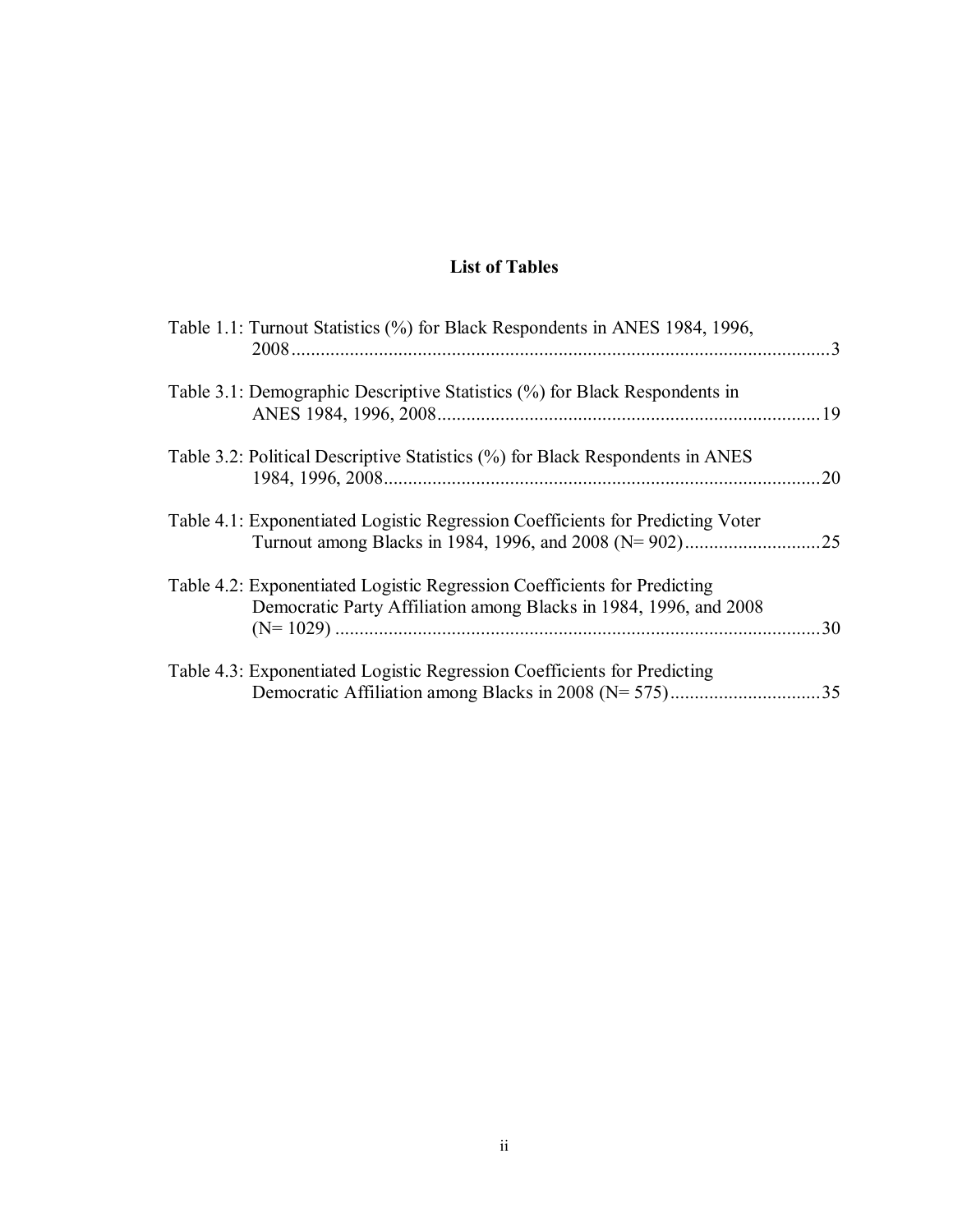## **List of Figures**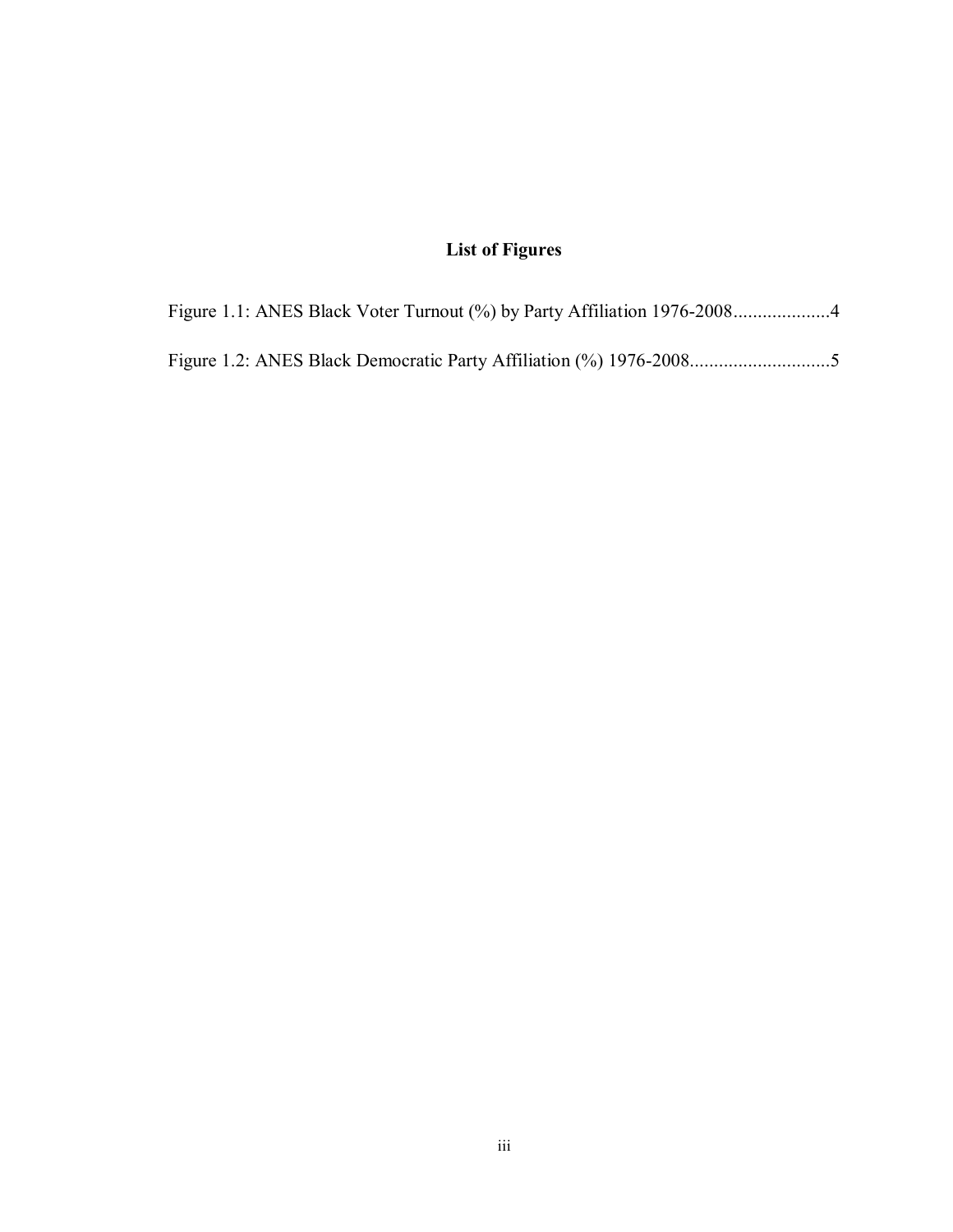#### **Abstract**

The politics of Blacks are stereotypically assumed to be the same and share the same race-based root, be it disenfranchisement or solidarity. Given the recent jump in Black political participation and the seemingly race-based and partisan nature "the Black vote" holds, it is essential to investigate what factors drive Black voter turnout as well as what factors contribute to the partisan nature of Black voters. Most other studies of political opinion, turnout, and party preference only consider comparable demographic groups such as men versus women or Blacks versus Whites. This study examines partisan preference and participation only among Black Americans. The data used here come from the American National Election Survey (ANES) 1984, 1996, and 2008 Pre- and Post-Election Survey, election years that coincided with peaks and lows of Black voter turnout since the Civil Rights Movement. Findings indicate that Black Democrats report higher voter turnout than Black non-Democrats, and younger Blacks and those who opposed abortion were less likely to vote. Also, results suggest that although Black partisanship can be predicted by gender, abortion stance, and age, partisanship is largely not a product of demographics or political stances based on how little variance these models account; rather, Black partisanship may be explained by aspects that go beyond these usual determinants, measures, and proxies. Implications of this study show that non-Democratic Blacks were political available to other parties, and it warrants a further investigation into Black partisanship.

iv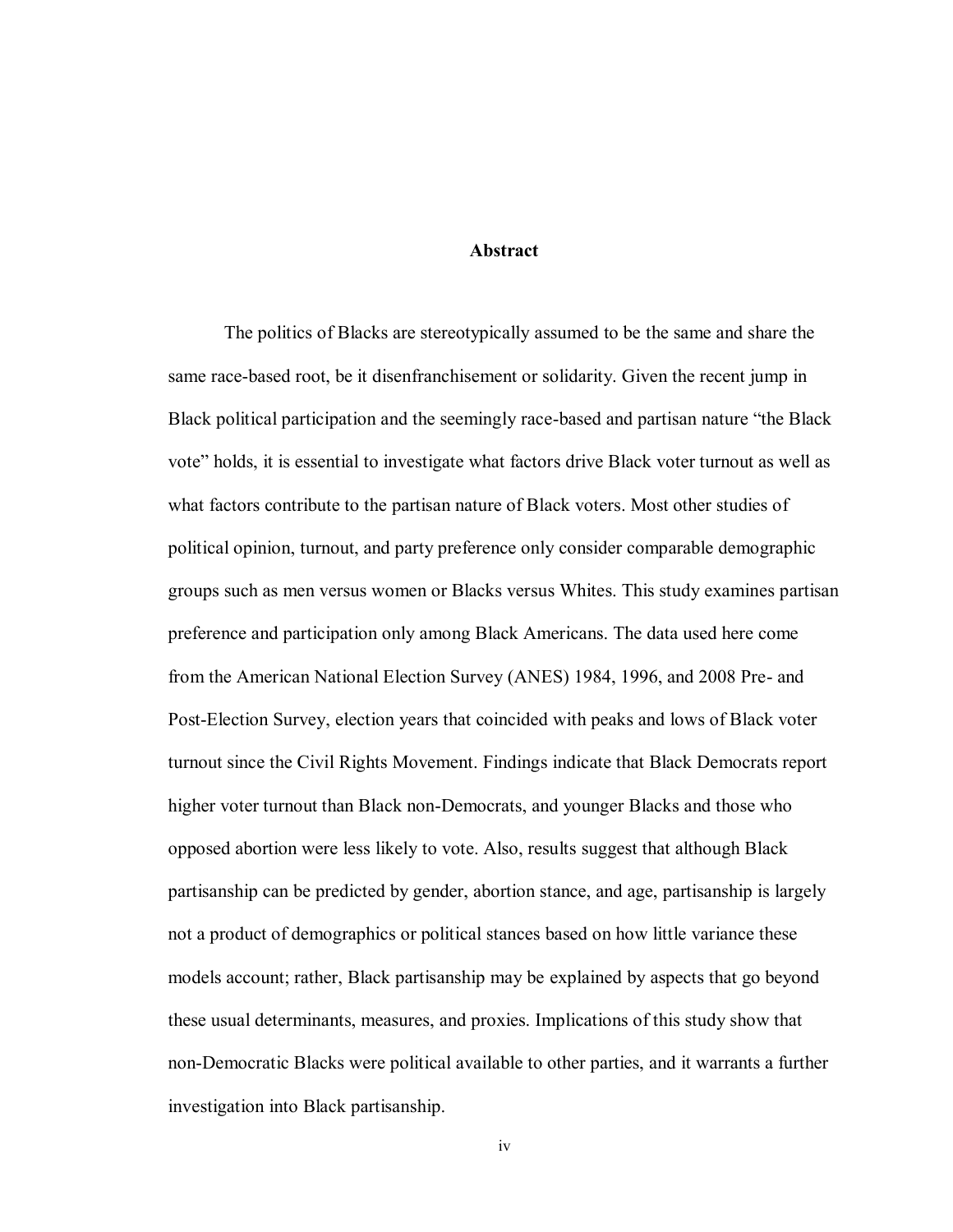#### **Chapter 1:**

#### **Introduction**

The politics of Blacks are stereotypically assumed to be the same and share the same race-based root. First, Black voters have been largely underrepresented in political participation, a trend usually reduced to racial disenfranchisement (Diemer and Li 2011; Ochs 2006; Uggen, Behrens, and Manza 2005; Clayton 2004; Uggen and Manza 2002). Recently, Black voter turnout has been on the rise. The Presidential election of 2012 surprised many pundits as Black turnout mirrored the overwhelming figures from 2008 as Blacks returned with massive support for Democratic President Barack Obama (SSDAN 2012; Taylor 2012). The elections of 2008 and 2012 were the first elections in which Blacks were *overrepresented* at the polls when compared to Whites and the national average (Taylor 2012).

Second, Black voters lean overwhelmingly toward Democratic Party candidates in local, state, and federal elections, a phenomenon attributed to race (Gerber 1996). While many Republicans readily tag themselves as the "Party of Lincoln" to harken the abolitionist president, a partisan shift in racial ideology followed the presidency of Franklin D. Roosevelt. The New Deal coalition and its Democratic Party began to take a stand against racial injustice along with various other social ills (Harris-Lacewell 2003; Wielhouwer 2000), and later Democrats continued to advocate for racial equality through the 1960s until now (Whitby 2002), signaling a turning point in voting behavior and party identification among Blacks (Luks and Elms 2005). This pattern has been so consistent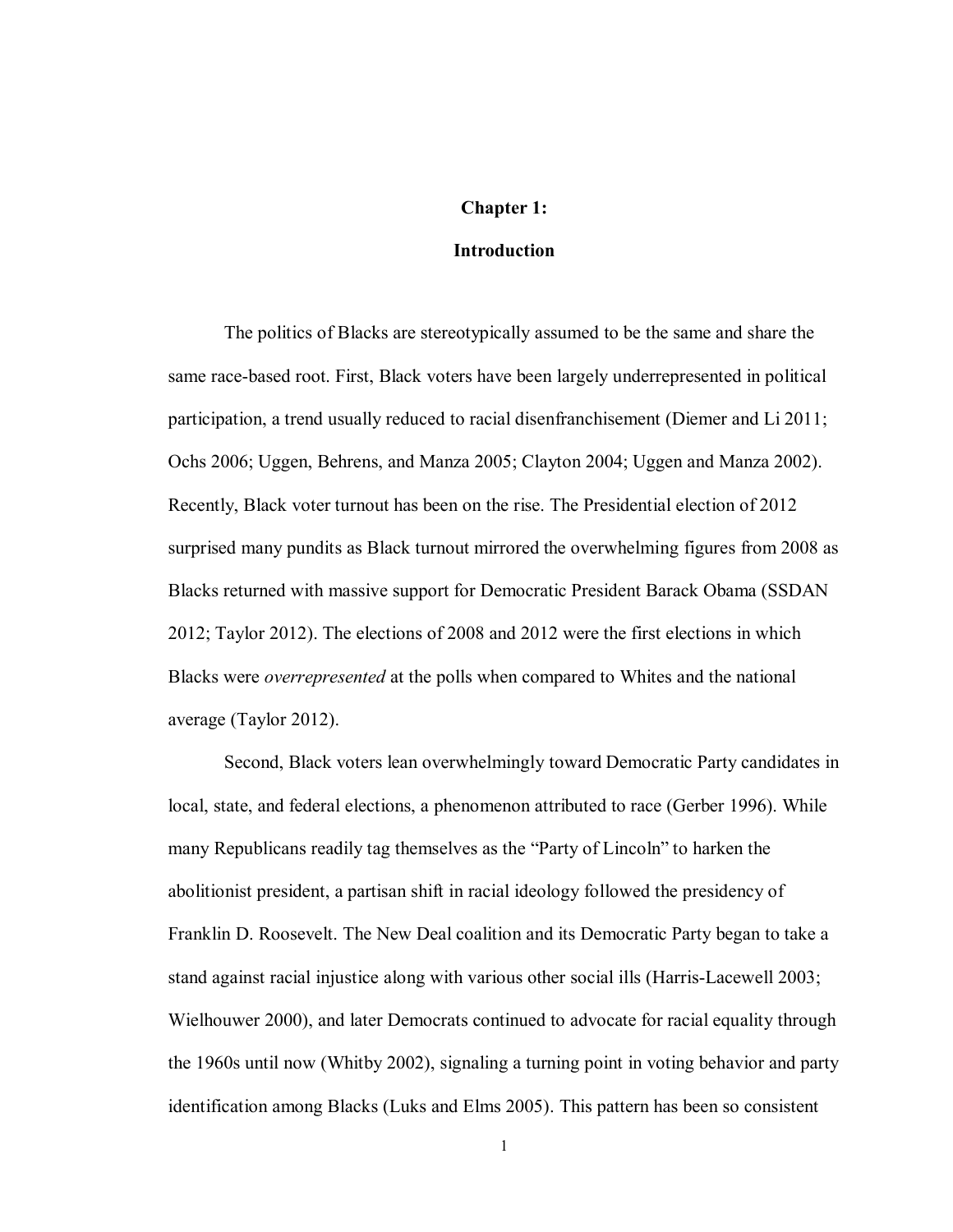that Black voter solidarity has become known as "the Black vote." Despite this strong allegiance, few scholars have pointed out that Blacks differ from the Democratic platform on social issues such as abortion, same-sex marriage, and all forms of government welfare (Clawson and Clark 2003; Harris-Lacewell 2003; Bovasso 1993).

Because of the consistency in the political direction of "the Black vote" and the racially-based presumption of its political presence and force, actual Black voter turnout and partisanship remain mostly assumed and understudied. Table 1.1 demonstrates that despite the assumed allegiance of Blacks with the Democratic Party via national Democratic candidates, a significant number of Blacks are *not* Democrats. Given the recent jump in Black political participation and the seemingly partisan nature "the Black vote" holds, it is essential to investigate what factors drive Black voter turnout as well as what factors contribute to the partisan nature of Black voters. These trends suggest that in the future, Black voters may have more power to influence the direction and shape of American politics.

To grasp a more complete understanding of the factors that influence Black political participation and political behavior, three distinct Presidential election periods were chosen. Table 1.1 also provides evidence of the federal voting pattern among Blacks in the Presidential elections of 1984, 1996, and 2008. Census data from the Social Sciences Data Analysis Network (SSDAN) indicates that these three target years were milestones as far as Black political participation. The 1984 election was the highest level of Black voter turnout since the Civil Rights Movement; the 1996 election held the lowest rate of post-Civil Rights Black voter turnout. Black voter turnout hit a new post-Civil Rights peak in 2008 with voter turnout among Blacks eclipsing that of Whites and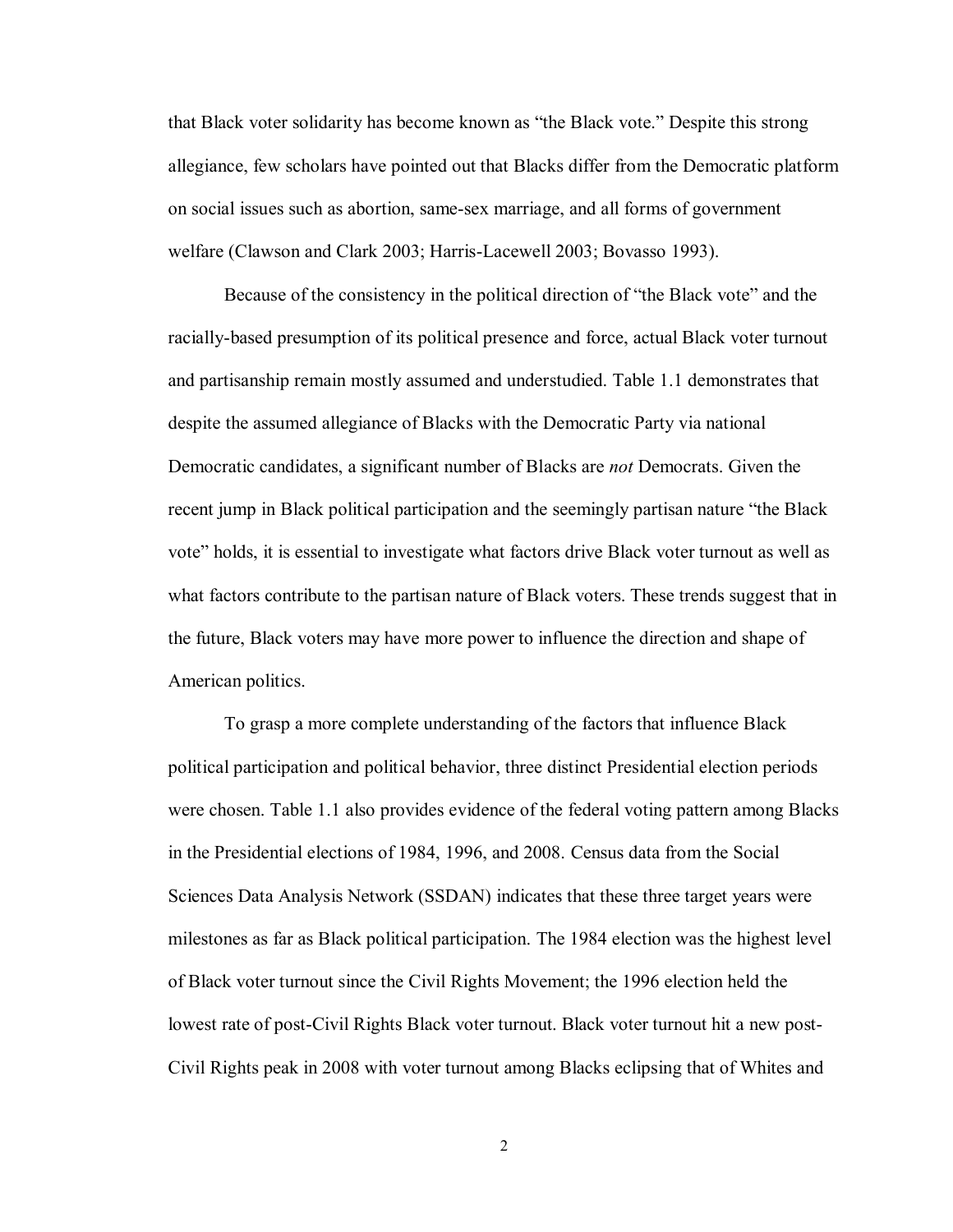the national average for the first time (SSDAN 2012). Note that 1984 and 1996 Black turnout patterns of SSDAN (2012) are not clearly reflected in Table 1.1, probably due to the difference in Black sample sizes of SSDAN (who utilizes census data) and ANES (see Chapter 3).

|                             | 1984 | 1996 | 2008 |
|-----------------------------|------|------|------|
| <b>Voter Turnout</b>        |      |      |      |
| Voted                       | 65.6 | 67.8 | 81.5 |
| Did not vote                | 34.4 | 32.2 | 18.5 |
| <b>Vote for President</b>   |      |      |      |
| Rep. candidate              | 9.1  | 0.9  | 0.5  |
| Dem. candidate              | 88.6 | 96.3 | 99.3 |
| Other candidate             | 2.3  | 2.8  | 0.2  |
| <b>Party Identification</b> |      |      |      |
| Democrat                    | 63.6 | 65.7 | 71.1 |
| Republican                  | 3.6  | 3.4  | 1.9  |
| Independent                 | 21.5 | 22.2 | 22.4 |
| Other/No Pref.              | 11.3 | 8.7  | 4.5  |
| <b>Voter Turnout by</b>     |      |      |      |
| Party                       |      |      |      |
| Democrat                    | 76.9 | 75.2 | 88.9 |
| Non-Democrat                | 46.3 | 53.4 | 64.6 |

<span id="page-8-0"></span>**Table 1.1:** Turnout Statistics (%) for Black Respondents in ANES 1984, 1996, 2008

This study investigates both voter turnout (political participation) and party preference (political behavior) of Black Americans of the Reagan Era to the election of the first Black president in order to debunk stereotypes placed on Black voters. Research examines the influence of party affiliation on voting and factors related to party affiliation among whites or all voters, but little research examines these factors among minority voting blocs such as Blacks. This study is an analysis of gaps in American political participation and behavior that usually occur along demographic lines that many scholars believe influence our political system as well as our understanding of American politics such as socioeconomics, education, age, sex, and region characteristics (Fisher 2011; Fhagen-Smith, Vandiver, Worrell and Cross, 2010; Luks and Elms 2005). Most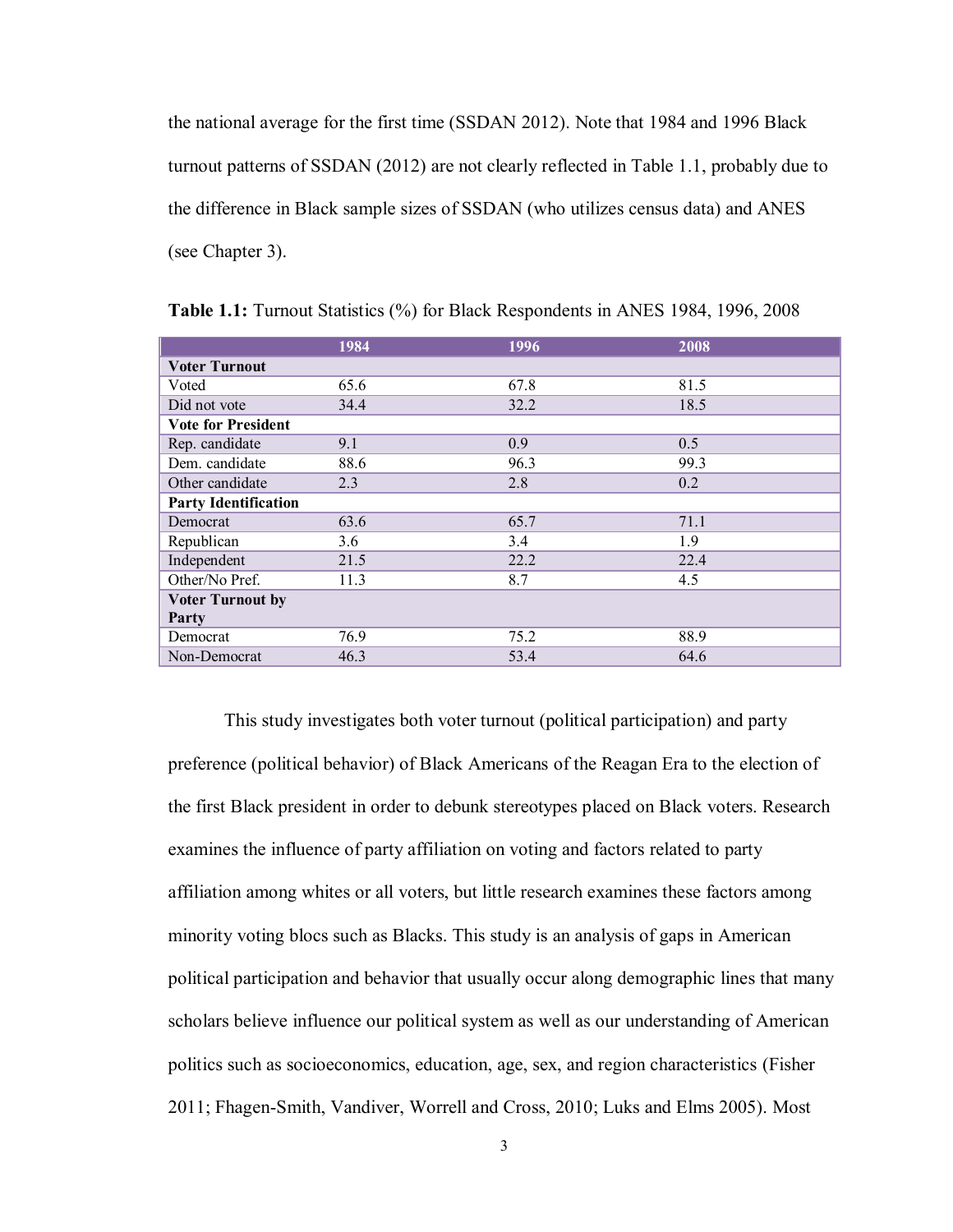other studies of political opinion, turnout, and party preference only consider comparable demographic groups such as men versus women or Blacks versus Whites. This study examines political preference and participation only among Black Americans in order to emphasize in-group variations by gender, age, and region as well as political ideology. It also focuses on Black Democrats versus Black non-Democrat voters instead of Black Republicans, because there is a sizable Black Independent or unaffiliated population.



**Figure 1.1:** ANES Black Voter Turnout (%) by Party Affiliation 1976-2008

<span id="page-9-0"></span>The first set of analyses in Chapter 4.1 examines factors that drive voter turnout among Blacks. Findings in Chapter 4.1 mirror Table 1.1 evidence that Black Democrats report higher voter turnout than Black non-Democrats. Figure 1.1 highlights the disparity within Black voter turnout in presidential elections since 1976, and Black Democrats appear to vote more than Black Republicans and Independents (non-Democrats). This trend may have begun after 1960, and Black non-Democrats' turnout converged with turnout levels of Black Democrats in the 1976 election. The American National Election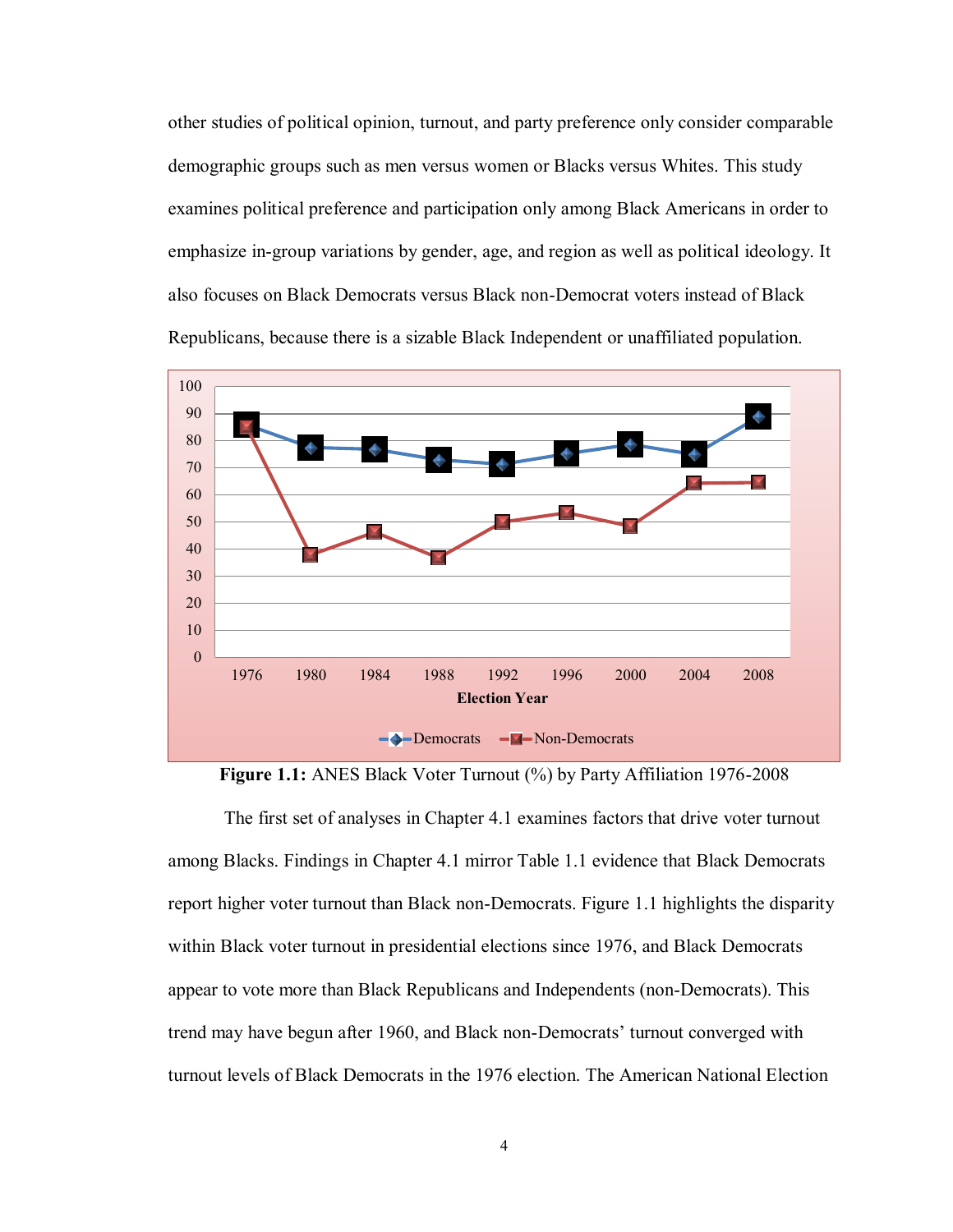Survey (ANES) data for election years prior to 1976 were problematic with a significant number of Black responses missing for turnout and political-based question. (Such a time in American history may not have been as conducive for Black respondents to answer phone callers' inquiries about voting and candidate preference.) The 1980 election witnessed the sharp decline in Black non-Democrat voting, but it was slowly returning to Democrat turnout levels after the Reagan Era, that is until 2008 when Black Democrats' voting escalated. This discovery justifies an in-depth look into Black voter turnout.



<span id="page-10-0"></span>**Figure 1.2**: ANES Black Democratic Party Affiliation (%) 1976-2008

Chapter 4.2 focuses on factors that inform Black partisanship. Chapter 4.2 findings suggest that although Black partisanship can be predicted by gender, abortion stance, and age, partisanship is largely not a product of demographics or political stances based on how little variance these models account; rather, Black partisanship may be explained by aspects that go beyond these usual determinants, measures, and proxies. Figure 1.2 shows the shifts in Black partisanship via Democratic Party affiliation in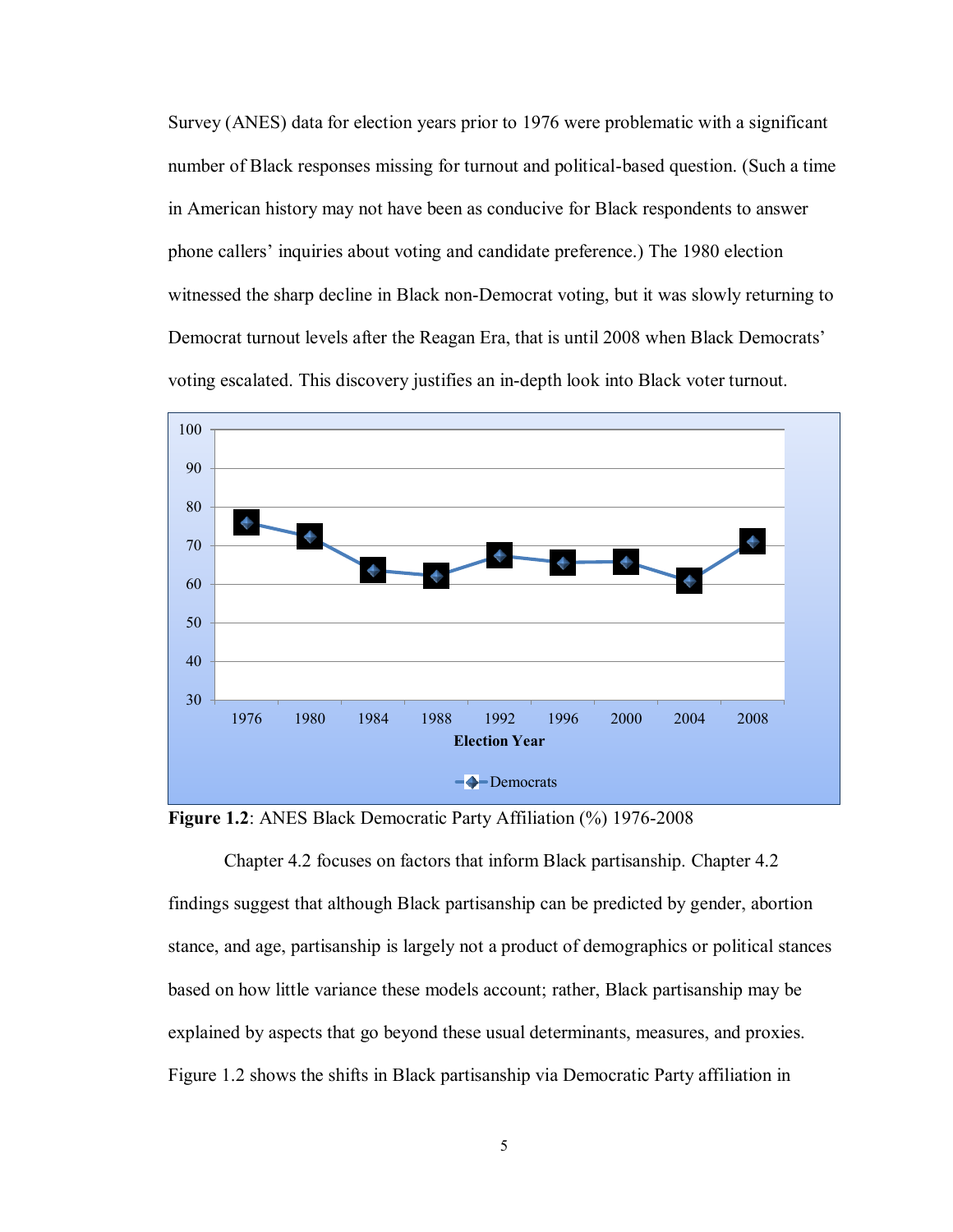presidential elections since 1976. Luks and Elms (2005) describe a slow trend of fewer Blacks identifying as Democrats since the early 1970s as more political rights were gained. Perhaps this partisan migration away from Democrats has slowed or even reversed with the subsequent election of Barack Obama as President because of descriptive representation, defined as having a candidate that have/has the same demographic(s) (here being Black). Even so, the past "defections" do not necessarily equal a rise in Black Republicans; most of the non-Democratic Blacks are Independent (Luks and Elms 2005). The research question is what factors are related to Black voter resistance to Democratic affiliation while the majority of the racial group aligns itself with Democrats?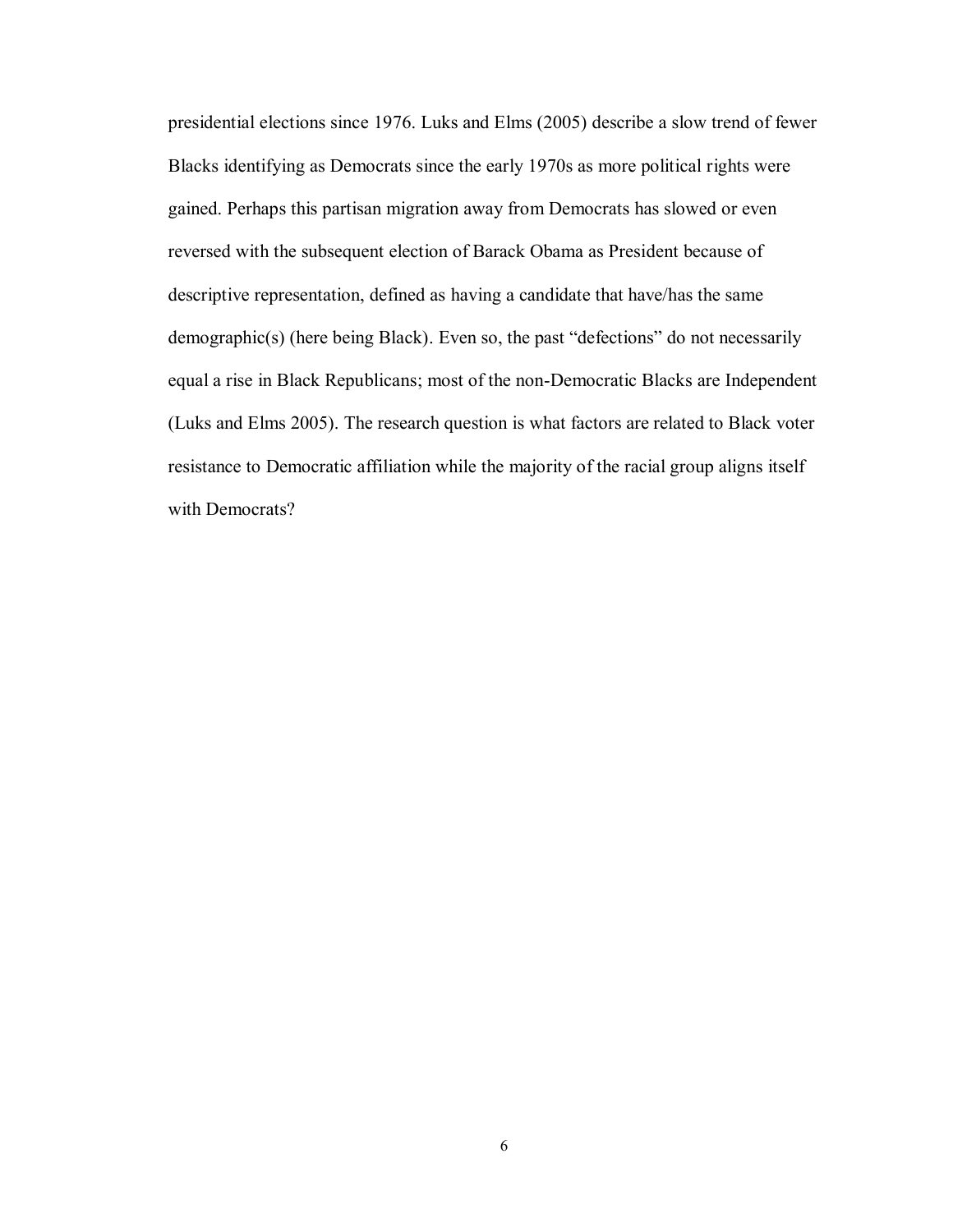#### **Chapter 2:**

#### **Literature Review**

Scholarship, media, and political tracking organizations like Pew and Gallup analyze voter turnout, partisanship, and political opinions along demographic lines to illustrate trends, breakdown elections, and describe factors that influence political participation (voter turnout). These trends are widely broadcasted and routinely examined, but unfortunately, they are only applied to the general American population. Little is known about how demographic factors impact the political outcomes of specific racial groups. Most studies about political participation and partisanship fail to take into account race/ethnicity at all, believing that racial differences disappear after other demographic factors are held constant (Timpone 1998). Research that does address race simply compares Blacks versus Whites or Latinos versus Whites.

By contrast, this study explores how demographics and political stances impact political participation and political behavior within a specific racial group, Black Americans. The following demographic subsections review what is known about the impact each has on political participation and partisanship in general. These documented patterns in the literature provide a guide to compare how demographics impact Black voter turnout and partisanship.

#### **2.1 Gender**

Since 1980, women have made up most of the active electorate, and their percentage of the overall voter turnout has grown in each election (SSDAN 2012). The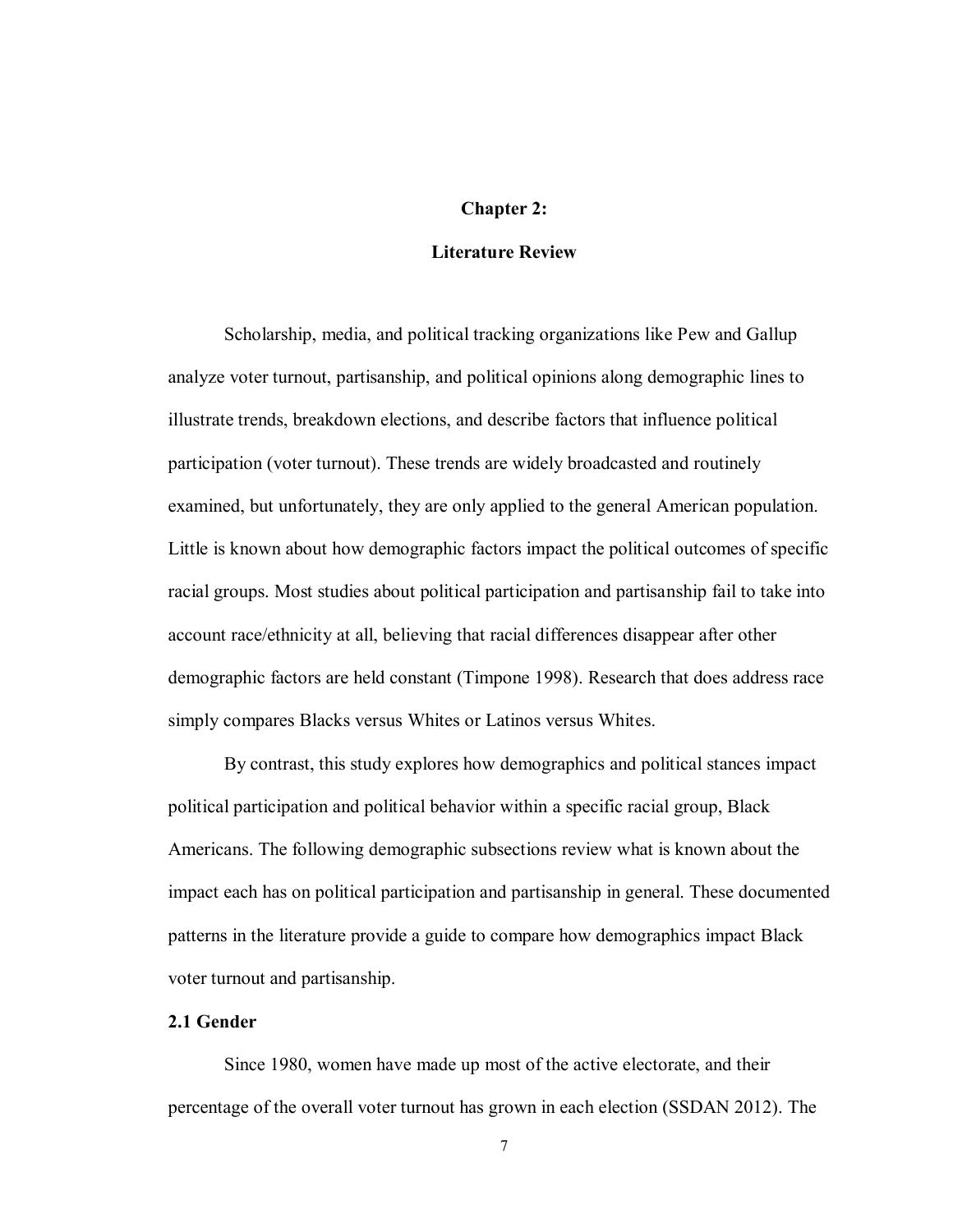political gender gap is a multifaceted relationship with sources rooted in the socialization of men and women (Wolak and McDevitt 2011; Matthews, Hempel, and Howell 2010; Fridkin and Kenney 2007; Hooghe and Stolle 2004), men and women's willingness to oppose hierarchy and domination (Fridkin and Kenney 2007), ideological gender differences (Burrell 2005), gendered differences in the awareness of and attraction to politics (Ondercin and Jones-White 2011; Wolak and McDevitt 2011; Brooks 2010; Gordon 2008; Verba, Burns, and Schlozman 1997), and gendered differences in economic vulnerability (Manza and Brooks 1998). Also, attitudinal characteristics and demographics affect voter turnout differently for men and women (Coffe and Bolzendahl 2010).

Unfortunately, few studies of women's voting patterns consider voting patterns and trends in political thought among minority women. Cole and Stewart (1996) believe voting differences between Black and White women are due to different meanings political participation has for each group. Robnett and Bany (2011) note that church involvement fosters an increase of political participation for Black men more so than Black women. Overall, the focus on trendy White swing voter groups such as "security moms," "soccer moms," or "mama grizzlies" limits the persistence of the gendered political participation gap, especially when it comes to gender intersectionality and intraracial gender differences in political participation and partisanship.

When it comes to gender and partisanship, women are more liberal in their political orientation when compared to men (Lien 1998; Gay and Tate 1998; Carter, Corra, and Carter 2009). Scholars tend to believe race is a stronger bond than gender for Black women (Burns and Gallagher 2010; Carter et al 2009; Wilcox 1997). Simien and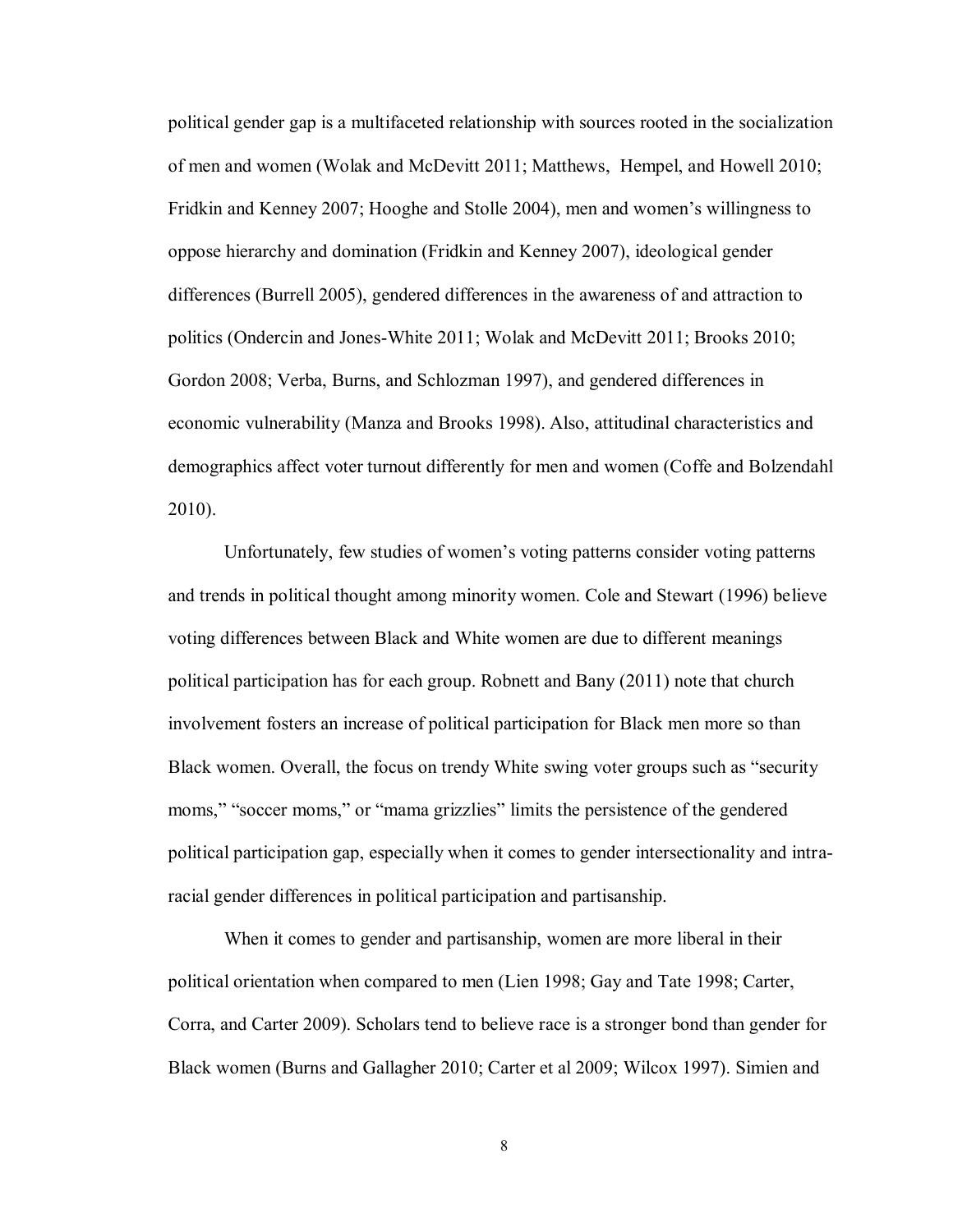Clawson (2004) posit that Black women develop Black feminist consciousness—an awareness of oppressions and a specific political response to oppressions—that, to an extent, spills over to Black men via recognition of the double discrimination faced by Black women. For such reasons, gender gaps in political behavior are thought to be smaller among Blacks and other non-White groups when compared to Whites, thus justifying the all-encompassing notion of "the Black vote" (Fisher 2011; Hardy-Fanta et al 2006; Lien 1998).

Most studies that include race, gender, and politics focus on racial comparisons or only Black female ideology. The political orientation of Black women is often considered to be an overlapping of race and gender identities with the assumption that both identities should promote a rather liberal political standpoint (Gay and Tate 1998). In regards to which identity is more salient, Wilcox (1997) and Gay and Tate (1998) contend that Black women view politics through racial lens because "gender is simply a weak vehicle for political identification" (Gay and Tate 1998:182). Race is more influential than gender in predicting political outcomes as evidenced in descriptive representation where Black candidates can mobilize same-race Black voters, but women candidates do not provide the same motivation for Black women (Carter et al 2009; Huddy and Carey 2009; Reingold and Harrell 2010; McDermott 1998).

Conversely, other scholars position the politics of Black women to be divergent from other race-gender groups. For Black women, race and gender interact to create experiences unique from Black men and non-Black women that determine the attitudes and personal realities of Black women about their situation and the surrounding world (Carter et al 2009; Philpot and Walton 2007). Kam, Zechmeister, and Wilking (2007)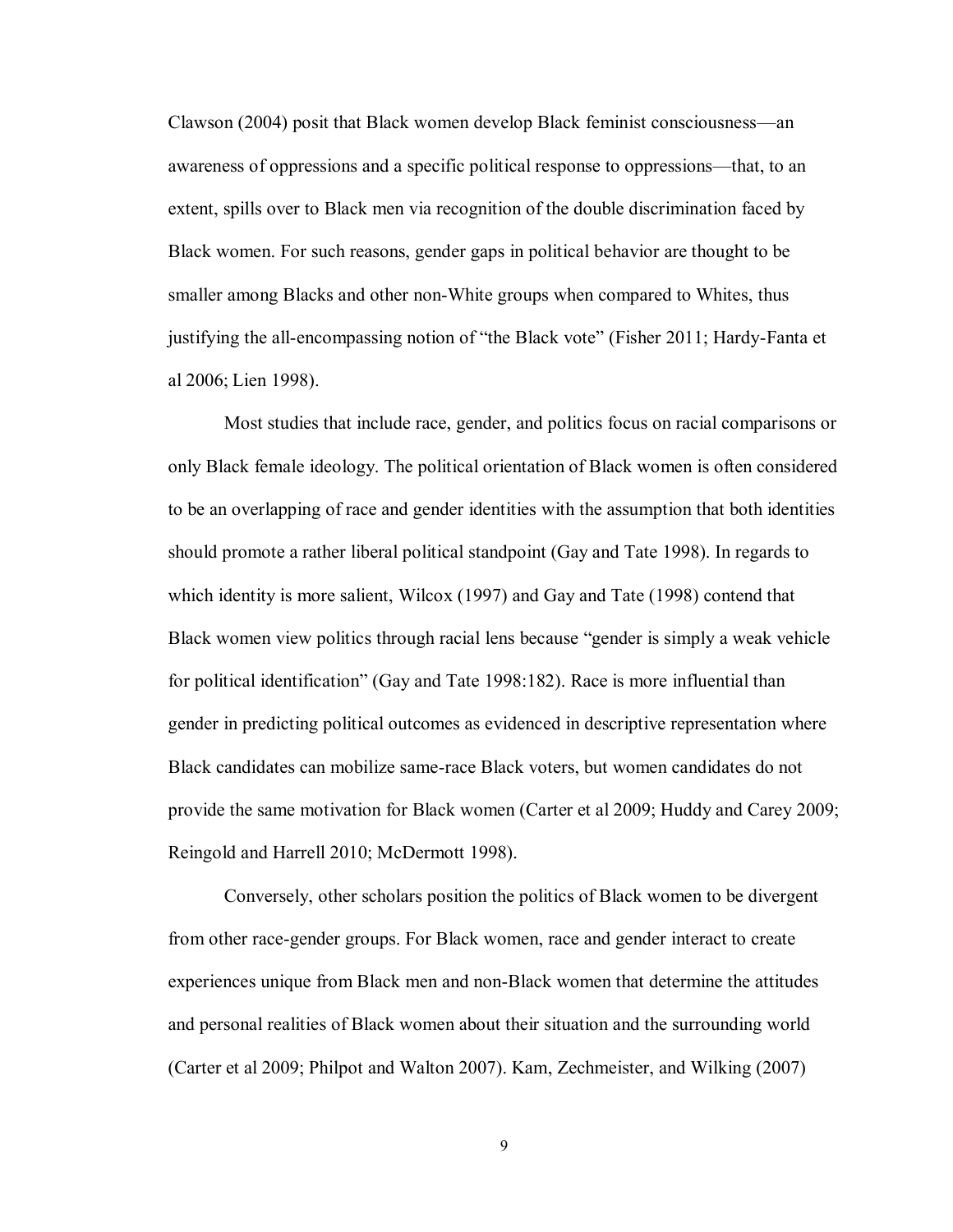suggest that factors such as opportunities, resources, and motivation impact a gender gap in political participation even across ethnic/racial groups.

Differing experiences and philosophies between Black women and Black men may result in divergent political expressions that have mostly been taken for granted. Allison's (2011) study found that favor for the Iraq War differed between Black men and Black women, with Black men's favor of the war actually not significantly varying from White men's, and Black women were in the strongest opposition out of any group measured, showing a more liberal stance in this issue. These results counter previous literature that Black support for war and military force is consistently low. Furthermore, Allison's (2011) study demonstrated a gender gap on a political issue was far more significant than a race gap which supports Philpot, Shaw, and McGowen's (2009) notion of a growing complexity and heterogeneity in Black political attitudes.

#### **2.2 Age**

Research on age effects is sparse and typically generalized for the entire American population. Evidence has shown that voter turnout and civic participation increases with age and is also considered to be an act of productive aging (Burr, Caro, and Moorhead 2002). Younger voters or those of "Generation X" and "Generation Y" tend to be more liberal and have lower turnout than older voters. Post-depression born Baby Boomers (born between the 1946 and 1964) have the highest turnout. Voters born during the Great Depression trend more conservative and have lower turnout than Baby Boomers (Lau and Redlawsk 2008; Gimpel, Morris, and Armstrong 2004). Age distribution in a region can severely affect turnout and political outlooks (Gimpel et al 2004).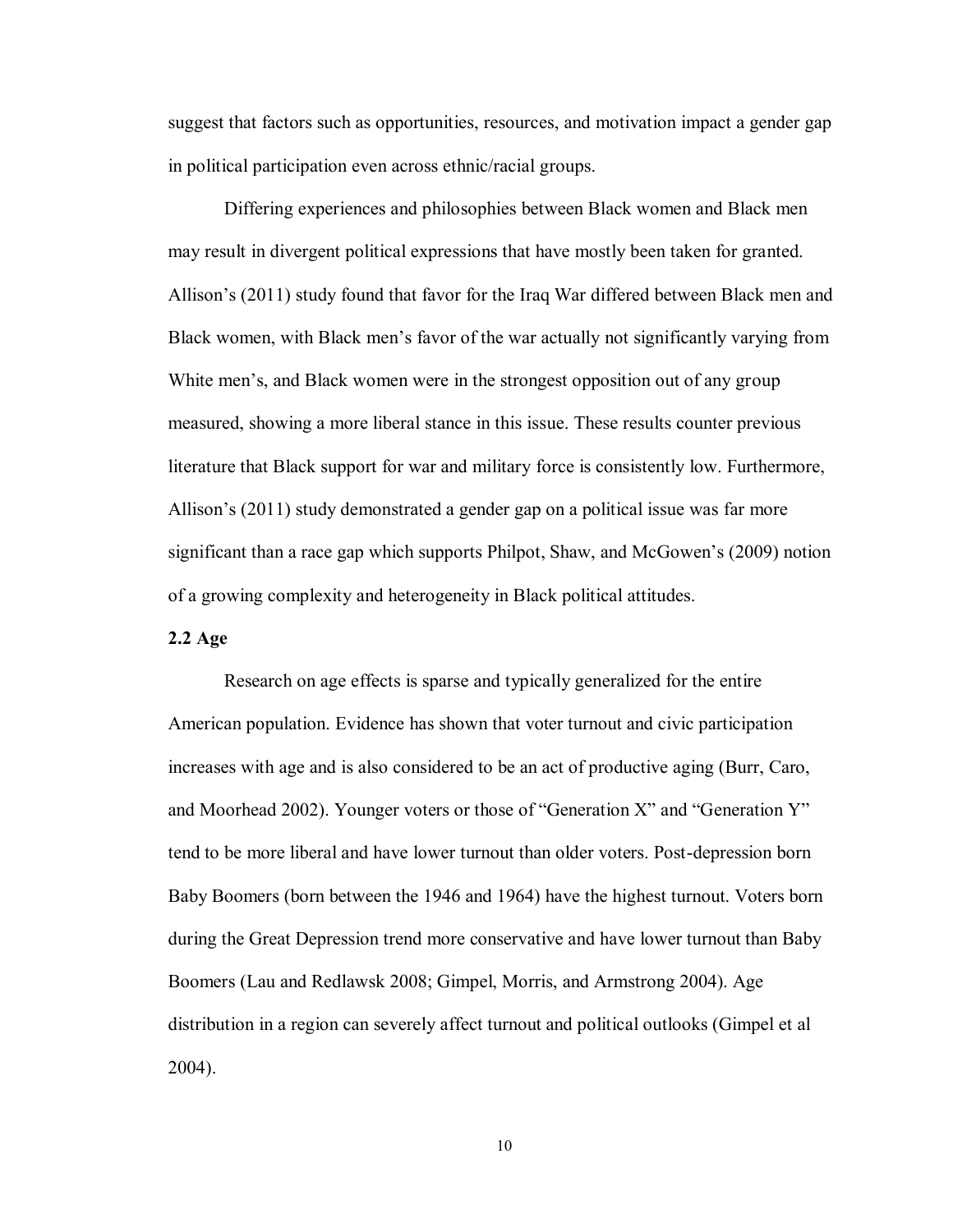Diemer and Li (2011) find that youth voting behavior among Black and Latino groups is different than White youth and older people. These differences are facilitated by critical consciousness and peer and parental sociopolitical support. The voting behavior of marginalized youth increases when parents, teachers, and peers foster ideas about the youth's capacity to consider and impact the sociopolitical environment in America; if they are critically aware of the social and political worlds, they will probably be empowered and inspired to take action (Diemer and Li 2011).

It is typically assumed that older voters are more conservative and resistant to change than younger populations (Lau and Redlawsk 2008). Strong determinants of Black partisanship include age and generation (Luks and Elms 2005). The oldest and youngest generational cohorts may actually feel less attachment to the Democratic Party when compared to those in the middle because of the varying historical experiences: growing up prior to Democrats being known as the party of racial and economic equality or growing up in times after the Civil Rights Movement and its aftermath (Luks and Elms 2005).

#### **2.3 Education**

Media and scholars tell us that increases in educational attainment lead to increases in voting and political engagement (Straughn and Andriot 2011; Sondheimer and Green 2010). Yet greater educational attainment in America has not led to greater voter turnout overall. Burden (2009) contends that the relationship between education and political participation is dynamic, having more of an effect after the 1980s, and manifests value in voting and not political knowledge like being aware of the names of one's senators and representatives (Burden, 2009). Berinsky and Lenz (2011) suggest that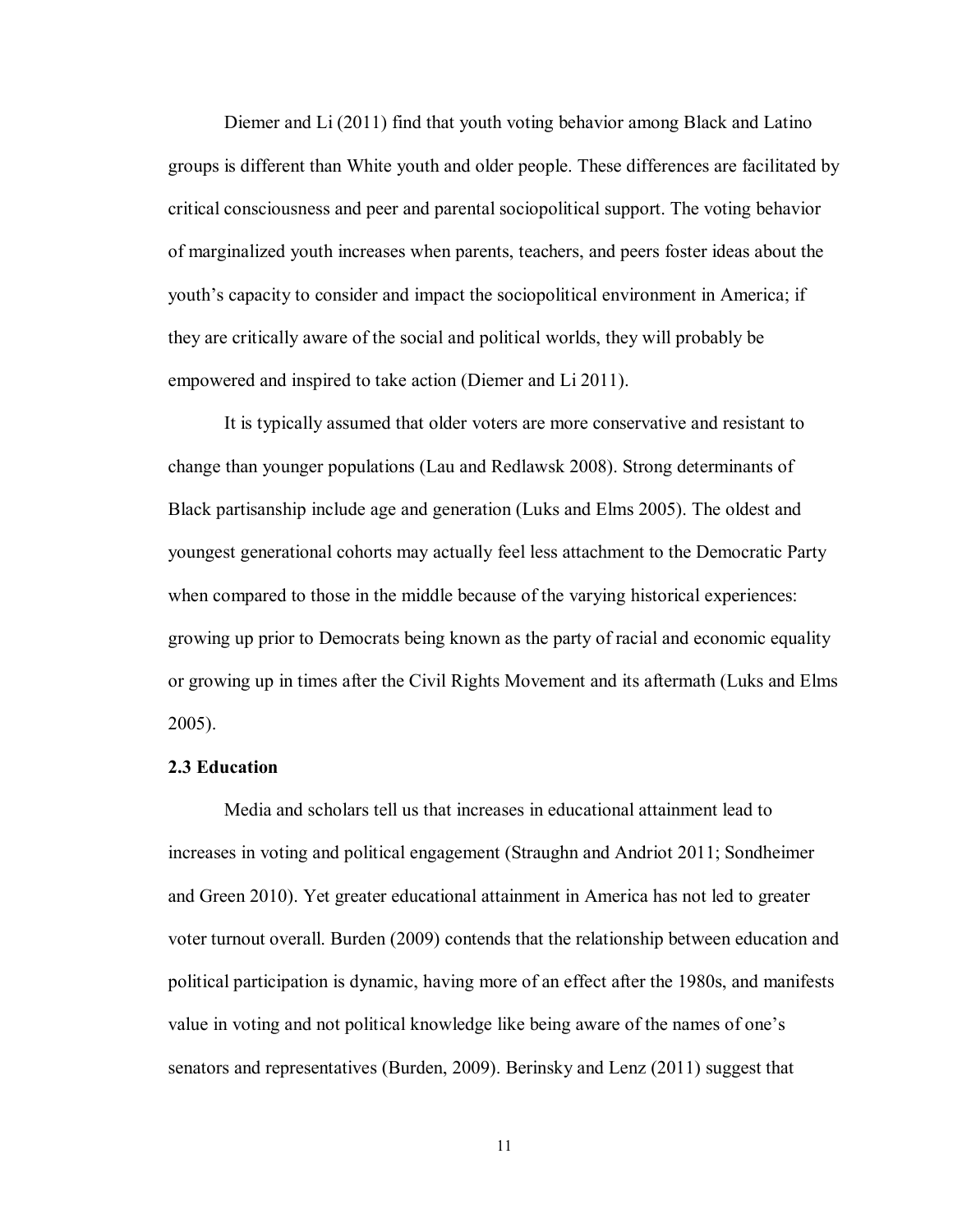education may not actually create larger political participation. Instead, the very psychosocial factors that influence the choice to actively pursue higher education may also influence the choice to vote, although the authors do not list specific factors.

Low-income college students are more likely to be politically active and engaged; their opportunities, fates, and economic well-being are linked to government activities and policies (Ozymy 2012). Diemer and Li (2011) note that marginalized youth's critical and political consciousness may be fostered by education. As such, an education *in* politics can be valued as an education *for* politics, an idea highlighted by the modern controversies involving multicultural education, historical perspectives presented in classrooms, and pro-ethnic humanities courses.

In general, it is believed that more education leads to more liberal outlooks on political as well as social issues, but many authors agree that there are several nuances to this relationship. Campbell (2007) shows that high school classroom racial diversity actually decreases political discussions in the classroom and subsequently produces a less informed and engaged future voters. Within higher education, Elchardus and Spruyt (2009) find that while there does exist a small socialization effect, the relationship between higher education and political behavior is more selective; those who support liberal ideology select liberal fields, for example. While education may have a direct relationship with more liberal ideas in politics and race, educated Whites who still maintain negative racial perceptions are more likely to apply such views to policy stances than less educated Whites who hold the same attitudes (Federico 2005).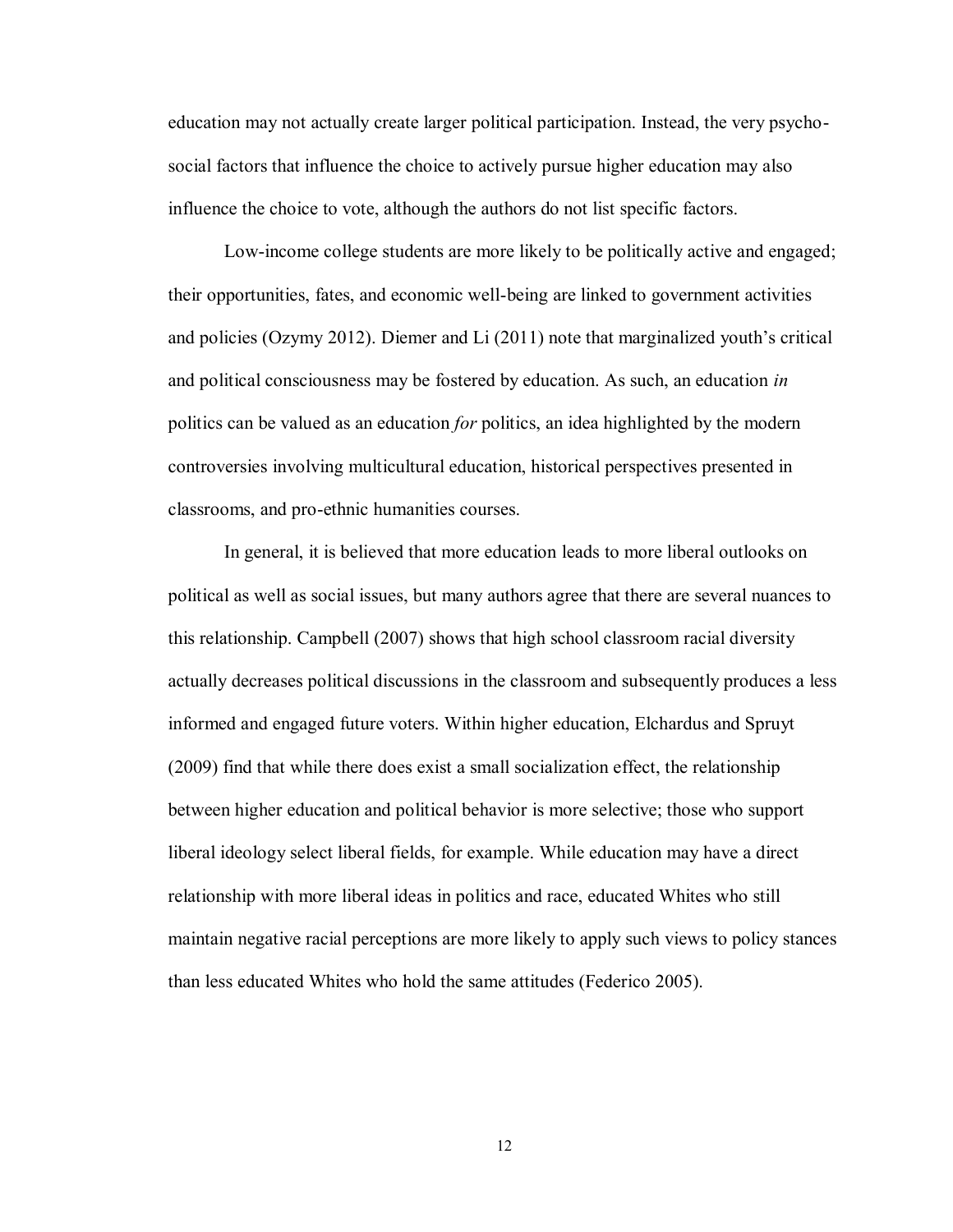#### **2.4 Socioeconomic Status**

While the "haves" usually vote, those at the economic bottom rungs tend to be disenfranchised and not be civically or politically active (Levin-Waldman 2013; Rehm 2010). Lim and Sander (2013) report high levels of income inequality and unemployment are correlated with less political participation. On the other hand, authors like Cho and Gimpel (2009) call into question the salience of personal economics, especially in times of hardship. Referencing the 2008 Presidential Election, Cho and Gimpel (2009) find that regardless of any strength and magnitude of the effects of the economic downturn by region and community, the political stances of large minority areas and those with strong conservative views like in the South were bound to remain the same ideologically.

In a study of some of the poorest inner city regions of the country, Lawless and Fox (2001) find that some of the same demographic and material factors that influence overall voting trends impact political participation such as age, gender, and education. In her research on neighborhood conditions and mothers' political and civic participation, Casciano (2007) finds that participation is largely influenced by individual characteristics, too, albeit not in the directions expected. "For more advantaged mothers—specifically, those with higher education levels or who are married—the odds of voting tend to *decrease* as neighborhood poverty grows; however, for mothers with only a high school degree and cohabiting mothers, voting is higher in poor neighborhoods than it is in more affluent neighborhoods" (Casciano 2007:1143, emphasis added). Additionally, Casciano (2007) finds that the odds of volunteering for political causes increase with neighborhood poverty for mothers of color and unmarried mothers, whereas neighborhood poverty is unrelated to White and married mothers' volunteering.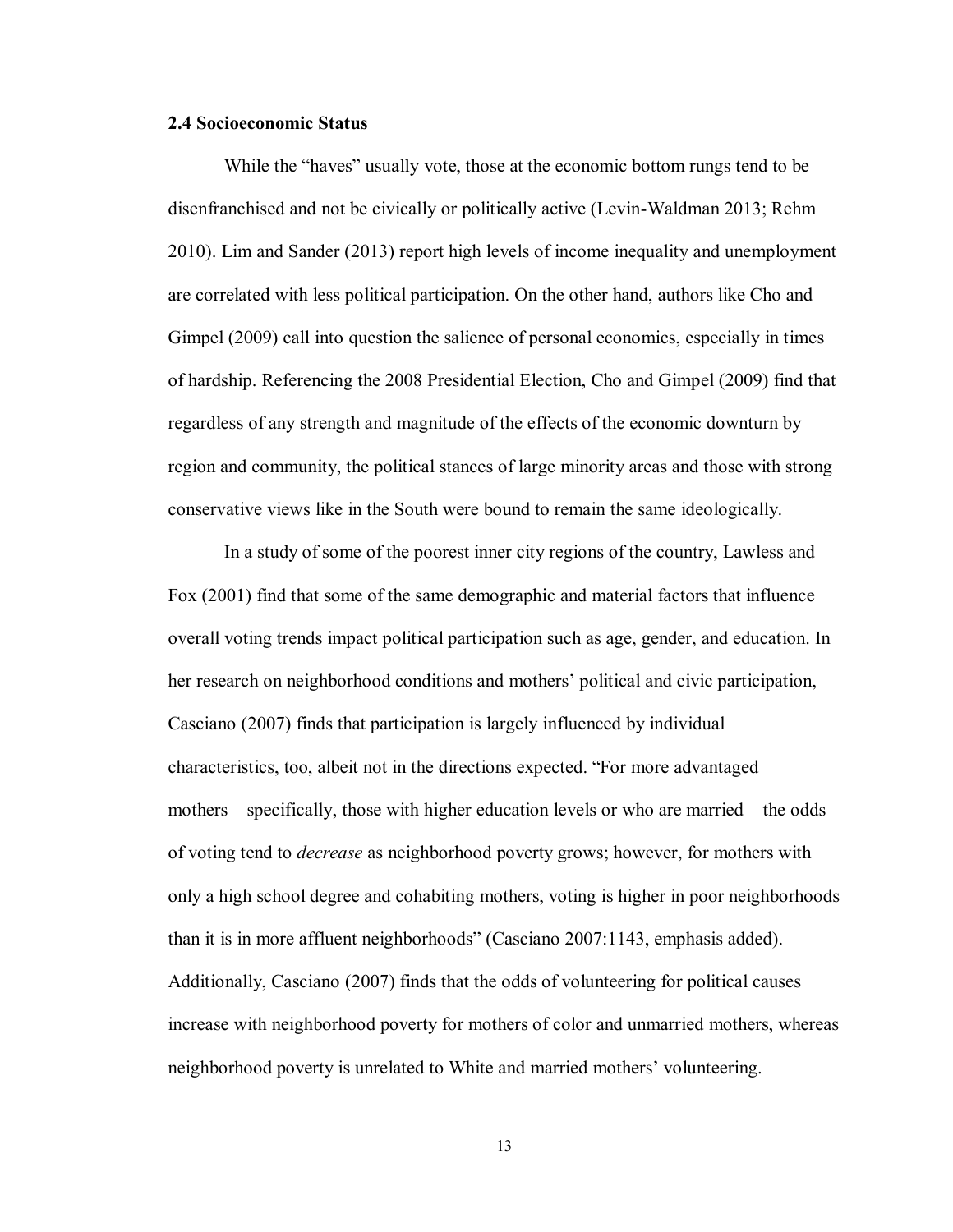When it comes to income and political behavior, conventional wisdom and years of research tells that the "haves" prefer the Republican Party, and the "have-nots" trend toward Democrats (Rehm 2010). In his work, Rehm (2010) shows that "the same [relationship] is true when it comes to income *prospects* (risk exposure): the '*will*-haves' tend to be pro-Republican, while the '*will*-have-*nots*' tend to favor the Democrats; *future* income– risk exposure– is a powerful factor in shaping individuals' social policy and partisan preferences (just like current income)" (384, emphasis added). This trend may be responsible for the rise in strong partisanship as risk inequality continues to grow. Upperincome Americans have a far less economically risky outlook than those on the bottom who face union shrinkage, lagging minimum wage, and declining low-skill/high-paying jobs (Rehm 2010). Brewer and Stonecash (2001) find that income is responsible in the declining White support for the Democratic Party in the South over the last half century, even when ideological positions on race and racism that have historically impacted Southern politics are held constant. However, studies show a weak correlation between Democratic Party affiliation and socioeconomic status among Blacks (Philpot and Walton 2007; Luks and Elms 2005). From 1973 to 1994, poor Blacks moved from the most likely to the least likely to identify with a major political party (Luks and Elms 2005).

Brooks and Brady (1999) agree that income is a significant variable in voter alignment, but they also contend that it can be a predictor of political change. Rather than the notion of whichever party presides over economic growth periods steers the political direction of America, Brooks and Brady (1999) argue that shifts in mean income actually determine this relationship: the more income people have, the more conservative their political/economic stance becomes. In other words, it has little to do with national growth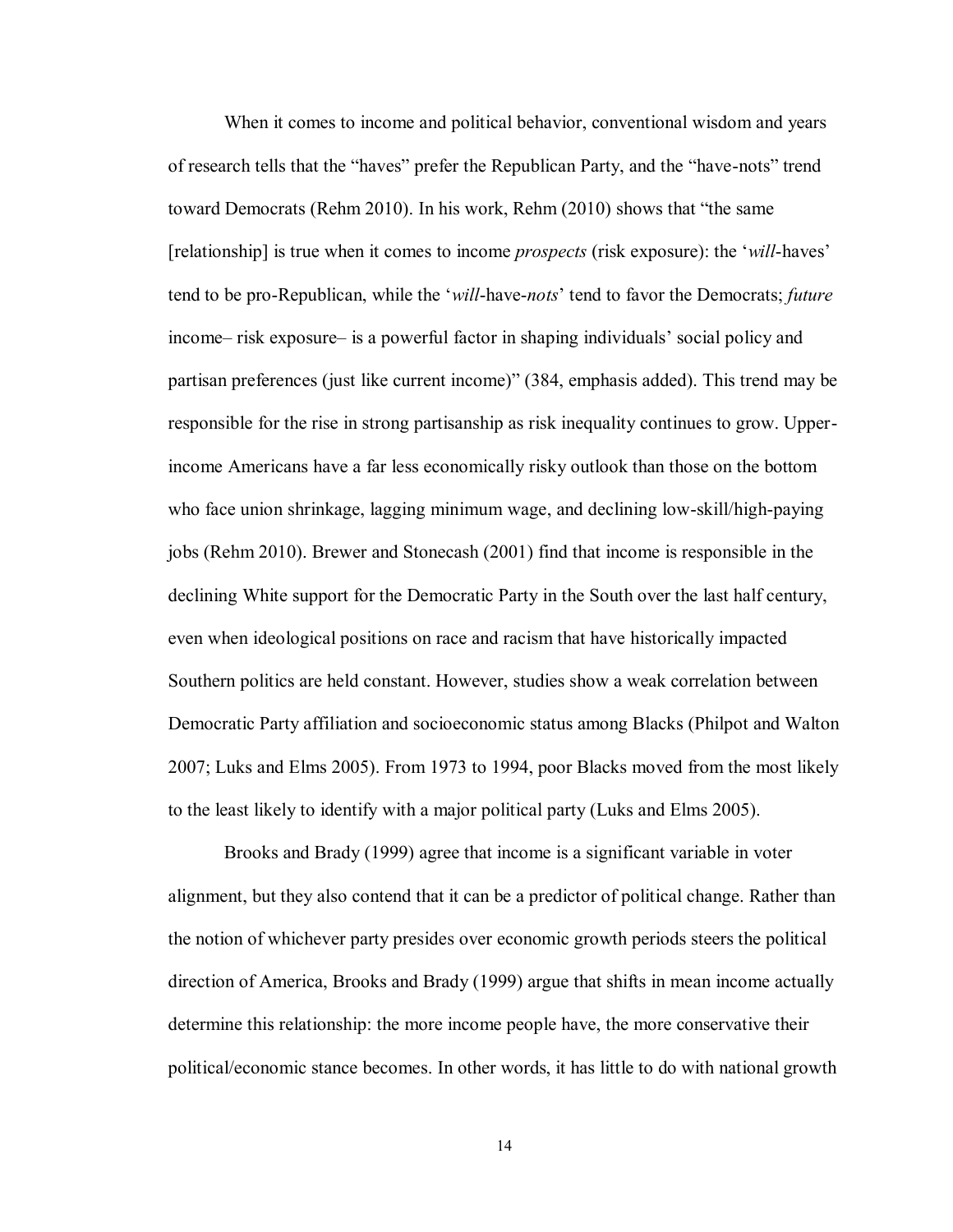where stock values and Gross Domestic Product do not necessarily translate into what's actually in people's pockets. And Levin-Waldman (2013) speculates that a policy to raise the wages of the impoverished (vs. the conventional middle-class focus) and reduce income inequality would also increase their civic and political participation.

#### **2.5 Region**

Typically, region is not a variable considered in studies of voter turnout. Cho and Rudolph (2008) did find that community homogeneity—mainly by race and socioeconomics—is strongly related to political participation or voting, having a greater effect than heterogeneity in either direction. In other words, both the lowest of low and highest of high voter turnouts are typically located in same-race/same-income communities rather than racially-diverse and/or mixed-income communities. If this localized pattern applies to national regions because Blacks are more concentrated (homogeneous) in big cities in the Northeast and West instead of being more dispersed via towns and neighborhoods like in the South and Midwest, then region may be influential in Black voter turnout.

American political behavior has long thought to be subject to political regionalism, especially in respect to the North, the South, and the West. It is part of the basis of the concept of "red states" and "blue states". Political regionalism posits that "if regions are politically exceptional, then individuals sharing the same profile but living in divergent regions will vote differently from one another" (Aistrup 2010:924). Regionalism plays a role in the small, yet growing, Black political heterogeneity. Traditionally, Blacks in the South were more Democratic than Blacks residing in other regions of the United States; but in more recent times, Southern Blacks are more likely to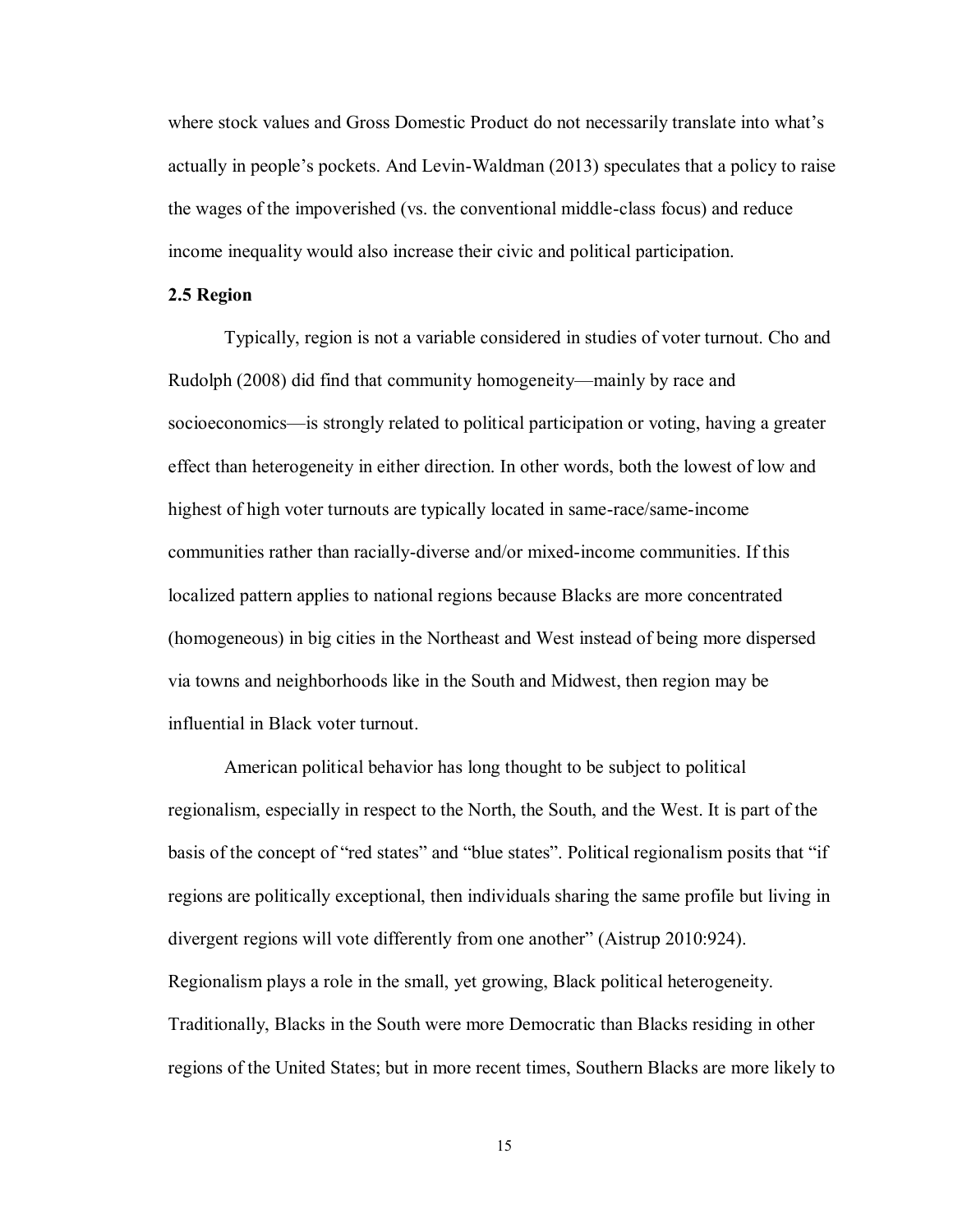be Independents than Blacks in other regions (Luks and Elms 2005). Metropolitan and urban-dwelling Blacks are less likely to identify as Republicans than those living in small towns, suburbs, or rural areas (Luks and Elms 2005).

In general, Aistrup (2010) finds that political regionalism seems to be waning with the South beginning to mirror the non-South "relative to the influences of race, family income, union membership, in-migrants, and gender; and the non-South is converging with the South relative to the influences of education, blue-collar workers, and age" (906). Traditional notions of regionalism are also being augmented by other concepts of location and localism. Cho and Rudolph (2008) conclude that learning, creating, sharing, and responding to political ideas do not hinge on the active communication with those around us but can be executed through mere observation, a point neglected in the literature.

Given all that the literature has offered in terms of demographic influences on political participation and partisanship, little is known about how these demographic factors impact the political outcomes of specific racial groups. Here, this study explores voter turnout and partisanship among Black Americans. I use ANES data from 1984, 1996, and 2008 to explore how the demographic factors outlined in the literature as well as political stances impact Black political participation and partisanship.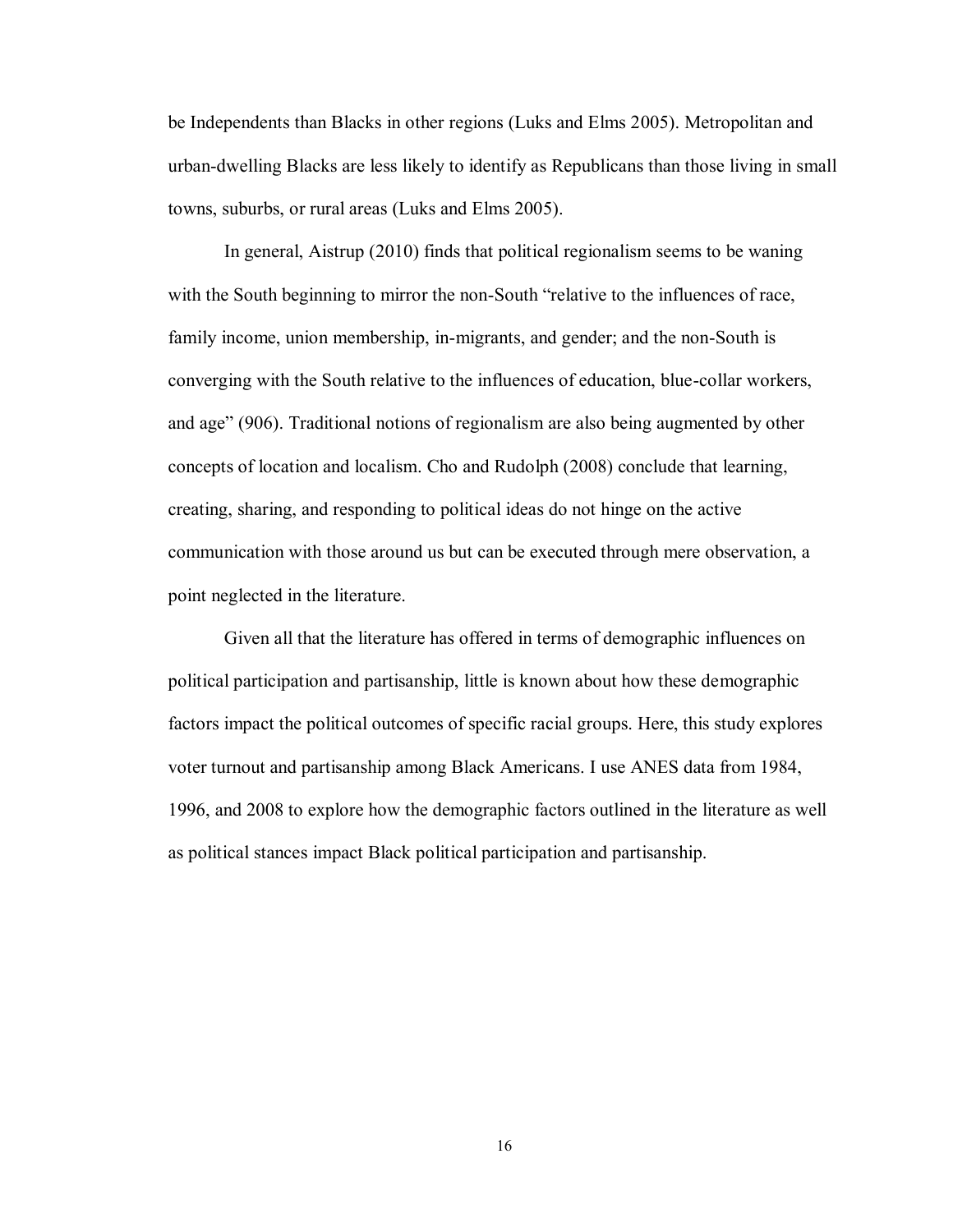#### **Chapter 3:**

#### **Data and Methods**

This study examines voter turnout and party affiliation among Blacks using data from the American National Election Survey (ANES) 1984, 1996, and 2008 Pre- and Post-Election Survey. In addition to collecting demographic information, these surveys focus on political participation, voter perceptions of Democrats and Republicans, social issues, candidates and political figures, and national and international issues (ICPSR 2012). These surveys were collected starting in the month of September of the respective year by random digit sample phone numbers (phone interviews) in the United States. The response rate for each survey was around 60%. The three surveys include a total of 1,040 Black respondents: 250 in 1984, 207 in 1996, and 583 in 2008. The 2008 survey included a Black oversample justified by the presence of the first Black general presidential election nominee, Barack Obama, on the Democratic ticket.

Each set of surveys was completed directly prior to and following the Presidential election when conversations of political approval of the President, his party, and the Presidential election are in the forefront of the media. Up until that point, the 1984 election was the highest level of Black voter turnout since the Civil Rights Movement; 1996 was the lowest rate of post-Civil Rights Black voter turnout. Black voter turnout hit a post-Civil Rights peak in 2008 with voter turnout among Blacks eclipsing that of Whites and the national average for the first time (SSDAN 2012). These surveys also represent periods of very different national, political, and economic situations: 1984 was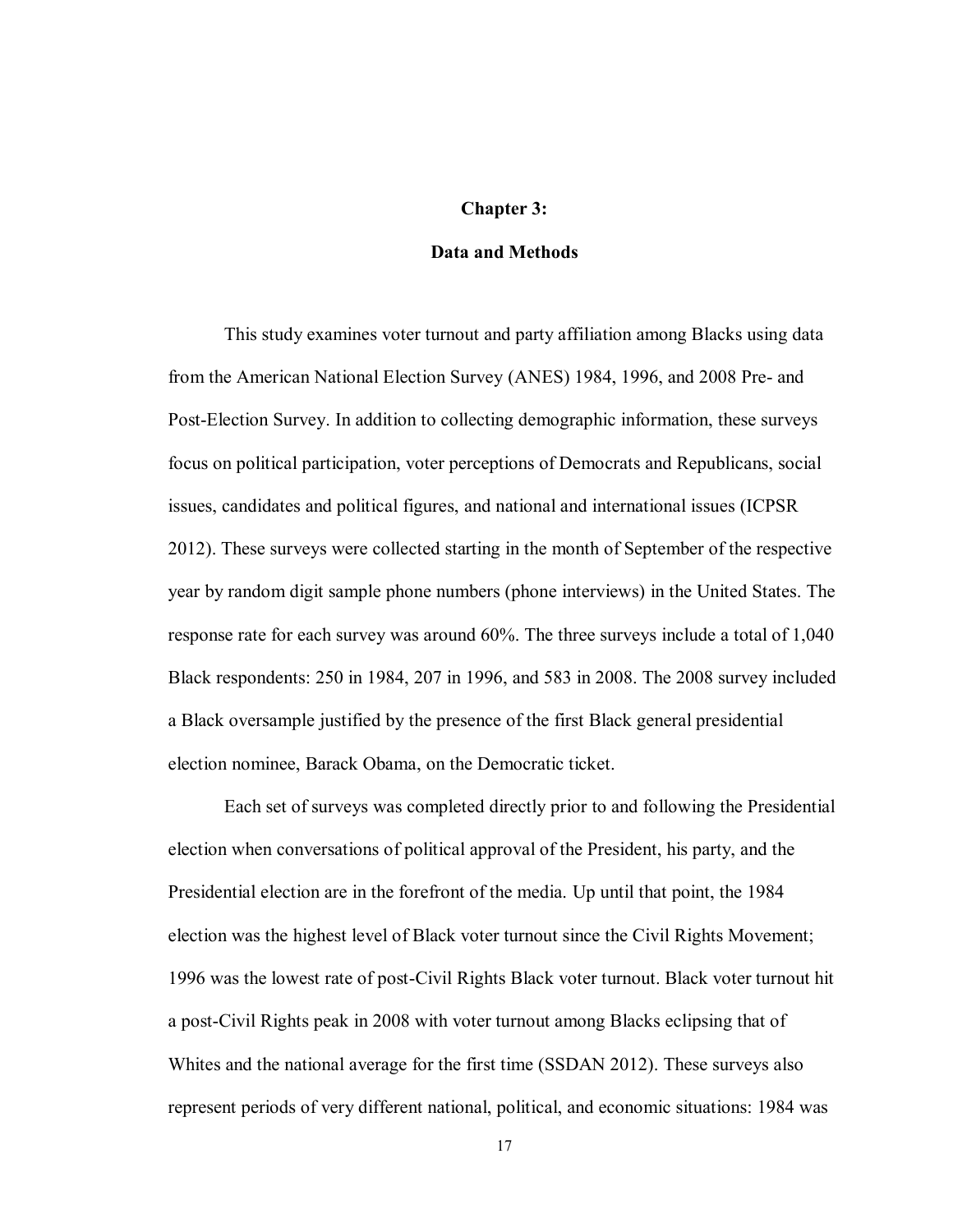the Reagan Era; 1996 was the re-election of President Clinton, at the time colloquially considered by some to be the "first Black president"; and 2008 featured the economic downturn, the financial bailouts, the sharp rise in unemployment, and the burgeoning change to more divisive political discourse, as well as the first Black presidential nominee. Because they were taken from the same series, each dataset contains corresponding questions and coding. This investigation includes different Black respondents at different points rather than longitudinal or panel methods. Because of the small sample sizes in 1984 and 1996, all three datasets were combined into one. I use multinomial logistic regression to uncover any determinants of Black voter turnout.

#### **3.1 Variables**

The primary dependent variable for Chapter 4.1 is voter turnout: if the respondent voted in the election of that survey year. Independent variables include political-based variables: self-identified party affiliation and political opinions on abortion, government spending on defense and services, and a question on the rights of gays and lesbians to serve in the military. Control variables include demographics: gender, age, education level, family income, and census region. Descriptive statistics and the distribution of these variables can be found in Table 3.1.

Black Republicans, Independents, and other non-Democrat parties were collapsed into one group, *non-Democrats*, because Republicans' relatively small numbers made Republican vs. Democrat comparisons both problematic and neglectful of the significant number of self-identified Black Independents (see Tables 1.1 and 3.2).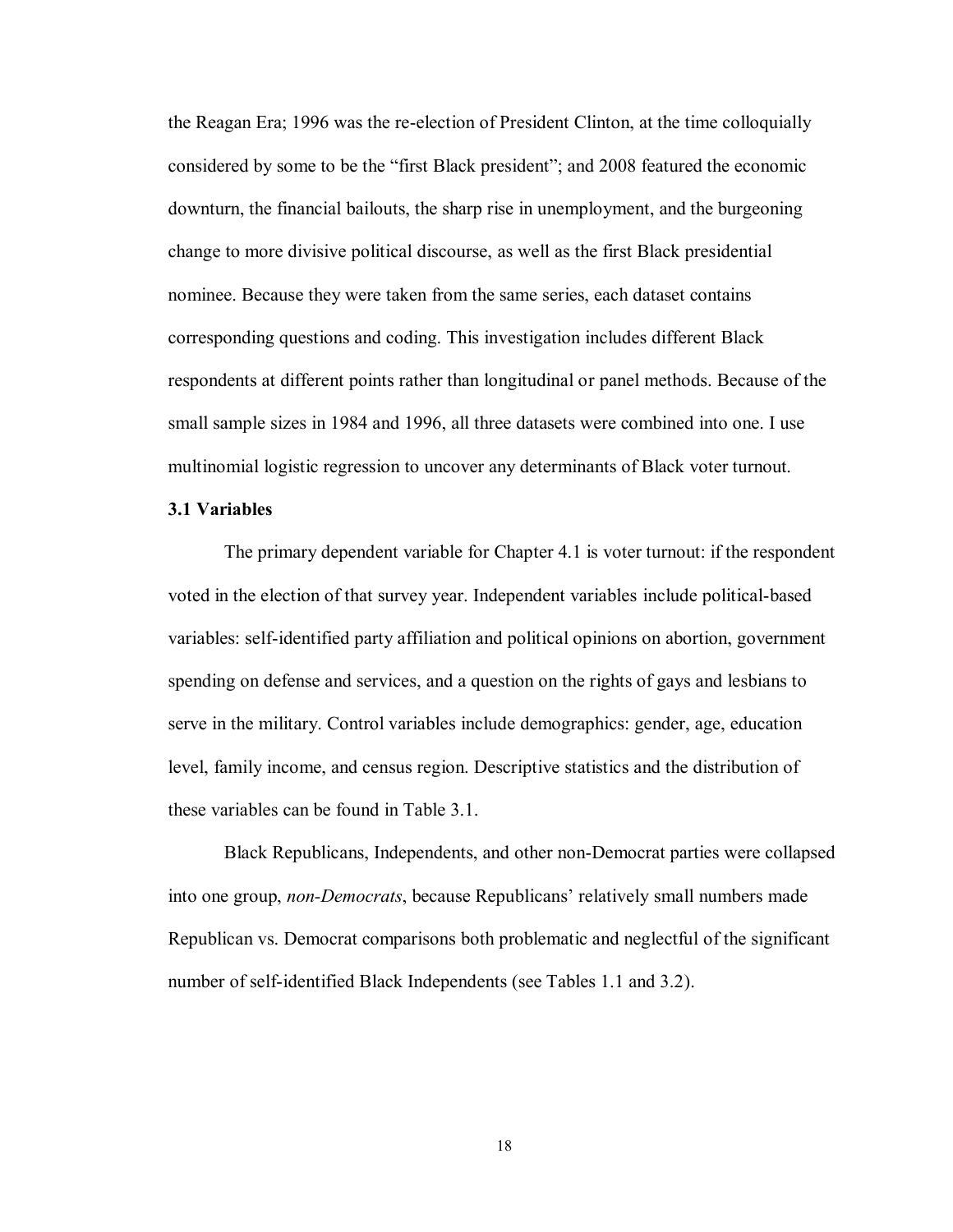Other variables called for recoding as well. Preliminary analyses of the Black age

distribution and voting revealed M-shaped and irregular curves. For example, in 1984,

voter turnout was low among young Black voters, high among those in their late 20s to

<span id="page-24-0"></span>**Table 3.1:** Demographic Descriptive Statistics (%) for Black Respondents in ANES 1984, 1996, 2008

|                        | 1984            | 1996             | 2008            | <b>Combined</b>              |
|------------------------|-----------------|------------------|-----------------|------------------------------|
| Age                    |                 |                  |                 |                              |
| Mean                   | 41.7            | 44.7             | 46.3            | 44.9                         |
| 18-30                  | 38.4            | 18.4             | 20.1            | 24.1                         |
| 31-45                  | 24.4            | 43.0             | 28.1            | 30.2                         |
| $46 - 60$              | 16.0            | 17.9             | 32.2            | 25.5                         |
| $61+$                  | 21.2            | 20.8             | 19.6            | 20.2                         |
| <b>Sex</b>             |                 |                  |                 |                              |
| Female                 | 65.6            | 61.8             | 59.2            | 61.3                         |
| Male                   | 34.4            | 38.2             | 40.8            | 38.8                         |
| <b>Region</b>          |                 |                  |                 |                              |
| South                  | 60.0            | 62.3             | 59.7            | 60.3                         |
| Northeast              | 13.6            | 19.8             | 10.5            | 13.1                         |
| North-Central          | 17.6            | 10.1             | 21.8            | 18.5                         |
| West                   | $8.8\,$         | 7.7              | 8.1             | 8.2                          |
| <b>Income Tertile</b>  |                 |                  |                 |                              |
| <b>Bottom</b>          | $$0-16, 125$    | \$0-16,542       | $$0-24,331$     | $\overline{\phantom{0}}$     |
| Middle                 | \$16,126-46,078 | $$16,543-45,118$ | \$24,332-55,299 | $\overline{\phantom{0}}$     |
| Top                    | $$46,079+$      | $$45,119+$       | $$55,300+$      | $\qquad \qquad \blacksquare$ |
| Median income          | \$25,344-27,646 | \$22,560-25,566  | \$33,180-38,709 |                              |
| range                  |                 |                  |                 |                              |
| <b>Education Level</b> |                 |                  |                 |                              |
| < Diploma              | 34.3            | 23.7             | 19.3            | 23.7                         |
| H.S. diploma           | 35.1            | 35.3             | 38.0            | 36.7                         |
| Some college           | 20.2            | 19.3             | 20.0            | 19.9                         |
| Comm. college or       | 2.0             | 11.1             | 10.2            | 8.4                          |
| A.A.                   |                 |                  |                 |                              |
| B.A. or higher         | 8.4             | 10.6             | 12.5            | 11.3                         |

late 30s, low again for middle-aged Blacks, high again for Blacks in their late 50s to late 60s, and low again for the oldest in the population. For this reason, I created five age groups using the oldest voters as the comparison groups. It should also be noted that the age distribution within and between each survey were unequal. Family income, my proxy for socioeconomics, is coded by ANES in monetary brackets, but the category sizes vary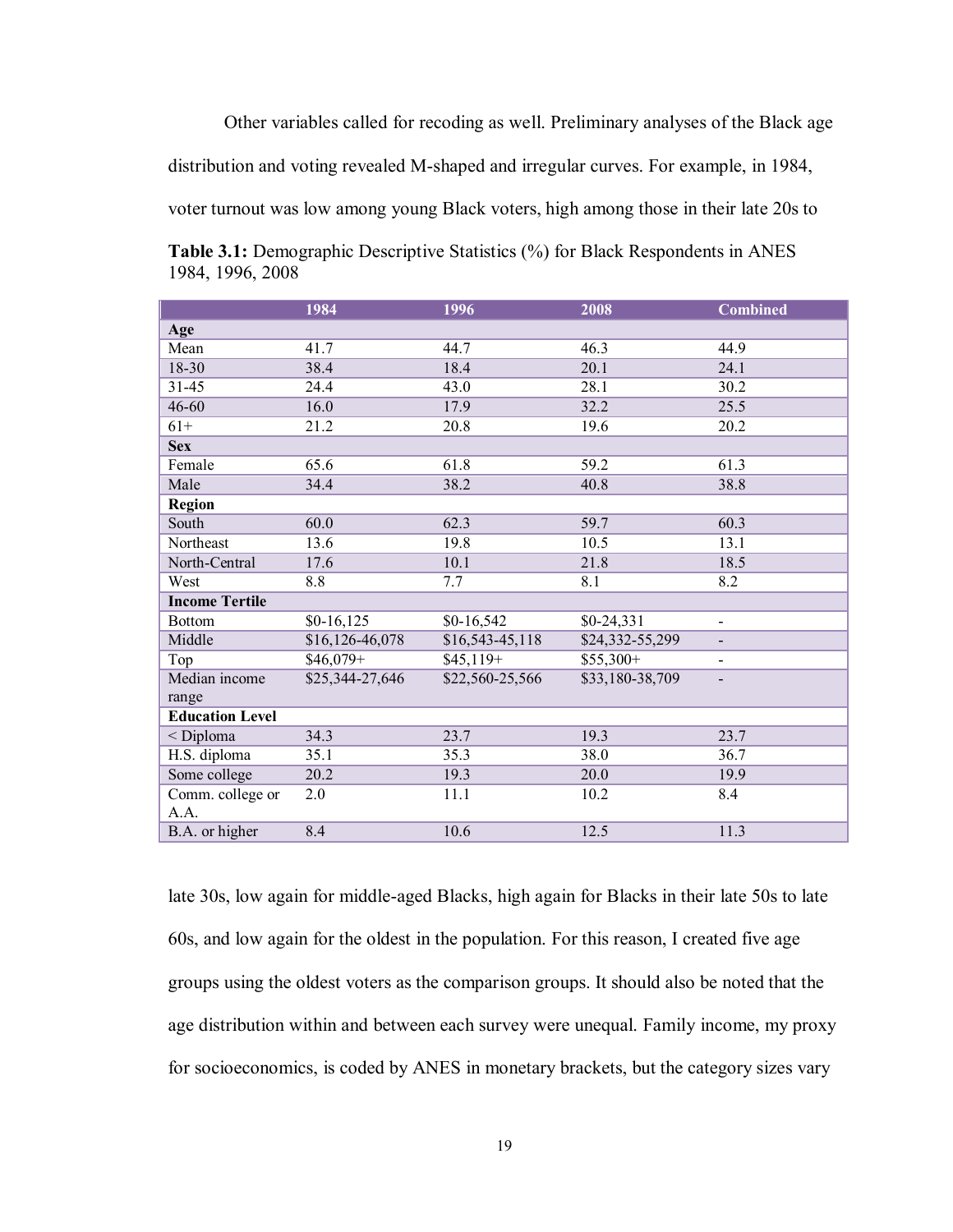within each survey (i.e. \$1000, \$2500, and \$10,000 ranges), and category levels vary

between surveys (i.e. \$14,000-15,000 versus \$14,000-16,500). Because of categorical

differences and the fact that Blacks have lower income levels (skewed even further right)

|                          | 1984 | 1996 | 2008 | <b>Combined</b> |
|--------------------------|------|------|------|-----------------|
| Sample (N) %             | 24.0 | 19.9 | 56.1 | 100.0           |
| Party                    |      |      |      |                 |
| <b>Identification</b>    |      |      |      |                 |
| Democrat                 | 63.6 | 65.7 | 71.1 | 68.2            |
| Non-Democrat             | 36.7 | 34.3 | 28.9 | 31.8            |
| Voted % by Party         |      |      |      |                 |
| Democrat                 | 76.9 | 75.2 | 88.9 | 83.8            |
| Non-Democrat             | 46.3 | 53.4 | 64.6 | 57.2            |
| <b>Abortion Stance</b>   |      |      |      |                 |
| Never permitted          | 19.5 | 17.0 | 14.3 | 16.8            |
| Only in rape/incest      | 31.8 | 27.0 | 29.4 | 29.5            |
| Some restriction         | 13.6 | 16.5 | 12.2 | 13.8            |
| Woman's choice           | 35.1 | 39.5 | 44.1 | 39.9            |
| <b>Defense Spending</b>  |      |      |      |                 |
| Increase                 | 33.1 | 36.2 | 26.7 | 30.2            |
| Keep the same            | 20.9 | 25.5 | 35.3 | 29.3            |
| Decrease                 | 46.0 | 38.3 | 38.0 | 40.5            |
| <b>Services Spending</b> |      |      |      |                 |
| Increase                 | 62.4 | 58.9 | 58.9 | 60.0            |
| Keep the same            | 24.7 | 27.2 | 29.3 | 27.3            |
| Decrease                 | 12.9 | 13.9 | 11.8 | 12.7            |

<span id="page-25-0"></span>**Table 2.2:** Political Descriptive Statistics (%) for Black Respondents in ANES 1984, 1996, 2008

than Whites, creating traditional ordinal income categories—low, middle, and high proved difficult. Therefore, income was divided into thirds or tertiles: the bottom 33%, the middle third, and the top 33%. Although not perfect, this approach to income was also the most useful when combining datasets. Each category was presented in 2012 dollars, rounded to the nearest dollar (Manuel 2013).

The education variable is presented categorically, because not all surveys directly asked the number of years of education. The category named "some college" means the respondent attended college but subsequently did not or have not yet obtained a degree.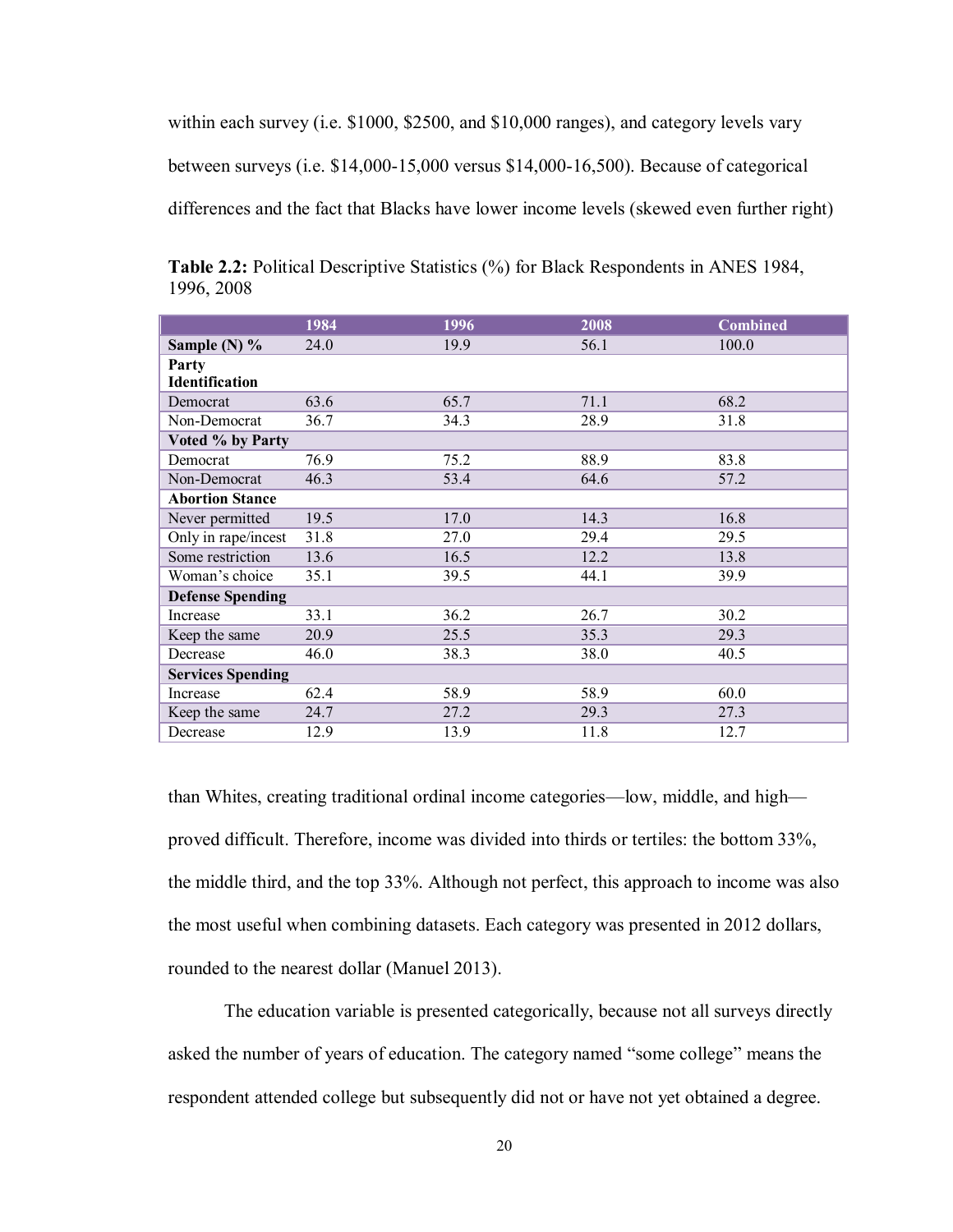The ANES categories of "Bachelor's degree" and "advanced (graduate) degree" were consolidated. Education for all Americans, especially Blacks, is skewed right, so the number of respondents who filled these latter categories was small. Views on abortion included four categories in each survey: "never permitted," "only in the case of rape or incest," "some restrictions," and "always a woman's choice". The "some restrictions" category meant something other than restricting abortion to rape or incest cases. Perhaps such a restriction could be by gestation period, legality of the mother's decision (rights of the father or parents), or life of the mother, but none of the ANES surveys specify. The original scale questions concerning preference on what the government should do about defense and services spending had seven points including 1) increase spending, 4) keep spending the same, and 7) decrease spending. I condensed the scale into three categories—1-3 increase spending, 4 keep spending at the same levels, 5-7 decrease spending—based on the distribution of the responses. Also, a year variable was added with 2008 as the reference group to note any significant turnout differences as cohort effects.

The models for Chapter 4.1 were set up according to variable types. Model 1 features demographic control variables. Model 2 features the political-based variables: stances on abortion, positions on government spending, and election year. The final model in Chapter 4.1, Model 3, only adds my primary independent variable of interest, political party affiliation. Again, this variable is divided into Democrat/non-Democrat comparison. It is included in Model 3 to assess how much party affiliation contributes to variance in Black voter turnout.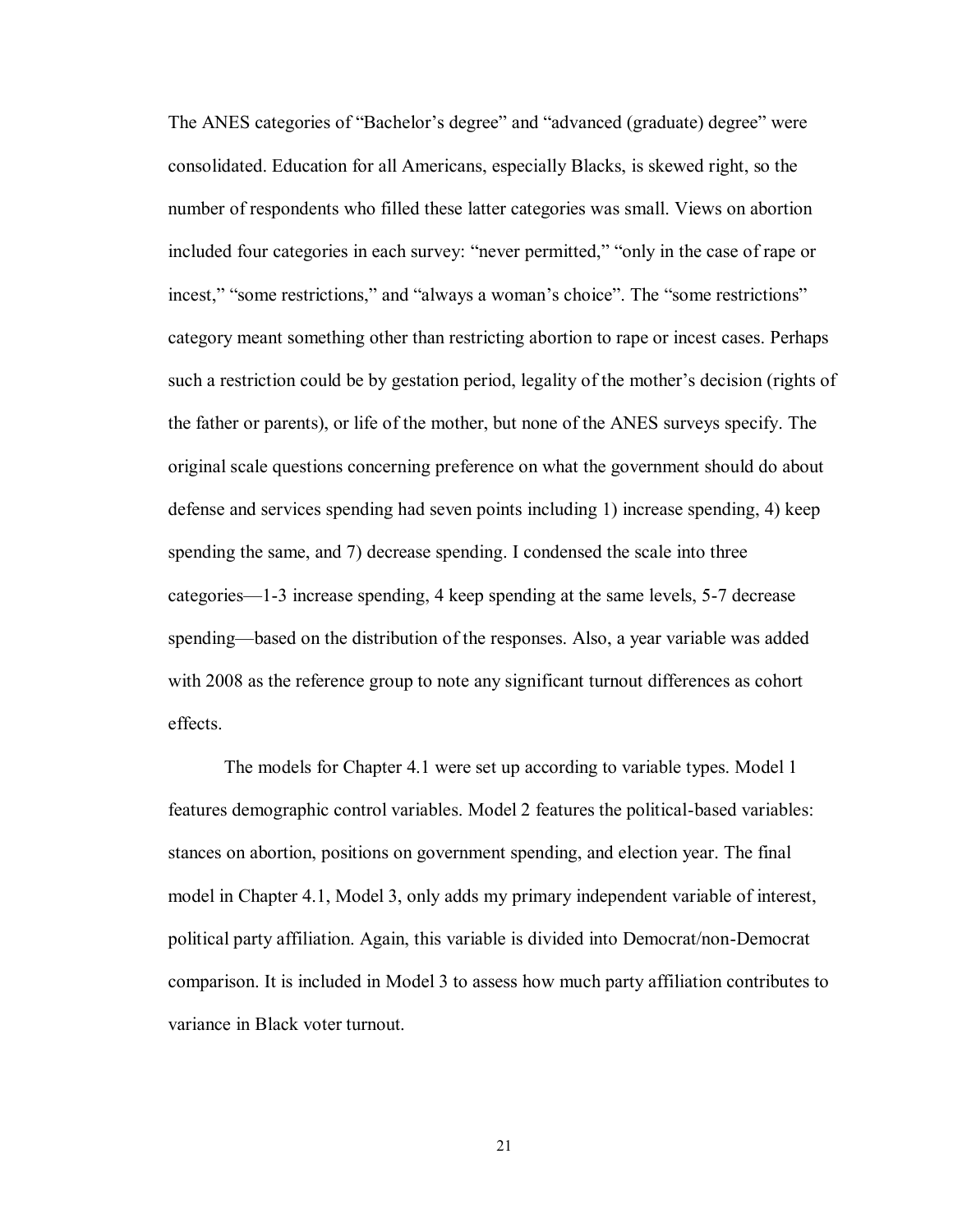The statistical method used in Chapter 4.1 is multinomial logistic regression, but a few points need to be noted here. First, although not represented in the regression tables, indicator variables for missing responses were included in the models to avoid losing responses, because the Black samples in 1984 and 1996 were relatively small. Additionally, the reference categories for the political opinion variables are not the standardized center or neutral response; rather, the reference groups here are the traditional Democratic/liberal positions on the particular question. This was implemented to reveal a far more *meaningful* result. For example, the difference between the likelihood of those who favor more or less government defense spending versus those who want to keep it at current levels may not be as telling when comparing those who favor increases versus those who favor decreases in defense spending or want spending levels kept the same. Additionally, the traditional Democratic response, in this example decrease defense spending, is less subjective than "keep spending the same" response. The latter response may mean very different things in each time period.

The statistical method used in the Chapter 4.2 study is also multinomial logistic regression, but it also includes the separate analysis of ANES 2008. This election was singled out for partisanship factors, because it contained an oversample of Black respondents and variables not present in other elections that may have impacted partisanship: positions on gays and lesbians serving in the military and stances on samesex marriage. The primary dependent variable for Chapter 4.2 is Democratic Party identification: if the respondent identified as a Democrat or not in the election of that survey year. Again, control variables include demographics: gender, age, education level, family income, and census region. Descriptive statistics and the distribution of these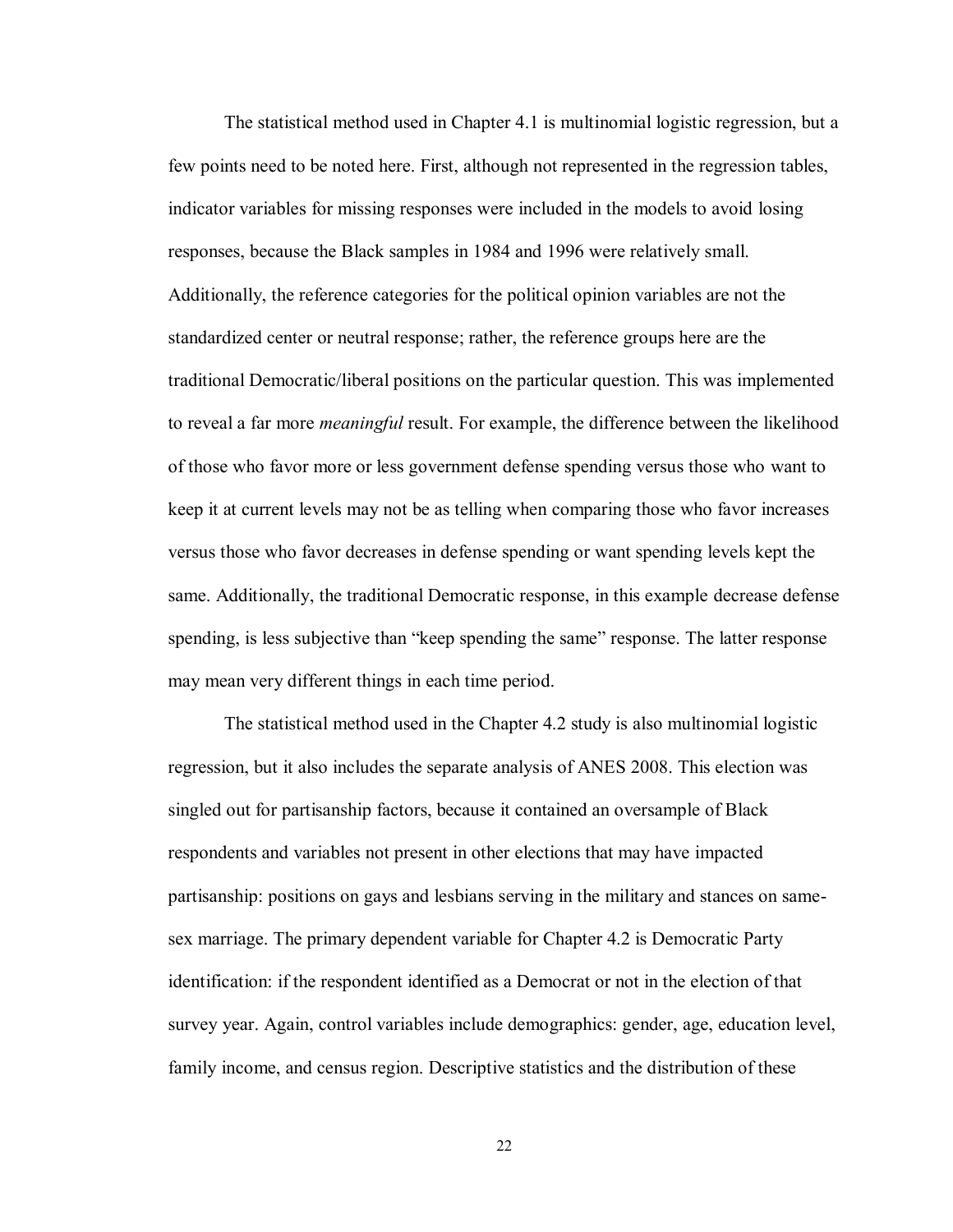variables can also be found in Table 3.1. Similar to Chapter 4.1, political-based variables include political opinions on abortion, government spending on defense and services, and for 2008, the questions on gay rights in the military and same-sex marriage.

The military issue (which also appeared in 1996) was selected, because 2008 was a period when "Don't Ask Don't Tell" was being questioned. It was coded as "strongly allow," "allow," "not allow," and "strongly not allow." The issue of gay marriage was included in the 2008 analyses, because of Black's controversial position: mostly identifying as Democrats—the liberal party that supports same-sex marriage—but typically not in favor of same-sex marriage. The opinions on marriage in ANES 2008 were: "should be allowed to marry," "should not be allowed to marry," and "should not be allowed but should be able to have the same legal rights" or statuses commonly referred to as "civil unions." Liberal/conservative ideology was omitted despite its strong attachment to American partisanship and regionalism. Because of the full scope of meanings that different terms like "liberal," "moderate," and "conservative" held at different periods in American political history and especially because these datasets are combined, the substantive use of this variable was impractical. The political opinion questions serve as a form of proxy for ideology.

As in Chapter 4.1, the models for this study were set up according to variable types. Chapter 4.2 Model 1 features demographic variables, the variables used as controls. Model 2 features the political-based variables. There was no Model 3 in this part of Chapter 4. If there is no strong association between ideology and partisanship among Blacks, then it would suggest that Black partisanship is governed by entirely different forces than what is commonly asserted.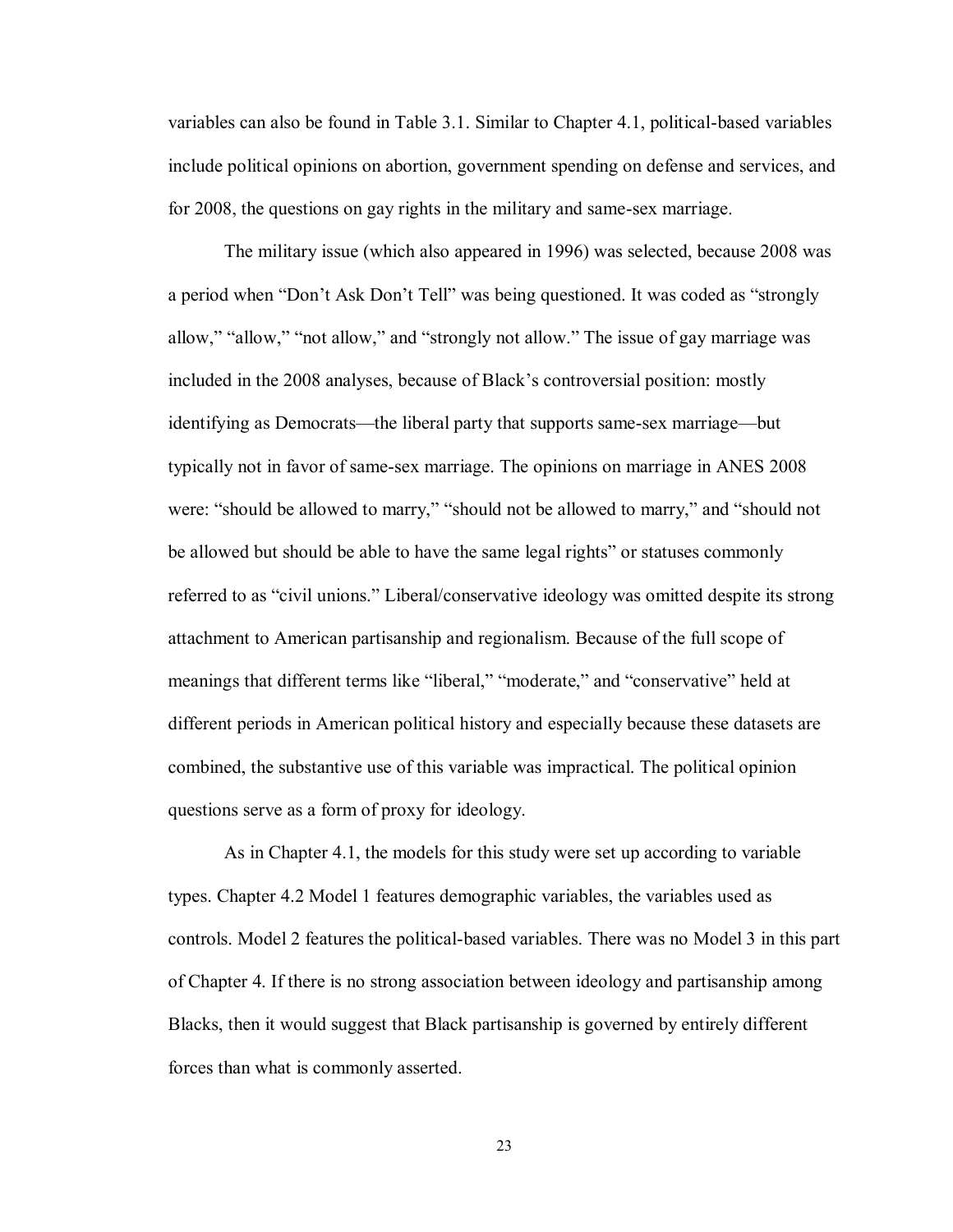#### **Chapter 4:**

#### **Results**

#### **4.1 Predictors of Black Voter Turnout**

Chapter 4.1 analyses examine how demographic factors, political ideology, and party affiliation influence voter turnout. Stereotypically, it is thought that all Blacks vote the same. While not measuring *how* they vote, these analyses will tell the story of *who* votes. If it is discovered that there are differences between Blacks who vote and those who do not, then the assumption of Black America's politics—all Blacks vote the same would be replaced with issues of Black voter dynamics; it matters *which* Blacks are voting. Results are presented in Table 4.1.

Age predicted Black voter turnout as the oldest Blacks were more likely to vote than younger groups, a patterning consistent with the literature on Americans in general. Although all brackets of Blacks were less likely to vote than the oldest Blacks, the youngest group was the most significantly and substantially less likely to vote. Interestingly, the second oldest (46-60) Black group was next least likely to vote. These results are not entirely consistent with conventional wisdom that voter turnout directly increases with age. Turnout was the highest among the oldest Blacks, but the non-linear results could indicate possible generational trends in Black political participation. Comparing preliminary individual election analyses did not show strong generational trends. Incidentally, the election years are spaced apart so that an individual in an age group in one election would be part of an older age group in another, creating pseudo-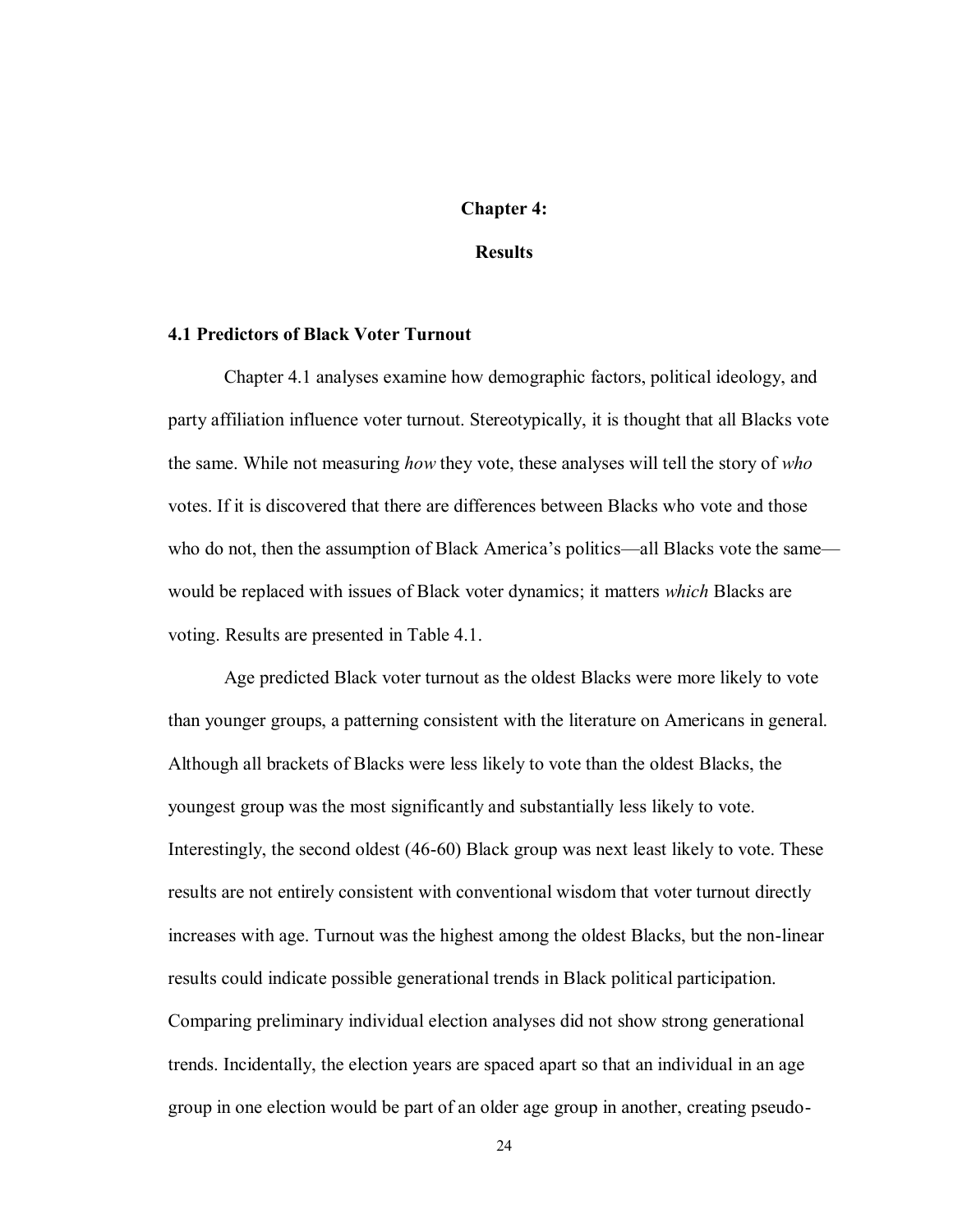measure of generation. While the influence of age was not perfectly linear in any election, the variability was not consistent between elections to clearly point to generational patterns rather than age groups interacting with specific elections.

| Variable                 | <b>Model 1</b>    | <b>Model 2</b> | <b>Model 3</b>    |
|--------------------------|-------------------|----------------|-------------------|
| Woman                    | 1.122             | 1.252          | 1.204             |
| Age                      |                   |                |                   |
| $18 - 30$                | $.202***$         | $.179***$      | $.261***$         |
| $31 - 45$                | $.495**$          | $.450**$       | .557*             |
| $46 - 60$                | .502 <sup>†</sup> | $.372***$      | $.419**$          |
| <b>Education Level</b>   |                   |                |                   |
| < Diploma                | $.520**$          | $.582**$       | .682 <sup>†</sup> |
| Some college             | 1.384             | 1.352          | 1.414             |
| Comm. college/A.A.       | $2.003\dagger$    | 1.877†         | 1.937†            |
| B.A. or higher           | $3.266**$         | $2.874**$      | $3.313**$         |
| <b>Income Tertile</b>    |                   |                |                   |
| <b>Bottom</b>            | $.615*$           | $.638\dagger$  | .656              |
| Top                      | .916              | 1.047          | 1.021             |
| Region                   |                   |                |                   |
| Northeast                | 1.176             | 1.290          | 1.335             |
| North-Central            | 1.639*            | 1.351          | 1.381             |
| West                     | .962              | .863           | .978              |
| <b>Abortion Stance</b>   |                   |                |                   |
| Never permitted          |                   | $.401**$       | .483*             |
| Only in rape/incest      |                   | 1.114          | 1.360             |
| Some restriction         |                   | 1.010          | 1.262             |
| <b>Defense Spending</b>  |                   |                |                   |
| Increase                 |                   | 1.131          | 1.136             |
| Keep the same            |                   | .745           | .799              |
| <b>Services Spending</b> |                   |                |                   |
| Keep the same            |                   | .849           | .921              |
| Decrease                 |                   | 1.154          | 1.296             |
| Year                     |                   |                |                   |
| 1984                     |                   | $.448**$       | $.461**$          |
| 1996                     |                   | $.371**$       | .389**            |
| <b>Democrat</b>          |                   |                | $3.212***$        |
| Pseudo-R <sup>2</sup>    | .149              | .213           | .270              |
| <b>Constant</b>          | $1.975***$        | $2.760***$     | $1.499**$         |

<span id="page-30-0"></span>**Table 3.1:** Exponentiated Logistic Regression Coefficients for Predicting Voter Turnout among Blacks in 1984, 1996, and 2008 (N= 902)

 $\dot{\tau} = p < 0.10$ ,  $\dot{\tau} = p < 0.05$ ,  $\dot{\tau} = p < 0.01$ ,  $\dot{\tau} = p < 0.001$ 

All age categories of Blacks experienced a drop in odds ratios and increase in pvalue in Model 2, suggesting that the political opinions of the oldest Blacks (61 and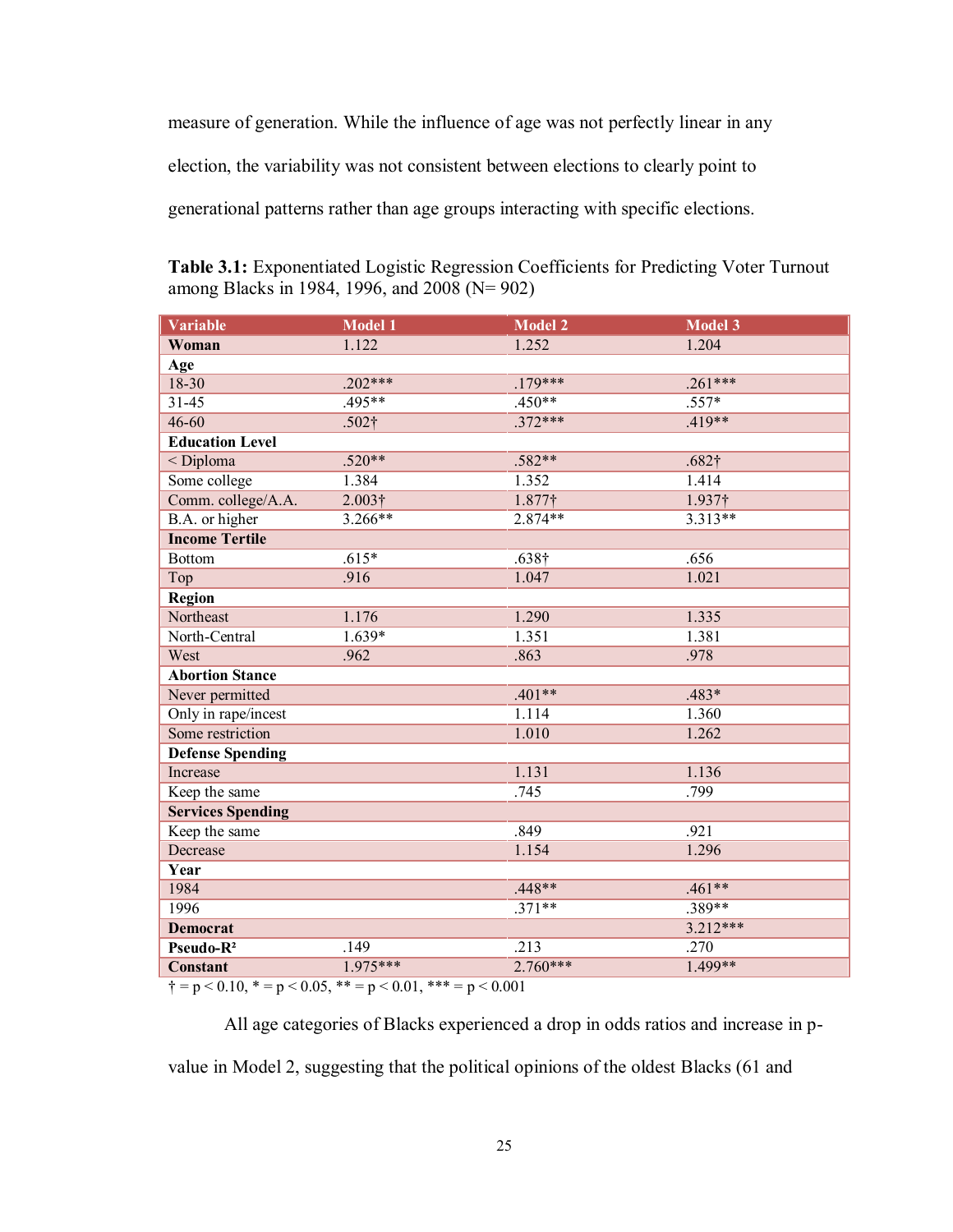older) were less diverse than those of younger age groups. Voter turnout for the younger groups may have been linked to certain political stances or perhaps if they took a stance at all. This trend was most notably among Blacks ages 46 to 60 who moved from .502 to .372 and strongly increased in significance. Once party was added in Model 3, the odds ratios for age increased; and each group, except for the youngest, shed strength in pvalue. What appeared to be purely political in Model 2 was mostly revealed to be the impact of partisanship in Model 3. Overall, the results show that age was the strongest demographic predictor of Black voter turnout, and the oldest Black voters (61 and over) were the most reliable to turnout, a pattern similar to Americans in general.

Neither gender nor region yielded any significant results. The analyses suggest that Black women were more likely to vote than Black men, but again, this pattern lacks strong p-values. The lack of statistically significant difference between the odds ration turnout of Black men and Black women counters the political literature that says that women are more reliable voters than men. The findings for region were not surprising as neither scholars nor pundits linked census region to *political participation* as much as political behavior. There was some significance of Blacks voting more in the North-Central United States (Midwest) than in the South in Model 1, but this difference was explained away by political variables in subsequent models.

Education revealed another pattern shared with previous studies. All models point to a positive relationship with voter turnout. Blacks with no high school diploma were significantly less likely to vote than Blacks who only graduated high school. The significance level drops in each model, meaning that this trend was weakened in the face of personal politics and partisanship. There was no strong statistical advantage for turnout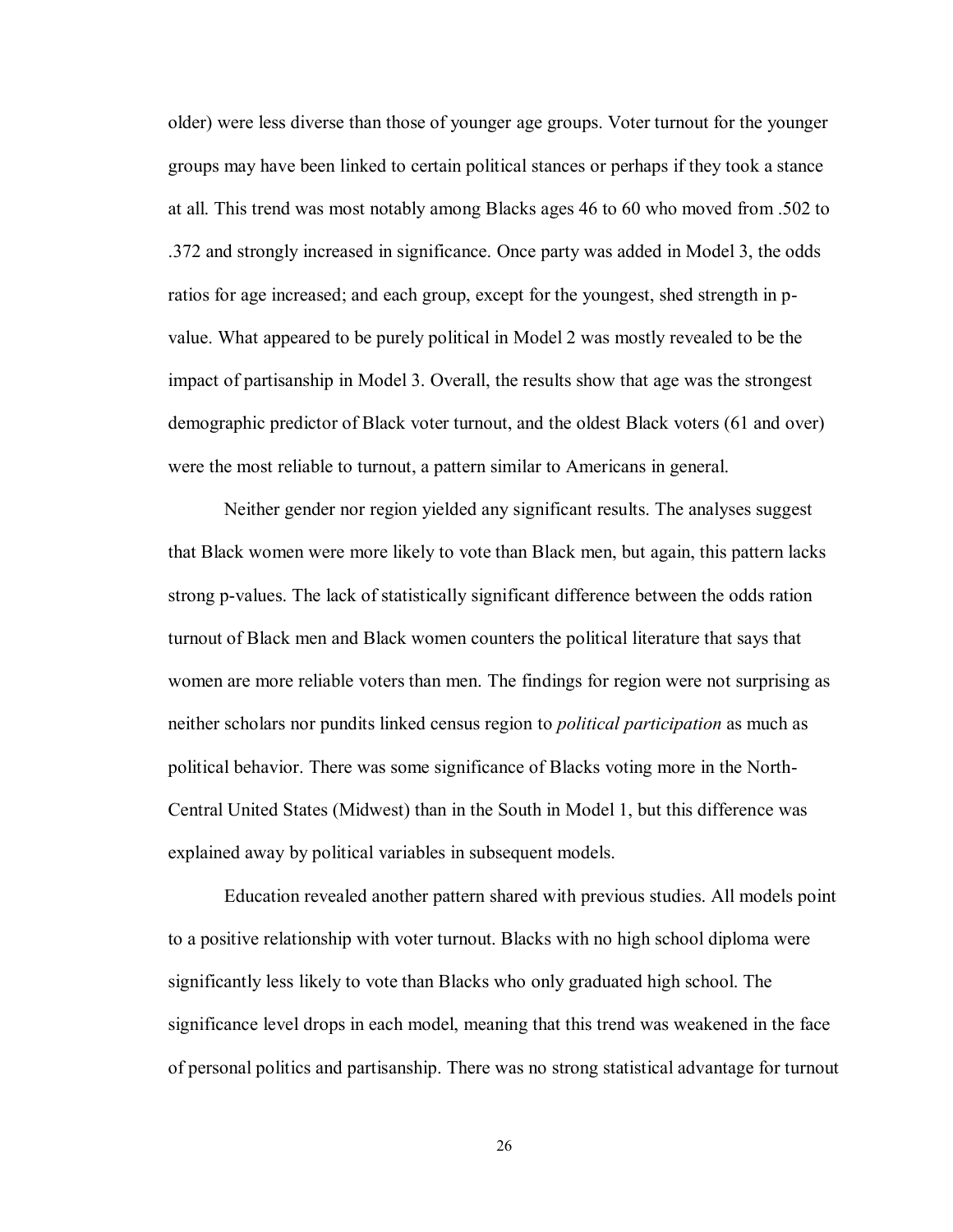between Blacks who attended some college and those who discontinued education after high school. Specific election-based results, albeit small samples, reveal that this group's turnout varied by age composition. For example, in 1984, "some college" Blacks mostly consisted of younger respondents who probably had yet to complete college rather than simply dropped out, therefore voted more than Blacks with an associate's degree or equivalent. Blacks with four-year degrees or greater were over three times the as likely to vote as Blacks with only a high school diploma. It held a constant and strong significance in all models. A college education had the most powerful educational impact for Black voter turnout.

Blacks in the lowest income tertile were substantially less likely to vote than Blacks in the middle bracket by a factor of .656 in Model 3. Such a pattern is reflected in previous studies; however, there are a couple of caveats. Notice here the loss in significance among the lowest tertile when political variables were added in Model 2 and partisanship in Model 3. This suggests that differences in poll attendance between the middle and lower income Blacks could be partially explained by differences in political opinions such as abortion: low income tertile Blacks are generally less likely to vote than those in the middle, but the odds of voting for the former group increase if they share the same political views as the latter. Election-specific analyses hint that Black income patterns trend toward the larger prescribed American income-voting positive relationship. For example, in 2008, Blacks in the bottom third bracket had slightly lower odds of voting than middle tertile Blacks in all models. On the other hand, Blacks in the top income tertile were far more likely to vote than middle third Blacks. Again, 2008 involved a small sample of N=583. Overall, the statistical and substantive findings are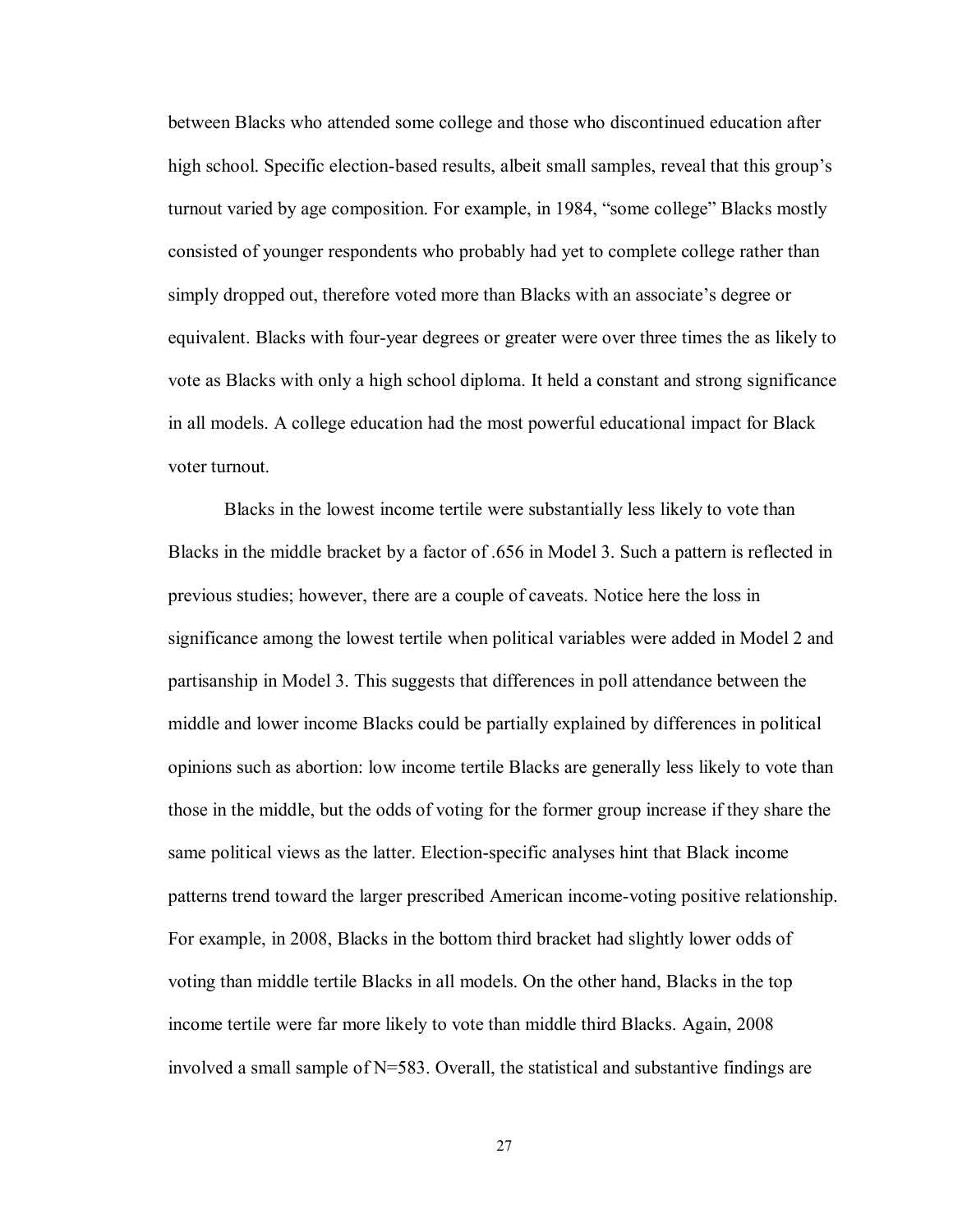counter to the literature and media reports that assert income has a positive relationship with voter turnout.

Models 2 and 3 include political opinions. Although few were statistically significant, a story was still told. First, these variables explained half as much variance in Black voter turnout as the demographic variables, increasing Pseudo-R² from .149 in Model 1 to .213 in Model 2. Abortion held the most significant result. Blacks who oppose abortion in all circumstances were far less likely to vote than pro-choice Blacks in Model 2 and Model 3. Interestingly, however, Blacks who favored restrictions were more likely to vote than pro-choice Blacks, especially those who wanted some restriction different from just rape and incest. These findings suggest that although Blacks were motivated to vote by party (discussed below), they turned out to vote based on the issue and not total partisan alignment. Otherwise, we would have witnessed all of these stances having a lower likelihood of voting when compared to pro-choice Blacks, the position commonly associated with Democrats.

Although non-significant, Blacks who were satisfied with both social services and defense spending had lower odds ratios of voting than the respective Democratic positions (more spending on services, less on defense), and holding conservative spending positions meant greater likelihood of voting. Closer analyses show that the impact of spending position on voting varies by election, suggesting less of an ideological trend and instead specific socio-political context reactions. Not surprisingly, Blacks in 2008 were more likely to vote than Blacks in 1984 and especially 1996. These results do not suggest any particular predictor of Black voter turnout, but the variable does reflect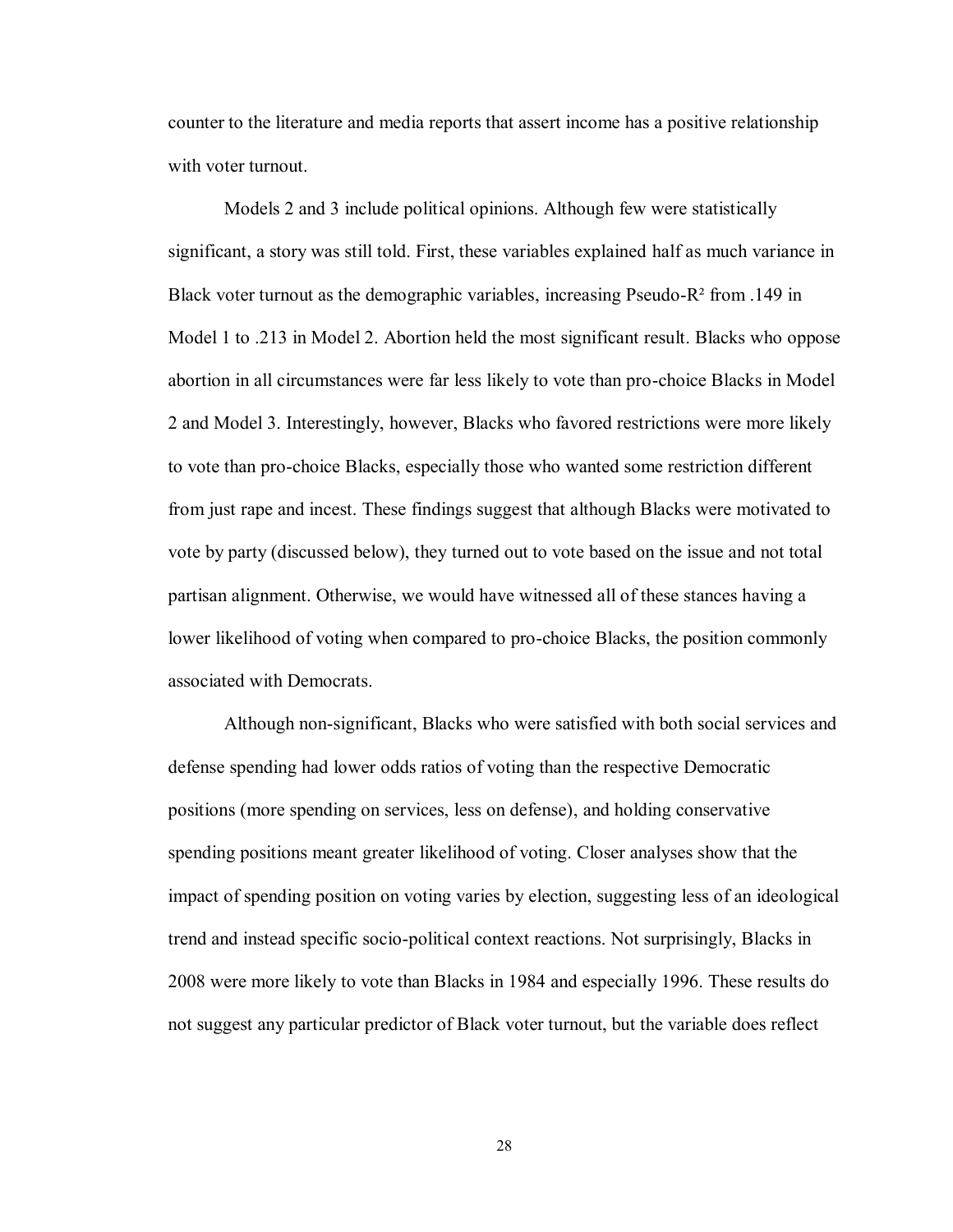the trends in Black voter turnout through modern elections. SSDAN (2012) shows that 1996 witnessed one of the lowest Black turnouts since the Civil Rights Movement.

What is missing from the literature on voter turnout is the possible role party identification has as an independent variable. Again, all of the demographic variables account for just about 15% of the variation in Black voter turnout, and political opinions added just fewer than 7%. Here, partisanship added a healthy 6% on its own, bringing Model 3 to a solid .270 Pseudo-R².

The partisanship variable indicated that Black Democrats had a 3.212 odds ratio of voting from 1984 to 2008. Individual analysis of each year indicates that Black Democrats had stronger turnout odds ratios even in 2008 that had unprecedented Black turnout in general. The partisanship effect was the weakest (but still statistically and substantially strong by itself) in 1996, the election with the lowest Black turnout according to SSDAN (2012). If Black Democrats vote more than Black non-Democrats as Figure 2.1 and Tables 1.1, 2.2 and 2.3 suggest, then it seems that declines in voting among *Black Democrats* (the reliable voters) contributed to the 1996 drop in turnout which, in turn, may explain the smaller party affiliation effects on voter turnout in 1996 when compared to 1984 and subsequently 2008.

#### **4.2 Determinants of Black Democratic Affiliation**

Chapter 4.2 of this study examines demographic and ideological effects on party affiliation. The popular notion is that Blacks have the same politics and Democratic Party alignment—the "Black vote"—with the underlying assumption that Black politics are a product of race, simply being Black. If true, analysis should reveal little in terms of independent demographic and political variables. If Black attachment to the Democratic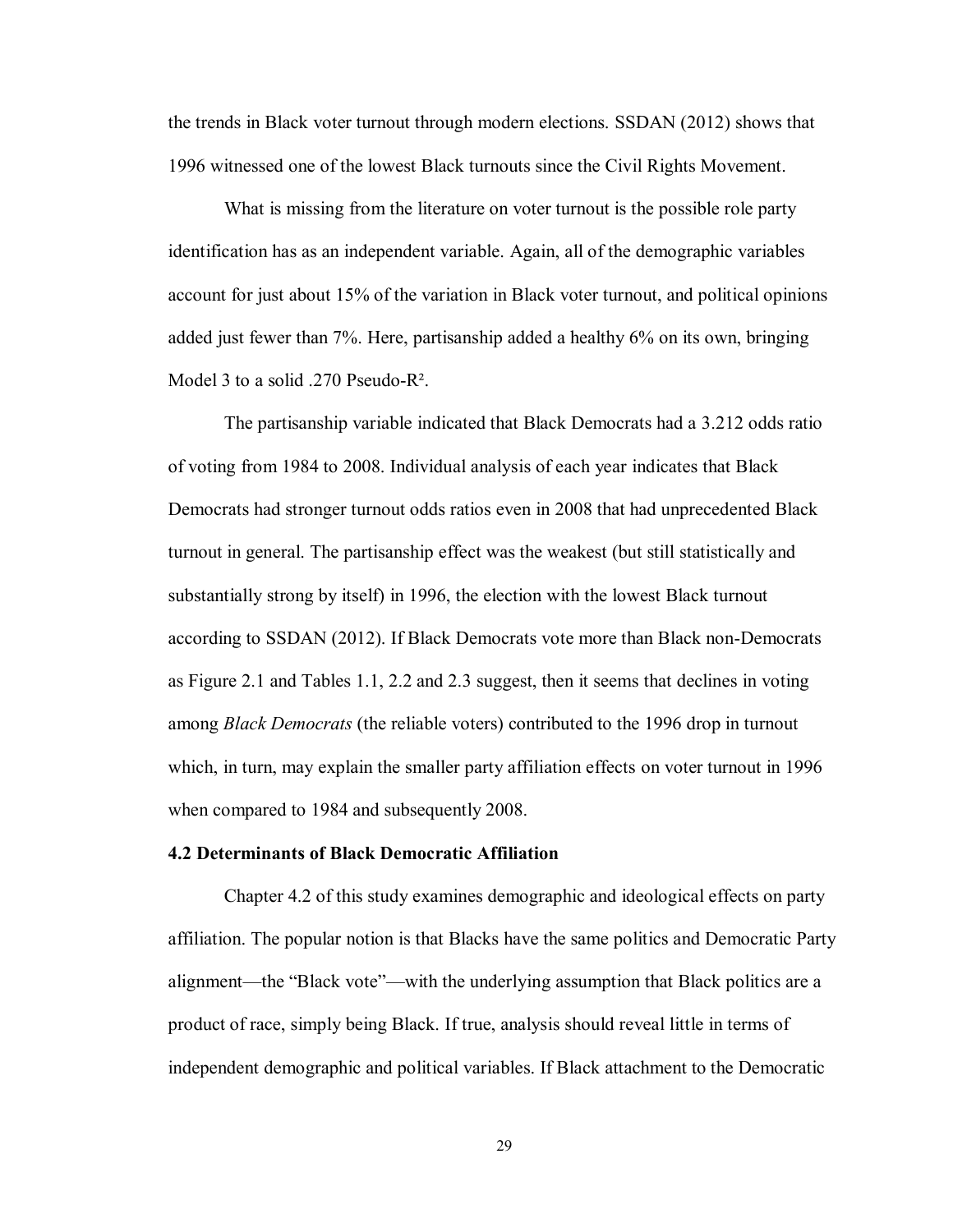| <b>Variable</b>                              | <b>Model 1</b>                       | <b>Model 2</b>    |
|----------------------------------------------|--------------------------------------|-------------------|
| Woman                                        | $1.456**$                            | $1.556**$         |
| Age                                          |                                      |                   |
| 18-30                                        | $.253***$                            | $.226***$         |
| $31 - 45$                                    | $.469**$                             | $.438***$         |
| $46 - 60$                                    | .640 <sup>†</sup>                    | $.567*$           |
| <b>Education Level</b>                       |                                      |                   |
| < Diploma                                    | $.594**$                             | $.621*$           |
| Some college                                 | .985                                 | .909              |
| Comm. college/A.A.                           | .932                                 | .812              |
| B.A. or higher                               | .905                                 | .728              |
| <b>Income Tertile</b>                        |                                      |                   |
| <b>Bottom</b>                                | $.612*$                              | $.629*$           |
| Top                                          | 1.095                                | 1.116             |
| Region                                       |                                      |                   |
| Northeast                                    | .955                                 | .960              |
| North-Central                                | 1.067                                | .977              |
| West                                         | .732                                 | .654              |
| <b>Abortion Stance</b>                       |                                      |                   |
| Never permitted                              |                                      | $.397***$         |
| Only in rape/incest                          |                                      | .699 <sup>†</sup> |
| Some restriction                             |                                      | .582*             |
| <b>Defense Spending</b>                      |                                      |                   |
| Increase                                     |                                      | 1.138             |
| Keep the same                                |                                      | .764              |
| <b>Services Spending</b>                     |                                      |                   |
| Keep the same                                |                                      | .741              |
| Decrease                                     |                                      | .763              |
| Year                                         |                                      |                   |
| 1984                                         |                                      | .650 <sup>†</sup> |
| 1996                                         |                                      | .587*             |
| Pseudo-R <sup>2</sup>                        | .090                                 | .126              |
| Constant<br>$\lambda = 20104$<br>$2005 - 44$ | $1.558***$<br>$2001$ $444$<br>20.001 | $2.697***$        |

<span id="page-35-0"></span>**Table 4.2:** Exponentiated Logistic Regression Coefficients for Predicting Democratic Party Affiliation among Blacks in 1984, 1996, and 2008 (N= 1029)

 $\dagger = p < 0.10$ ,  $* = p < 0.05$ ,  $** = p < 0.01$ ,  $** = p < 0.001$ 

Party is purely racial and/or cultural and extends beyond any other factor, then one would expect to find little association between variables such as age, education, and government spending stances, and the models would not explain very much variance; Blacks would self-identify as Democrats regardless of demographics or political stances. Results are presented in Table 4.2 and Table 4.3.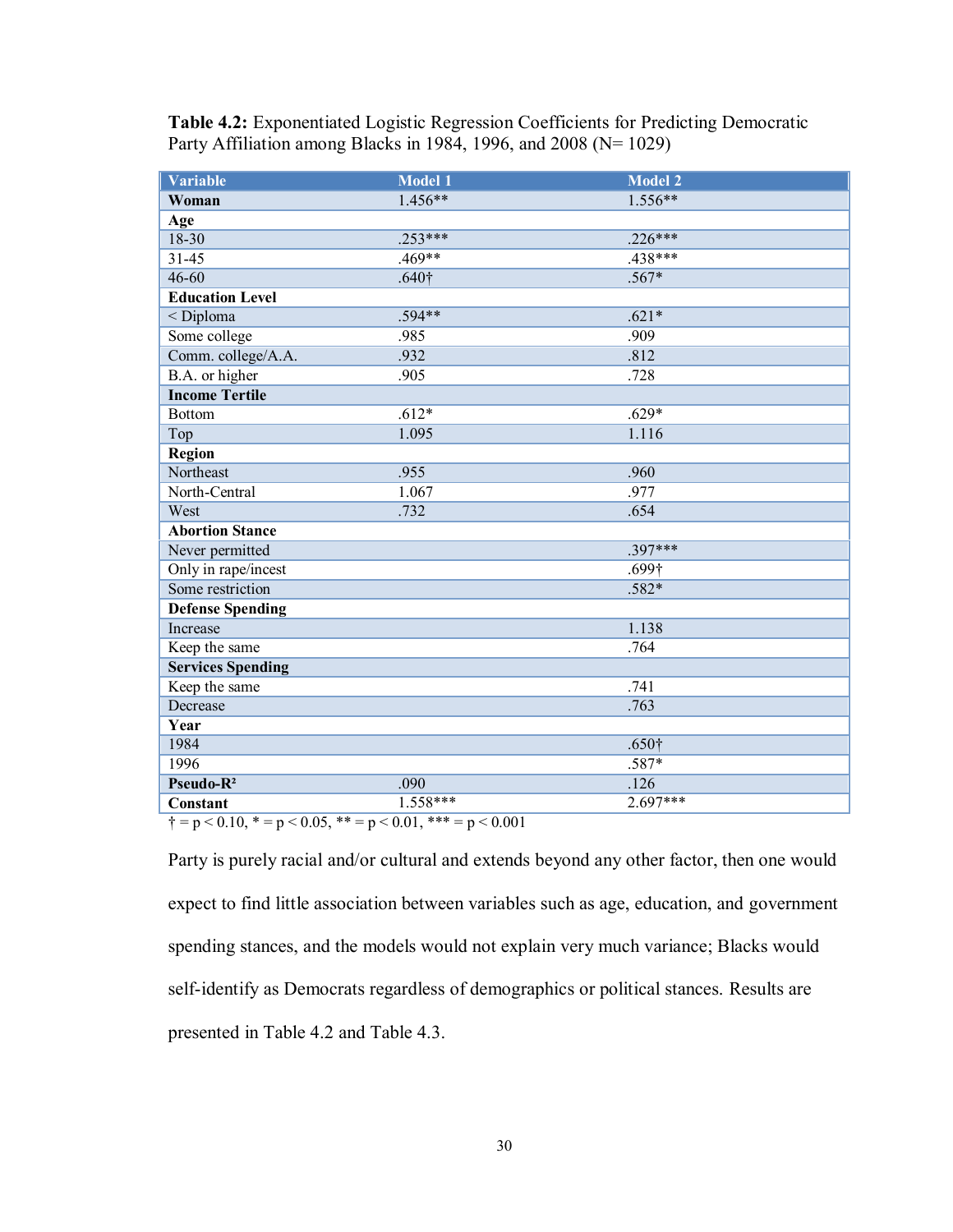Black women in were more likely to identify as Democrats than Black men, significant at  $p < 01$  in both models. This supports past studies that being Black and a woman leads to a more liberal stance which may be manifesting itself via Democratic Party alignment.

Age and Democratic Party affiliation once again demonstrated a strong, positive relationship as odds ratios for being Democrat decreased for each younger age category when compared to the oldest group of Blacks. The findings for all groups were highly significant. Although Black voter turnout increased in 2008 and support for Democrat candidate Obama was phenomenal, Black Democratic affiliation was still a factor of age. Rather than interpreting the findings in the direction of younger Blacks not being involved much with the Democratic Party, further examination indicates that the story is perhaps on the other end: nearly all of Blacks ages 61 and over identified as Democrats in 2008.

Education tells an unusual story for Black Democratic Party affiliation. Blacks without a high school diploma were less likely to be Democrat than Blacks with only a diploma. What is notable here is the lack of significant findings. Typically, it is thought that education produces more informed and/or liberal (Democratic) Americans, but here, the effect of education on Black partisanship was simply contingent on having a high school diploma or not. And based on the results for the least educated Blacks, one cannot argue that being Democrat was the stereotypical, default Black partisan position, an identity that is an assumed product of race and can be transcended through education and political awareness.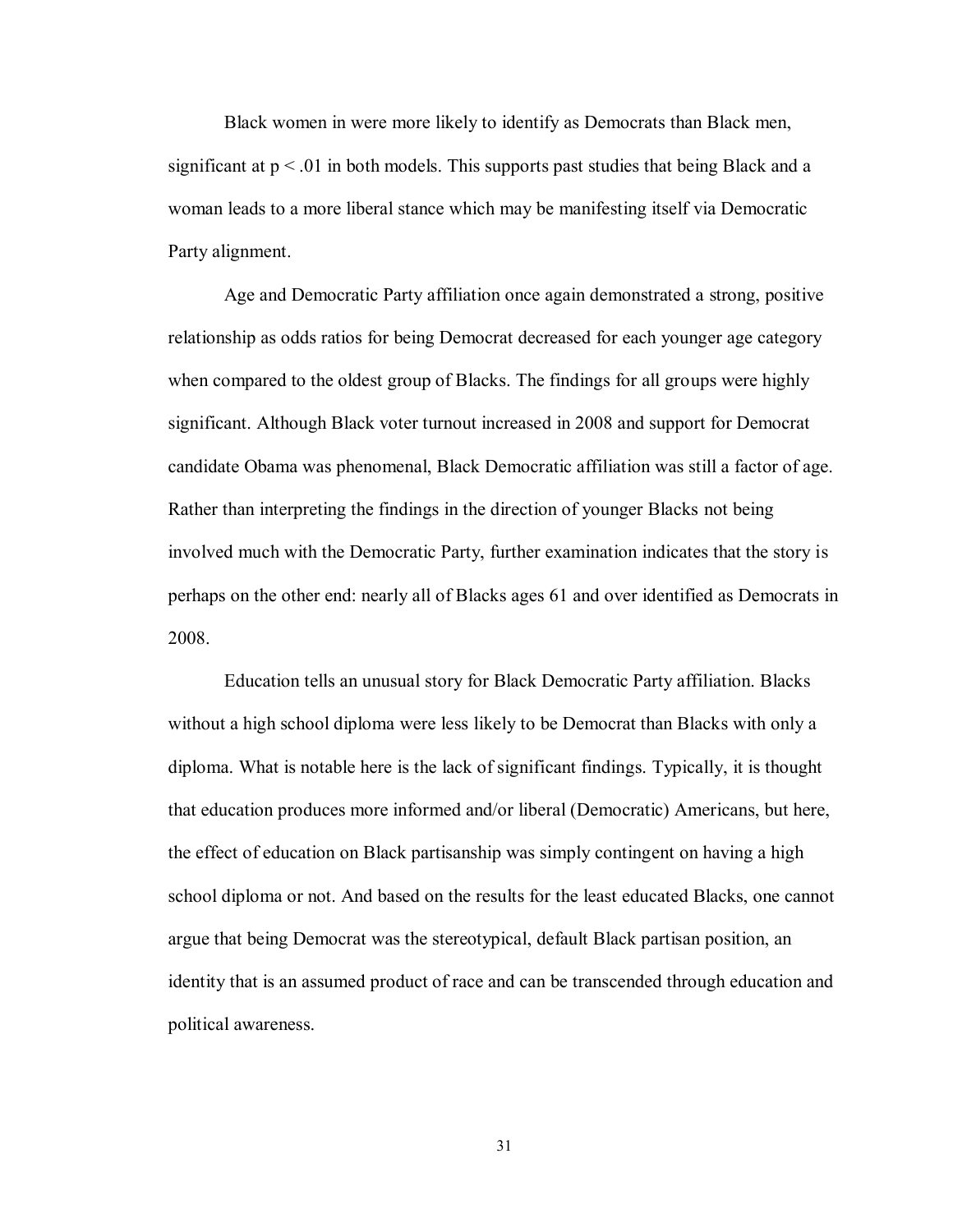Family income level findings among Blacks counter any previous defined patterns. Although there are several factors that impact Democratic identification, typically greater income means greater support for conservative, usually non-Democratassociated policies that protect the finances of those well off. Here in both models, Blacks in the lower income third were less likely to be Democrats than middle tertile Blacks, and top income Blacks displayed no statistical difference with those in the middle. This pattern echoes the pattern found with the education variable, if we assume education and income have a direct positive relationship. The lack of strong directional findings with family income level and partisanship could also be attributed to a combination of lesser diversity of Black family incomes when compared to Whites as well as the 1984 and 1996 economies where high-pay/low-skill jobs such as industrial work (that many Blacks occupied) were still a reality. In other words, Blacks who had only a diploma could fit into the middle or top income tertile along sided collegeeducated Blacks, diversifying these income categories to not reflect any directional trend.

Based on the layout of the American Electoral College (red states and blue states) and the reliability many hold in presidential elections, the result for region and Black partisanship are somewhat surprising. Region did not manifest as a predictor of Black partisanship. For instance, the western United States has the reputation of being reliably Democrat (blue states) while the South is largely Republican. Large opposition to racial and social issues in the South on the part of Republicans in statewide and local districts may have galvanized Black support for the Democratic Party. Juxtaposing the strength of that these regionalisms have on Blacks yielded no consistent results. Preliminary investigations suggest that small regional effects existed in specific elections but vary in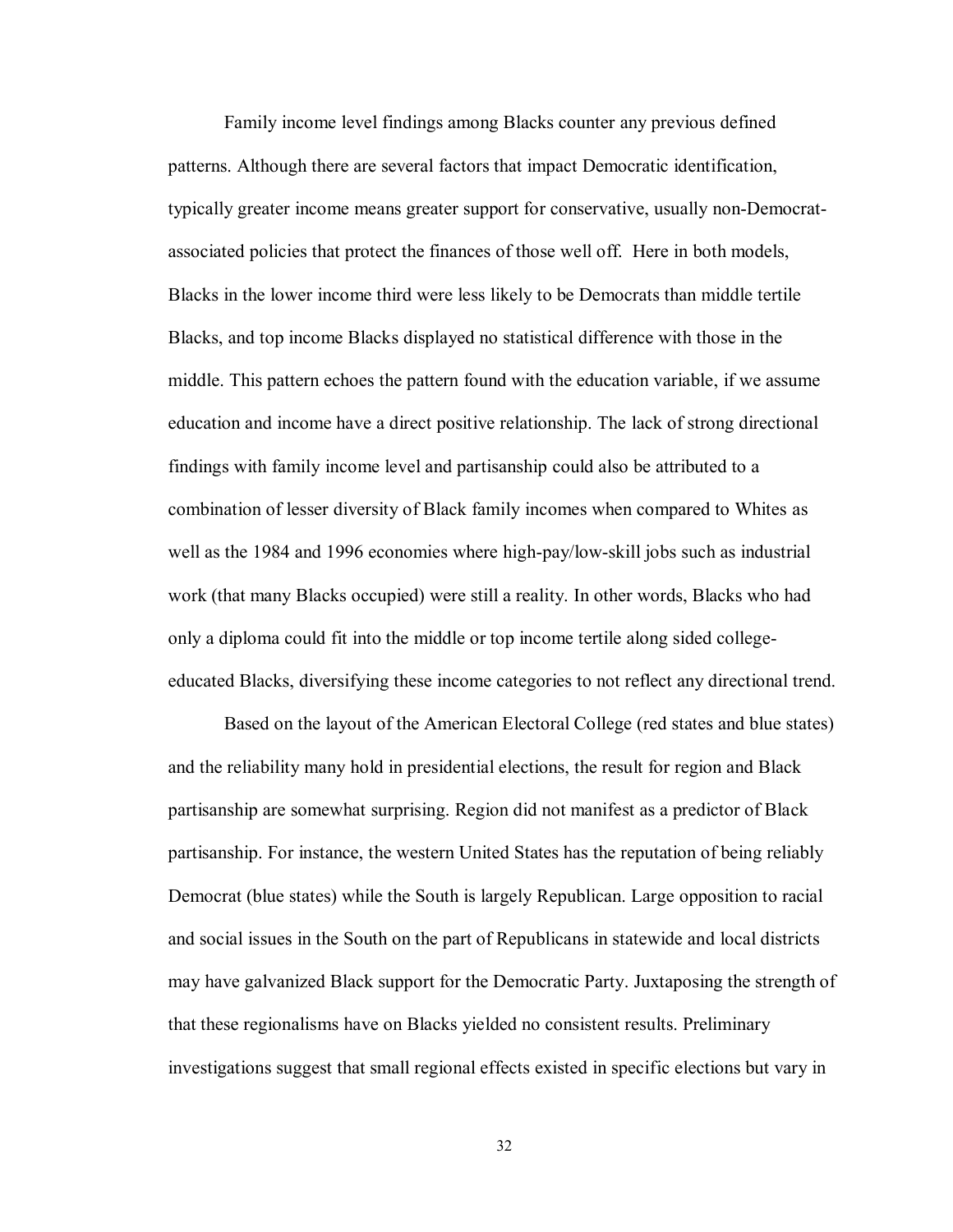direction and reason (i.e. possibly by states with open and closed primaries in 2008), becoming lost in the ANES combined data. So, region does not contribute to understanding Black partisanship as a whole.

Political opinions yielded interesting results in Model 2. Abortion stance results were somewhat consistent with what one would expect to find based on popular party platforms. Blacks who did not support the full pro-choice position had lesser odds ratios for being Democrats as those who did, especially among the most pro-life Blacks. By a factor of .397, Blacks who would never support abortion under any circumstance were the least likely to be Democrats when compared to those who supported a woman's right to choose. This was the statistically strongest factor of all the political variables. Blacks favoring at least some restrictions on abortion reported less than 60% of a chance identifying as Democrat as pro-choice (woman's choice) Blacks at the  $p < .05$  level. Similarly, Blacks wanting abortions restricted to cases of rape and incest had lower odds ratios for being Democrats, but they were actually next likely to identify as Democrats after pro-choice Blacks.

On the other hand, political ideology on defense and social spending had no significant effect on Black party affiliation. Additionally, Model 1 has a Pseudo-R² of .090, suggesting that demographics accounting just 9% of the variance in Black partisanship. Political opinions add another 3.6%. Together, these facts and a mild Pseudo- $R^2$  of .126 in Model 2 tell a strong story for Black partisanship: it is largely based on something other than conventional measures. Conventional wisdom tells that Democrats are associated with the political left. These proxy measures for ideology—the often-assumed basis of American partisanship—unsuccessfully produced any stereotyped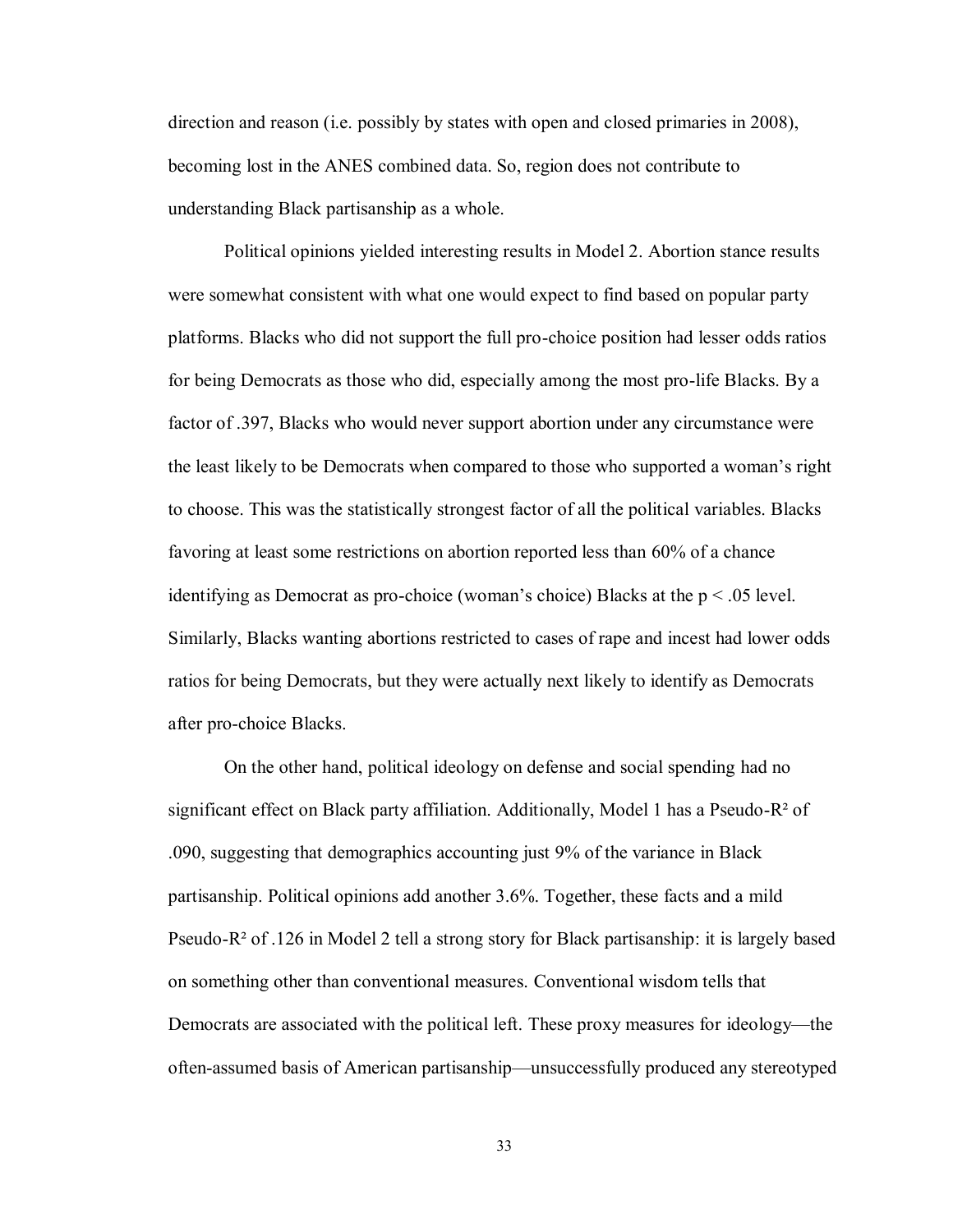results. Subsequent individual results did show that larger (although still mild) Pseudo-R² were revealed in 1984 and 1996, but 2008 reported a sharp decline in what the same variables accounted for. Unlike the previous years, the results indicated something unique happened in 2008. Whatever contributed to this outcome may also be responsible for both the increased Black turnout and increased Democratic Party affiliation in 2008, perhaps an Obama effect.

Finally, Model 2 indicated Democratic attachment among Blacks varied by election year. Not surprisingly, Blacks in the unprecedented election of 2008 were more likely to be Democrats than Blacks in 1984 and even more so than in 1996. This is consistent with SSDAN (2012) who contend that Black voter turnout in 1996 was the lowest in modern elections. If Black Democrats vote more than non-Democrats as the analyses in the previous section suggest, then it makes sense that low voter turnout was due to lower Black Democratic identification in 1996.

Table 4.3 mostly mirrored the results found in Table 4.2, but there were some notable shifts. The 2008 results show that in this more recent election, the difference in Democratic Party identification between Black men and Black women disappeared. The lack of statistical significance for gender found in ANES 2008 data may be a product of the unique 2008 election. If Blacks were motivated to vote in 2008 because of Barack Obama, many may have begun voting in the Democratic Primary to nominate him as candidate of the party, a task that would have meant more registered Black Democrats especially in states with closed primaries. Since Black women were more likely to be Democrats than Black men in previous times, this increase in registered Democrats in 2008 would mostly have to have come from Black men.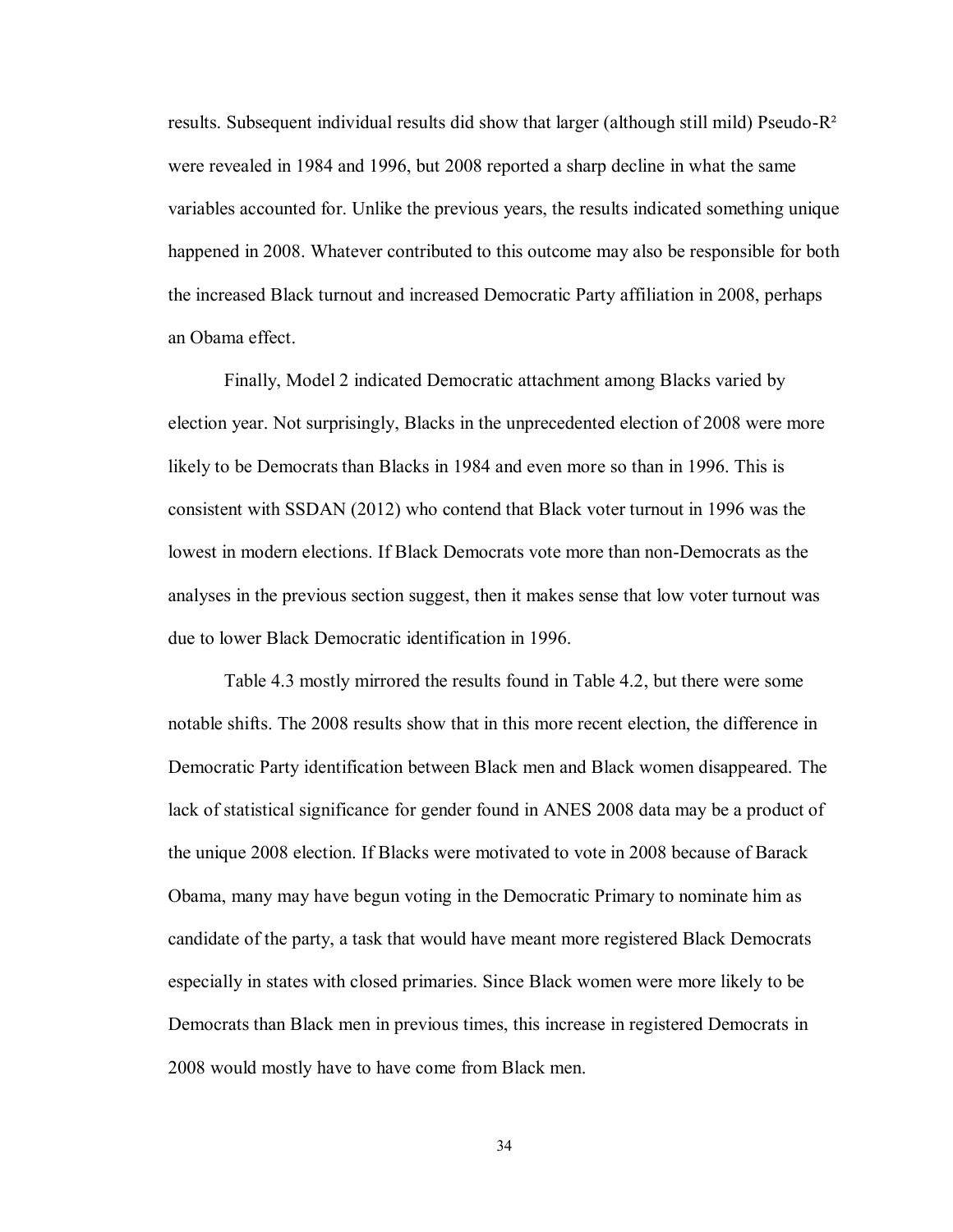<span id="page-40-0"></span>**Table 4.3:** Exponentiated Logistic Regression Coefficients for Predicting Democratic Affiliation among Blacks in 2008 (N= 575)

| <b>Variable</b>          | Model 1    | <b>Model 2</b> |
|--------------------------|------------|----------------|
| Woman                    | 1.245      | 1.322          |
| <b>Age Category</b>      |            |                |
| 18-30                    | $.207***$  | $.174***$      |
| $31 - 45$                | $.277***$  | $.246***$      |
| $46 - 60$                | $.360**$   | $.318**$       |
| <b>Education Level</b>   |            |                |
| < Diploma                | $.415**$   | $.421**$       |
| Some college             | 1.029      | 1.012          |
| Comm. college/A.A.       | .717       | .664           |
| B.A. or higher           | 1.117      | .999           |
| <b>Income Tertile</b>    |            |                |
| <b>Bottom</b>            | .628       | .614           |
| Top                      | .825       | .876           |
| Region                   |            |                |
| Northeast                | .837       | .844           |
| North-Central            | 1.373      | 1.289          |
| West                     | .736       | .686           |
| <b>Abortion Stance</b>   |            |                |
| Never permitted          |            | $.346*$        |
| Only in rape/incest      |            | .777           |
| Some restriction         |            | .637           |
| <b>Defense Spending</b>  |            |                |
| Increase                 |            | 1.031          |
| Keep the same            |            | .995           |
| <b>Services Spending</b> |            |                |
| Keep the same            |            | .986           |
| Decrease                 |            | .690           |
| <b>Gays in Military</b>  |            |                |
| Strongly allow           |            | .758           |
| Not allow                |            | .646           |
| Strongly not allow       |            | .897           |
| <b>Gay Marriage</b>      |            |                |
| Civil Unions             |            | 1.097          |
| <b>Not Allow</b>         |            | .925           |
| Pseudo-R <sup>2</sup>    | .103       | .131           |
| <b>Constant</b>          | $2.339***$ | $3.622***$     |

 $\uparrow$  = p < 0.10, \* = p < 0.05, \*\* = p < 0.01, \*\*\* = p < 0.001

The findings for age and education in 2008 were about the same as the combined data, but the coefficients were a bit more extreme: younger Blacks and Blacks without a diploma were even more likely to be non-Democrats in 2008. Family income ceased to be a predictor of Black Democratic affiliation in 2008, probably for the same rationale as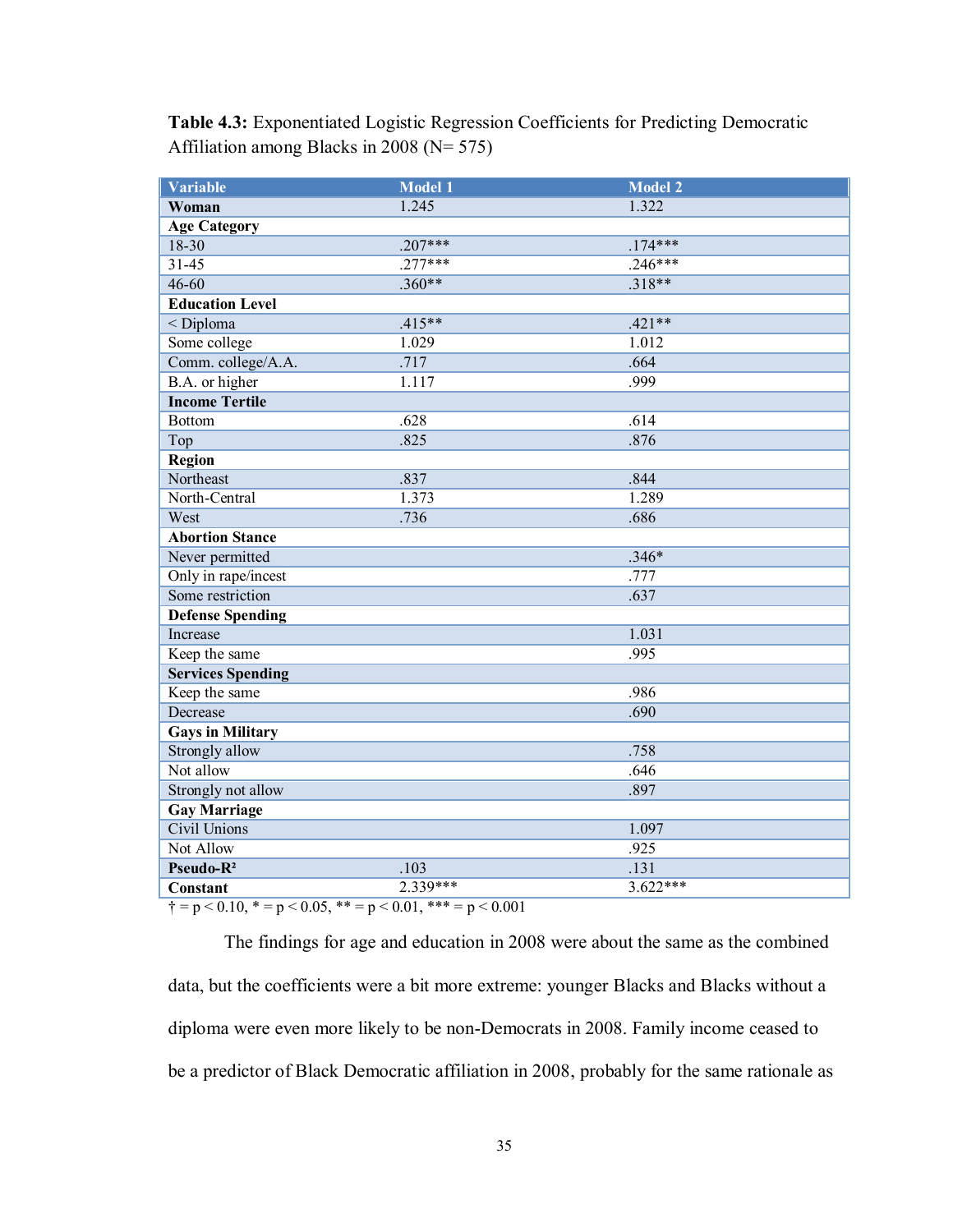the decline in gender significance. Since Democratic Party affiliation increased in 2008 in general, new Black Democrats probably came from groups typically less likely to be Democrats such as low-income Blacks. As far as abortion stance, only those who agreed that abortions should never be permitted were statistically less likely to be Democrats, but this was significant at the  $p < .05$  level versus the  $p < .001$  in the combined data (1984) and 1996).

What is interesting is how neither positions on gays serving in the military nor same-sex marriage served as predictors of Black partisanship. Again, Blacks typically have been slow to back such stances that the Democratic Party has championed, yet these issues had no effect on Black partisanship.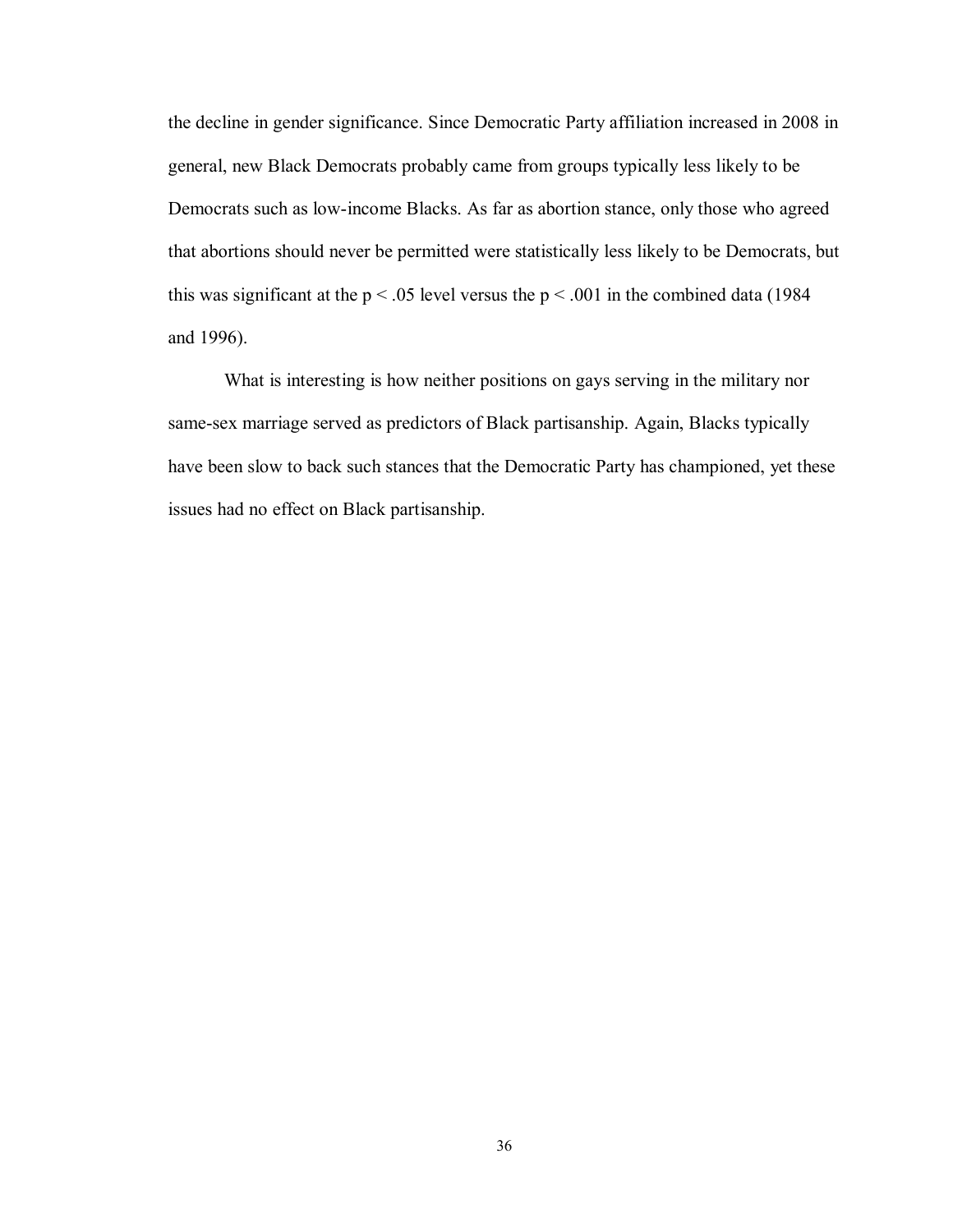#### **Chapter 5:**

#### **Conclusion**

The conventional political wisdom behind the notion of, "All Blacks vote the same," assumes the political expression of Blacks and subtly their propensity to vote with turnout being only a product of race. This study investigated both voter turnout (political participation) and party preference (political behavior) of Black Americans of the Reagan Era to the election of the first Black president. Prior to this work, the relationship of party and voter turnout have been largely neglected or simply assumed to be non-existent, and this relationship had not been explored among specific voting blocs such as Blacks. The purpose of this research was to evaluate the accuracy of the political stereotype placed on Blacks as voters and to gain a greater understanding of Black voter turnout and the partisanship of Blacks, tasks that subsequently rendered promising and enlightening insight into Black politics. The conclusions of this study were located in what the analyses found as well as what it did not.

Chapter 4.1 uncovered factors that impacted Black voter turnout. The strongest of these predictors were age, abortion stance, and party identification. Age had a strong positive relationship with Black political participation; the older the person, the more likely he or she will vote. In this respect, Blacks share broader American voting trends (Gimpel et al 2004; Burr et al 2002). No support was found to detail any consistent generational patterns, meaning any age differences in voting *within* a given year were most likely due to the sociopolitical environment at that time.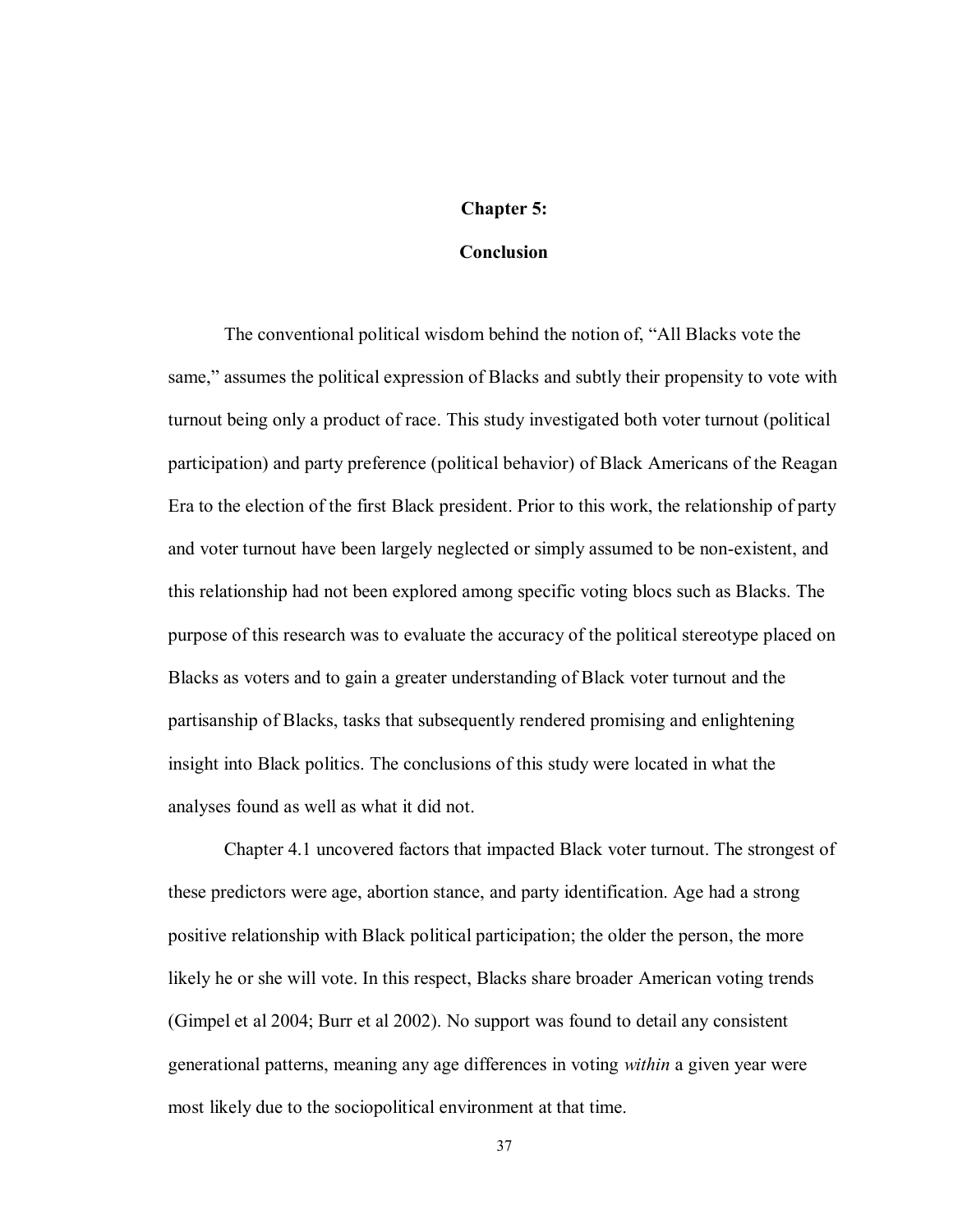Even though other measures were not as consistently strong statistically, they still told an interesting story. Because no results suggested Black women vote more than Black men, it suggested that gendered political differences between Blacks are minor when compared to Whites (Fisher 2011; Hardy-Fanta et al 2006; Lien 1998). The positive impact of education on Blacks going to the polls was only contingent on graduating high school, somewhat mirroring the rest of America (Straughn and Androit 2011; Sondheimer and Green 2010; Burden 2009). Low-income Blacks were less likely to vote than others, and there was no notable difference in turnout odds between middle- and high-income Blacks. This was probably a reflection of Blacks' lower median income than Whites, diversity of income brackets by education, and the past presence of highpay/low-skill jobs Blacks occupied. With the exception of abortion, neither region nor political opinions proved reliable predictors of Black voter turnout. The most conservative pro-life Blacks were always less likely to vote than those who supported a woman's unhindered right to choose.

The most prominent story in Chapter 4.1 was the role party identification plays in Black voter turnout. With the exception of midterm elections, the role of partisanship in political participation in national elections, minority-centered or otherwise, remains either assumed or not assessed. Here, I found that Black Democrats were more likely to vote than Black non-Democrats by a ratio factor of over three. Partisanship alone greatly contributed to explaining Black voter turnout variance. If political stances drove Black partisanship as it is assumed to for Americans in general, one would expect Black political opinions to echo the turnout coefficients found for being Democrat, almost as if one were measuring the same variables. For example, if Black Democrats were more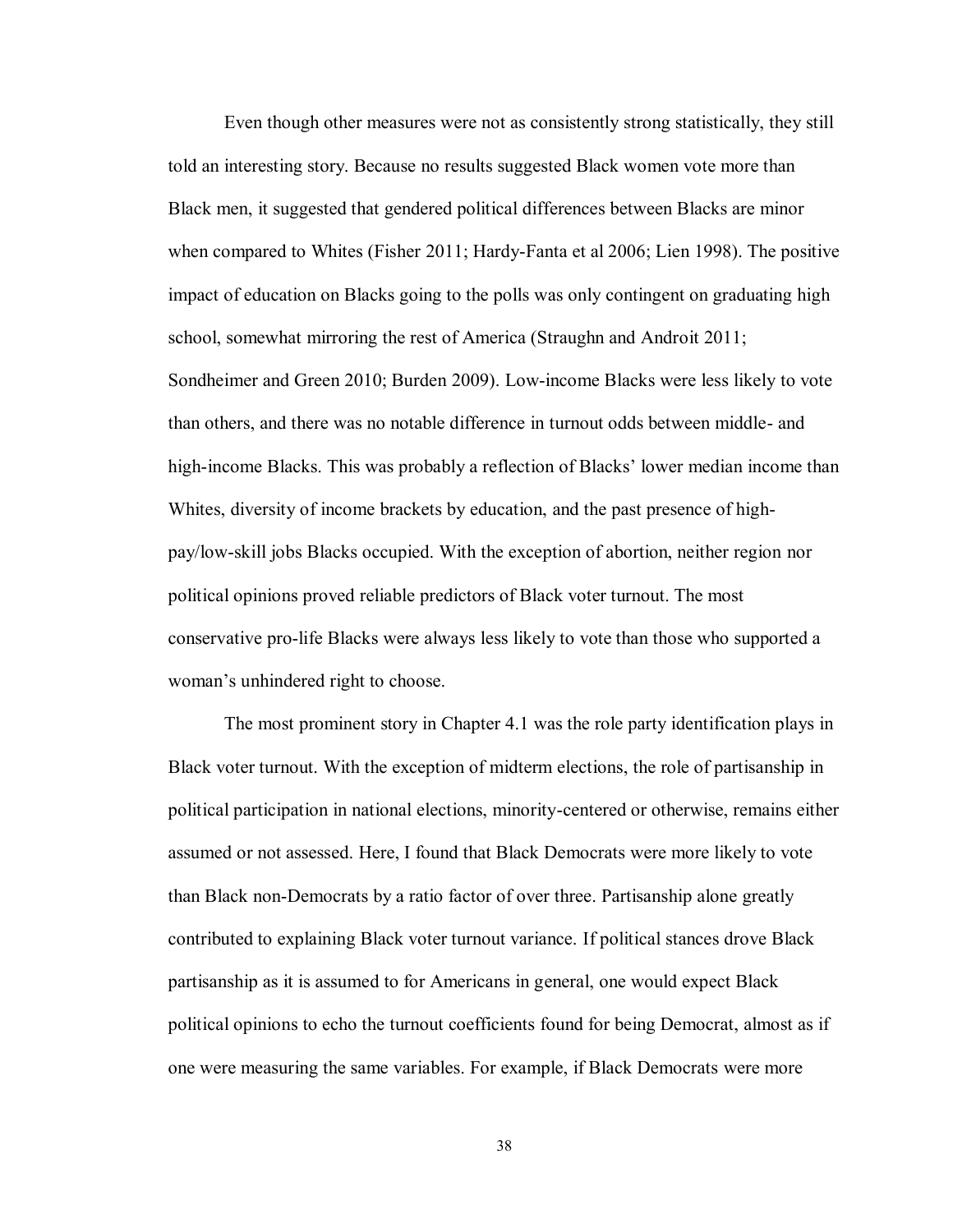likely to vote more than non-Democrats and all took the Democratic stance of defense cuts when it came to defense spending, the results should show that Blacks who are procuts vote more than those adhering to pro-military spending ideology. Since the outcomes here do not exactly show this, it justified the focus of Chapter 4.2.

What motivates Black Americans to vote is somewhat different from the rest of America. Blacks strongly follow national trends on age and somewhat on education and income, but partisanship is the most interesting finding. Because Democratic affiliation matters in Black voter turnout which usually backs Democrats, simply holding that Blacks *vote* for Democrats as a product of being Black is called into question. Black turnout is not just a factor of disenfranchisement or cross-the-board race-based political solidarity. In other words, rather than the notion of "Blacks vote *Democrat*," it may be more accurately stated that "Black *Democrats* vote (Democrat)." This finding necessitated an exploration into what makes a Black Democrat.

The strongest and most stable determinants of Black Democratic affiliation proved to be gender, age, and abortion stance. Black women were more likely to be Democrats than Black men, a finding that agrees with the intersectional literature (Allison 2011; Kam et al 2007; Philpot and Walton 2007). This was true until 2008, were Black men mostly comprised the new wave of Black Democrats. Unlike the general American trend of older voters being more conservative and Republican (Lau and Redlawsk 2008), the outcome was reversed for Black Americans. These findings partly confirm the conclusions of Luks and Elms (2005) who stated that young and the oldest Blacks are less attached to the Democratic Party. What was also interesting here is that the youngest Black Americans were still the least likely to be Democrats when compared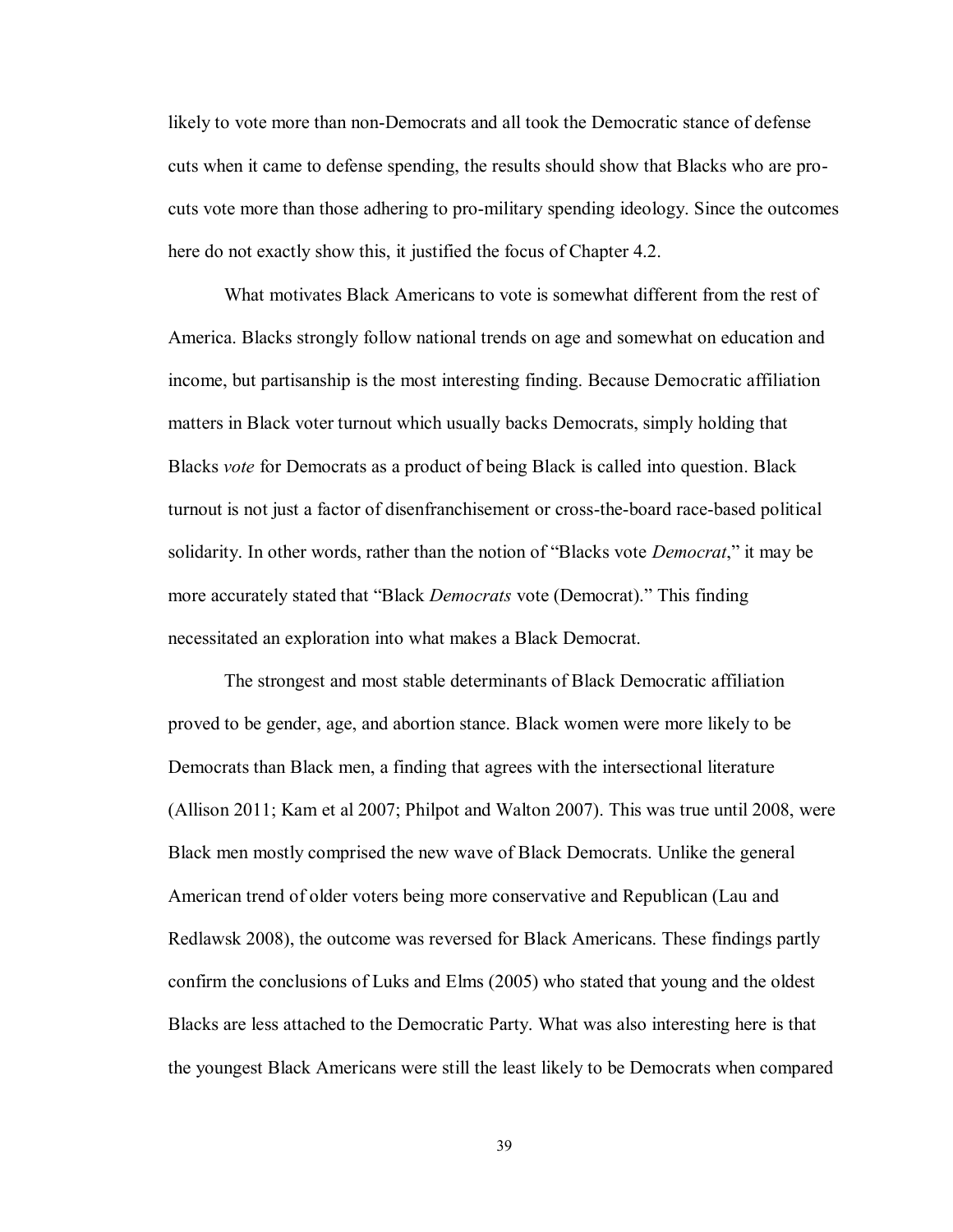to the oldest in 2008; Blacks have been one of the strongest and consistent supporters of the Democratic Party, and this was the election that supposedly inspired new, younger voters. It is interesting that young Blacks were still less likely to be Democrats. It raises the question of what will the future hold for the Democratic Party.

Of all the political variables, abortion was the strongest factor for Black partisanship; Blacks holding conservative views on abortion were far less likely to be Democrat that Blacks in favor of a woman's right to choose. Abortion remained significant when individual elections were investigated in additional research, particularly in 2008 as presented in Chapter 4.2. Gays serving in the military and the hot-button issue of gay marriage were examined. Blacks largely did not support same-sex marriage despite Democrats being the liberal party that does. Many pundits went as far as to blame large voter turnout of Blacks for the passage of bans on same-sex in both California and Florida, although scholars have shown these measures would have passed without increased Black turnout (Abrajano 2010; Slade and Smith 2010). Sherkat, de Vries, and Creek (2010) attribute anti-same-sex marriage attitudes to Blacks' strong ties to Protestant religion. The interesting tale here was that opinions on gay marriage *did not* impact partisanship. Positions on gay marriage (and homosexuality in general) and abortion are thought to be strongly impacted by religious views, and Black support for several issues hinges on how it lines up with their religion. It is curious that abortion stances were strong predictors of Black partisanship in 1984, 1996, and 2008 individually and collectively, but gay marriage—largely opposed by Blacks because of religion—was not.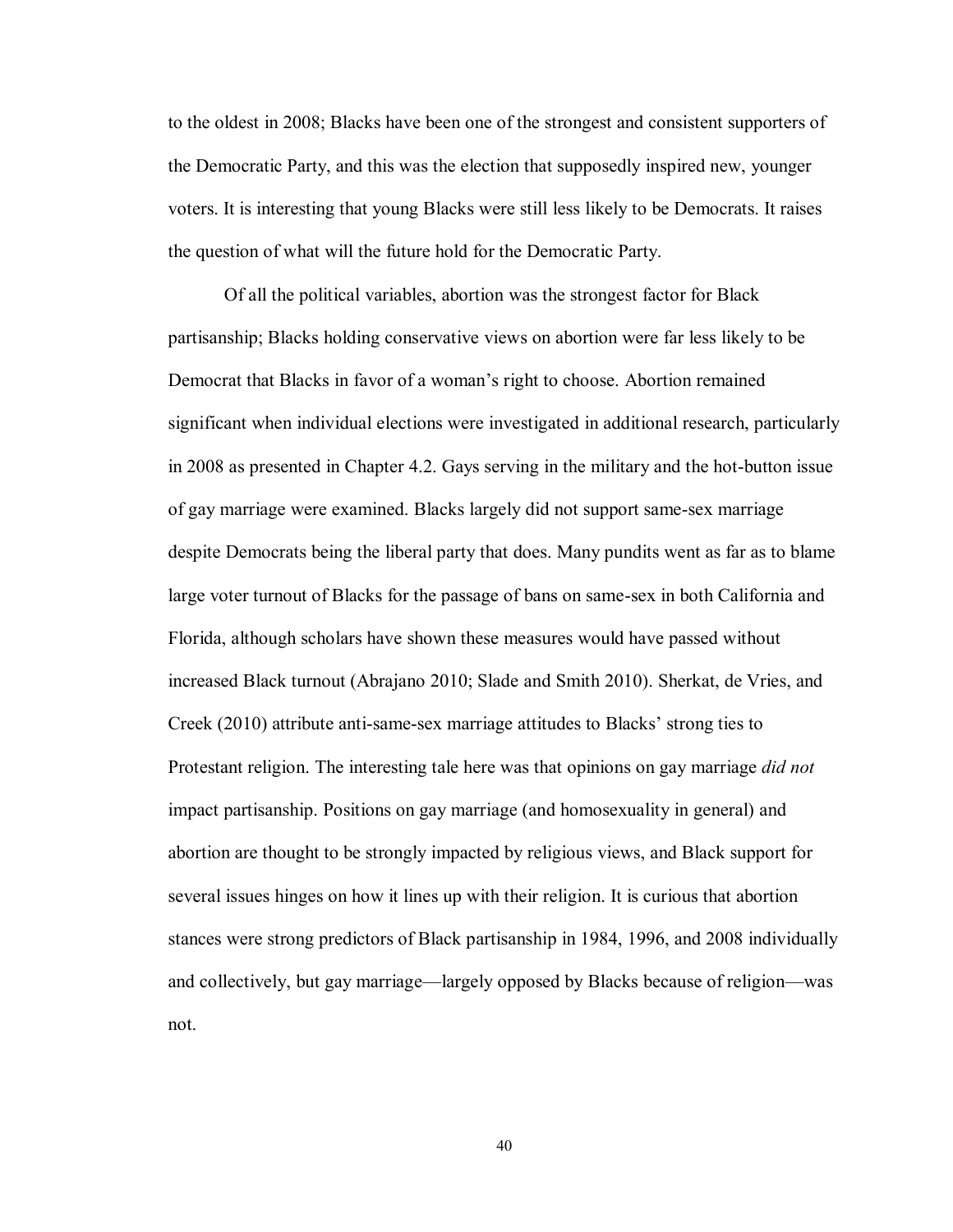Black Americans typically counter common political knowledge of partisanship in other areas. The likelihood of Democratic partisanship increased for Blacks with a high school diploma or more. Unlike Americans as a whole who become more conservative and Republican as income increases (Rehm 2010; Brewer and Stonecash 2001; Brooks and Brady 1999), low-income Blacks were less likely to identify as Democrat, a finding that supports Luks and Elms (2005). But counter to Luks and Elms (2005) who find that Blacks in the South are less Democratic than Blacks in other regions, this analysis did not detect any consistent regional patterns.

The story within Black partisanship was told by the role of ideology, represented here by abortion and opinions on government spending. Although abortion presented strong, typical results, positions on spending were not dependable factors in Black partisanship. These measures added little in terms of explaining Black partisanship. Ideology and partisanship in America are so frequently and interchangeably paired, making this finding very valuable. Although it does not have to be reflected by individual issues, ideology is the assumed basis of political opinions and partisanship. If these variables were minimal in variance explanation and not significant, then what does it mean for Black partisanship? The popular notion is that Blacks have the same politics and Democratic Party alignment—the "Black vote"—with the underlying assumption that Black politics are a product of race: simply being Black and/or more recently, an Obama effect. Understand that this research does not have the capacity or data to directly confirm this undoubtedly, but if it were true, analyses should reveal little in terms of independent demographic and political variables. For the most part, the outcomes *do* show that Blacks largely self-identify as Democrats regardless of most political stances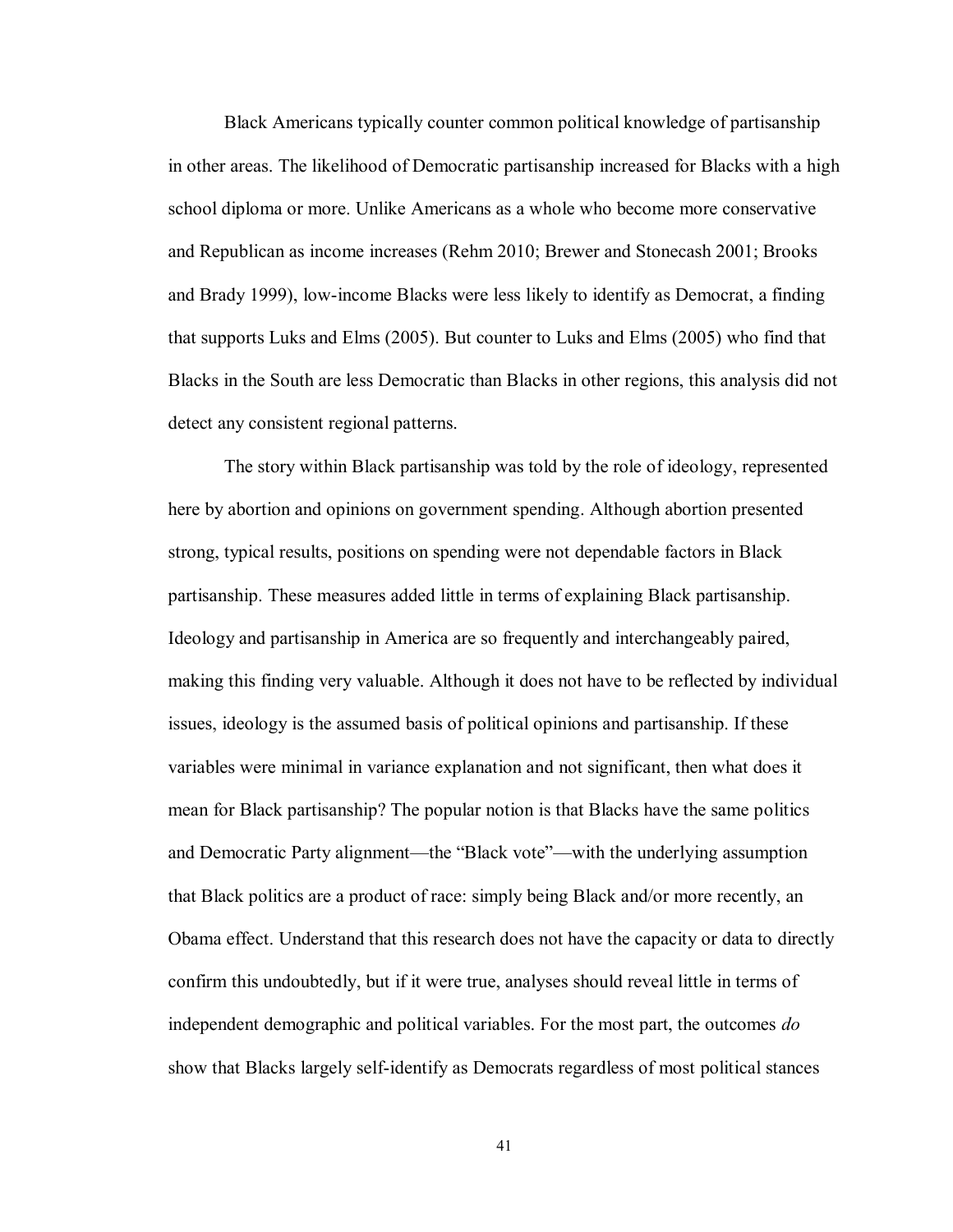and ideology. In other words, while it cannot be said that Blacks are Democrats because they are Black, one can say that something other than ideological and demographic differences are driving Black partisanship.

In summary, this study addresses Black political stereotypes in three ways. First, descriptive statistics revealed that not all Blacks are Democrats; few are Republicans, but a significant number are Independents. Second, Black Democrats vote more often than Black non-Democrats, and voting is also a factor of age and abortion stance. Finally, although Black partisanship is sculpted by age, gender, and abortion, Black partisanship does not appear to be cleanly ideological.

There are several practical applications of this research. Politically speaking, the combination of these facts meant that perhaps Republicans had opportunities, especially in the decades prior to the 2008 Presidential Election, to recruit a significant amount of Black support and appeal and motivate to them to vote. For example, low-income, young, Black men who do not support abortion were more likely to be divorced from the political system: less likely to vote and be attached to a political party. Republicans had the opportunity to appeal to such Americans similar to the manner they appeal to lowincome Whites who support them despite income trends and economic policy disadvantages. Further analyses indicate high turnout and Democratic Party identification that is not dependent on ideology make it very difficult for Republicans to sway Blacks. But again, this is a very recent development.

Furthermore, Meredith (2009) and Gerber, Green, and Shachar (2003) find that voting is habit-forming; past voting has an even greater effect on political participation than age and education (Gerber et al 2003), meaning that the increase in Black voters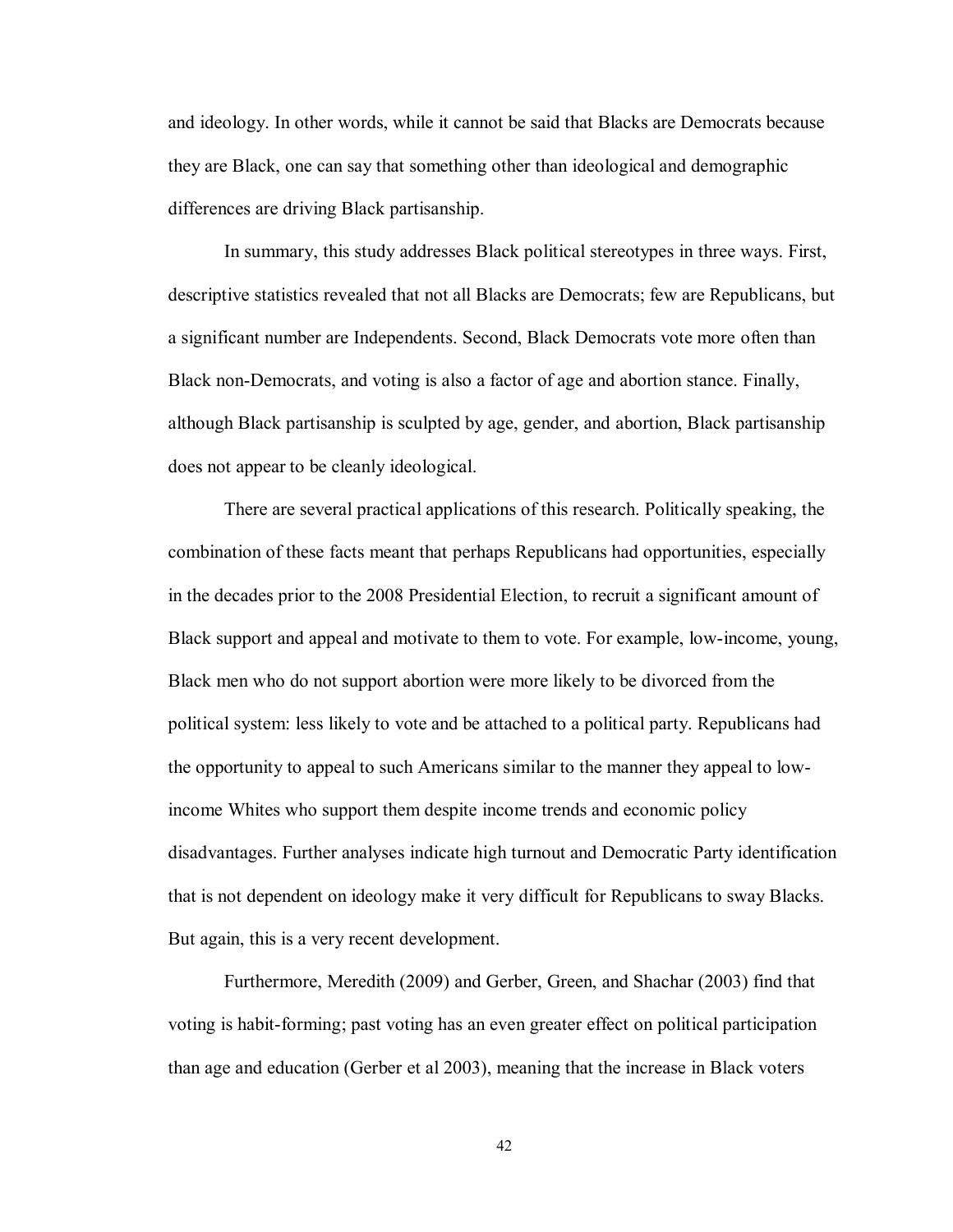witnessed in 2008 will likely endure for at least a few generations as evidenced by historically high Black turnout in the 2012 Presidential Election. This standing pool of potential anti-Democrat Black voters could have already been solidified behind the Republican Party if Republicans would have garnered their appeal and support. But other racial groups are not as politically "unsalvageable." Latinos have recently reached voting and partisanship levels that Blacks occupied in elections prior to 2008 (Lopez and Taylor 2012). Even if the solidification of Blacks in the Democratic Party is due to descriptive representation in 2008 and 2012, it is not far-fetched that a Latino presidential candidate could emerge over the next few decades and complete the process for Latinos as Obama did for Blacks. Further research should determine if Black political thought and progression described here is unique to Blacks or if Blacks are just at the forefront to minority voting patterns and development that may later be adopted by Latinos.

This study has some limitations. The first and most obvious of which is sample size. Because of the size of the Black population in general, datasets like the ANES with sample sizes of around 1200 are not the best for minority groups, making individual election evaluation results less generalizable. Surveys with larger Black samples like the National Black Election Studies (NBES) were considered, but no survey existed for 2008, and the issue of question consistency arose when ANES 2008 was to be used in place of a 2008 NBES. Another limitation is the strength of the models. With low pseudo- R²'s in each Table, the models only accounted for some factors that determine Black political participation and Black partisanship; however, the full profile of variables was neither practical nor was it the goal.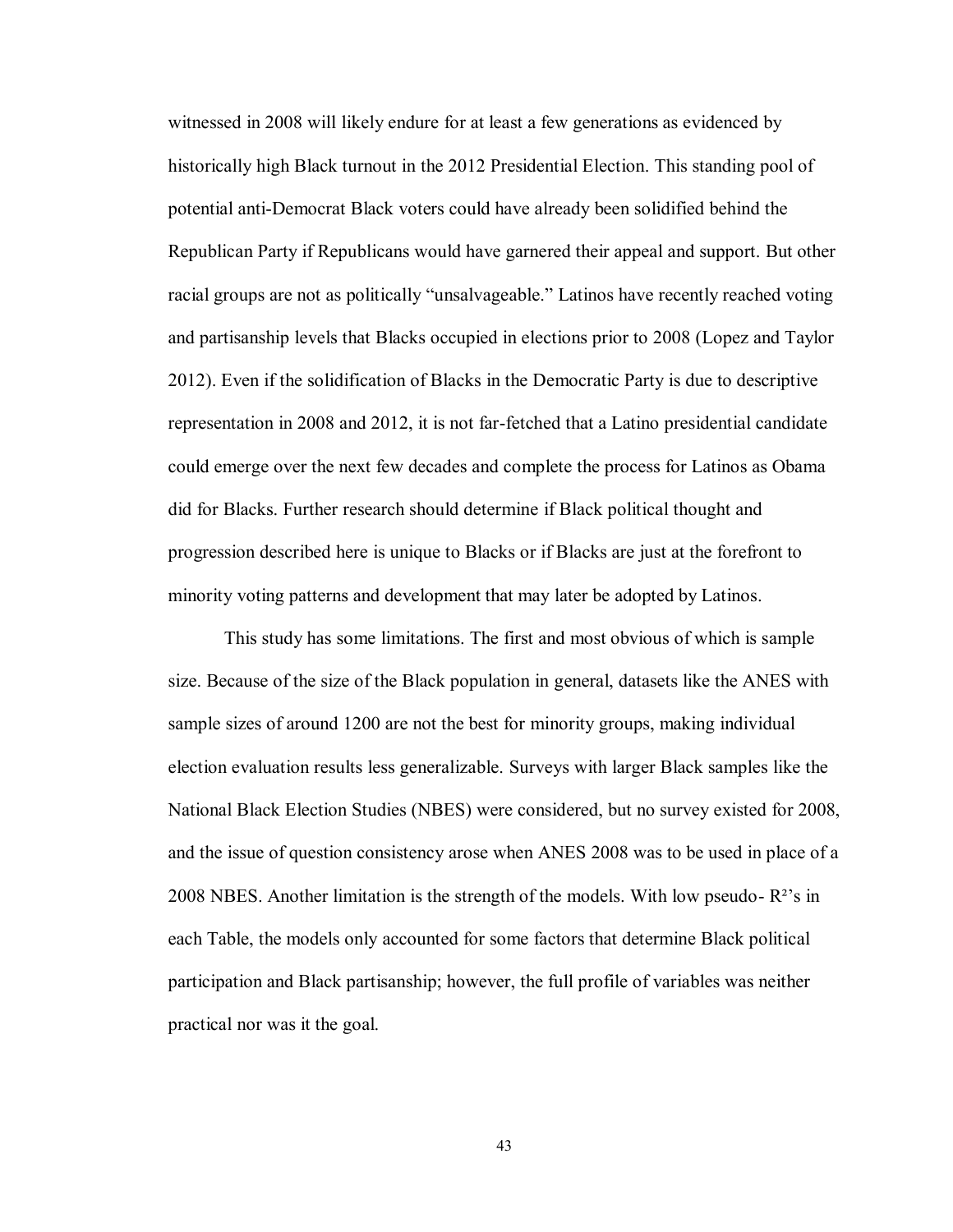Future directions of this research should investigate predictors of party affiliation and political participation among other racial groups, especially Latinos. Also, the research conducted here only examined presidential elections. Would my findings hold true in midterm, local, and state-level elections? Additionally, more theories are needed concerning the findings of this study and other reported relationships in Black political thought, behavior, and participation. For instance, are non-Democrat non-voters a separated community from voting Black Democrats if community is defined in political expression?

The seemingly faith-based contradiction among Blacks is worth investigating extensively; abortion was a predictor of Black partisanship (and voter turnout) in each year, while same-sex marriage positions in 2008 were not. Historically, the Black church has been at the forefront of political engagement, the locus of planning during the Civil Rights Movement, and the refuge and forum of social ills. What contemporary role does religion and church attendance play in Black voting habits and party identification? Church attendance was included in preliminary research here but was subsequently dropped because of its interaction with abortion and the nature of the variable: behavioral rather than demographic or political opinion. Further research should measure the influence of behavioral and identity variables like church attendance and denomination.

Finally, the results of this study warrant future investigation into what makes a Black partisan or non-partisan. Questions should address the role of candidates and elections. Do Black non-Democrats not vote and/or not identify with a party because of weak non-Democrat opposition candidates, satisfaction with strong Democratic candidates, or because they feel content with either candidate's representation? And what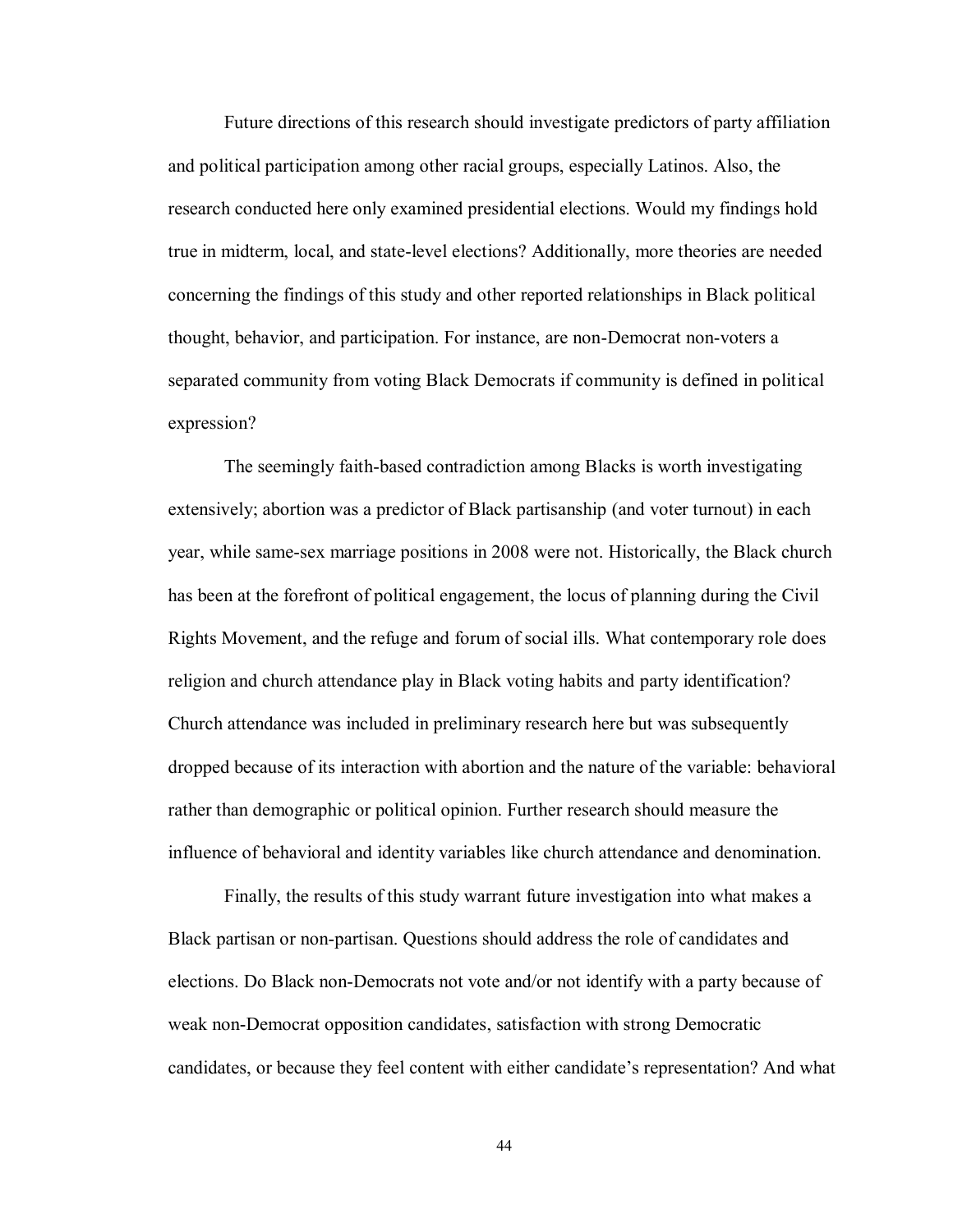about the actual work of voting? Is Black voter turnout a matter of party outreach and get-out-the-vote campaigns as Philpot et al (2009) suggest, or do Black non-Democrats simply find politics and elections not worth the trouble? The political attitudes of young Blacks should be explored as well. Why is it that the youngest Black Americans were still the least likely to be Democrats in 2008 when Blacks have been one of the strongest and consistent supporters of the Democratic Party, and 2008 was the election that supposedly inspired new, younger voters? Such inquiries may venture beyond typical political and demographic data found in surveys and into areas of identity and Black conceptions of politics (qualitative analyses), because as the findings here suggest, political and demographic variables only account for a small portion of Democratic alignment, even in 2008.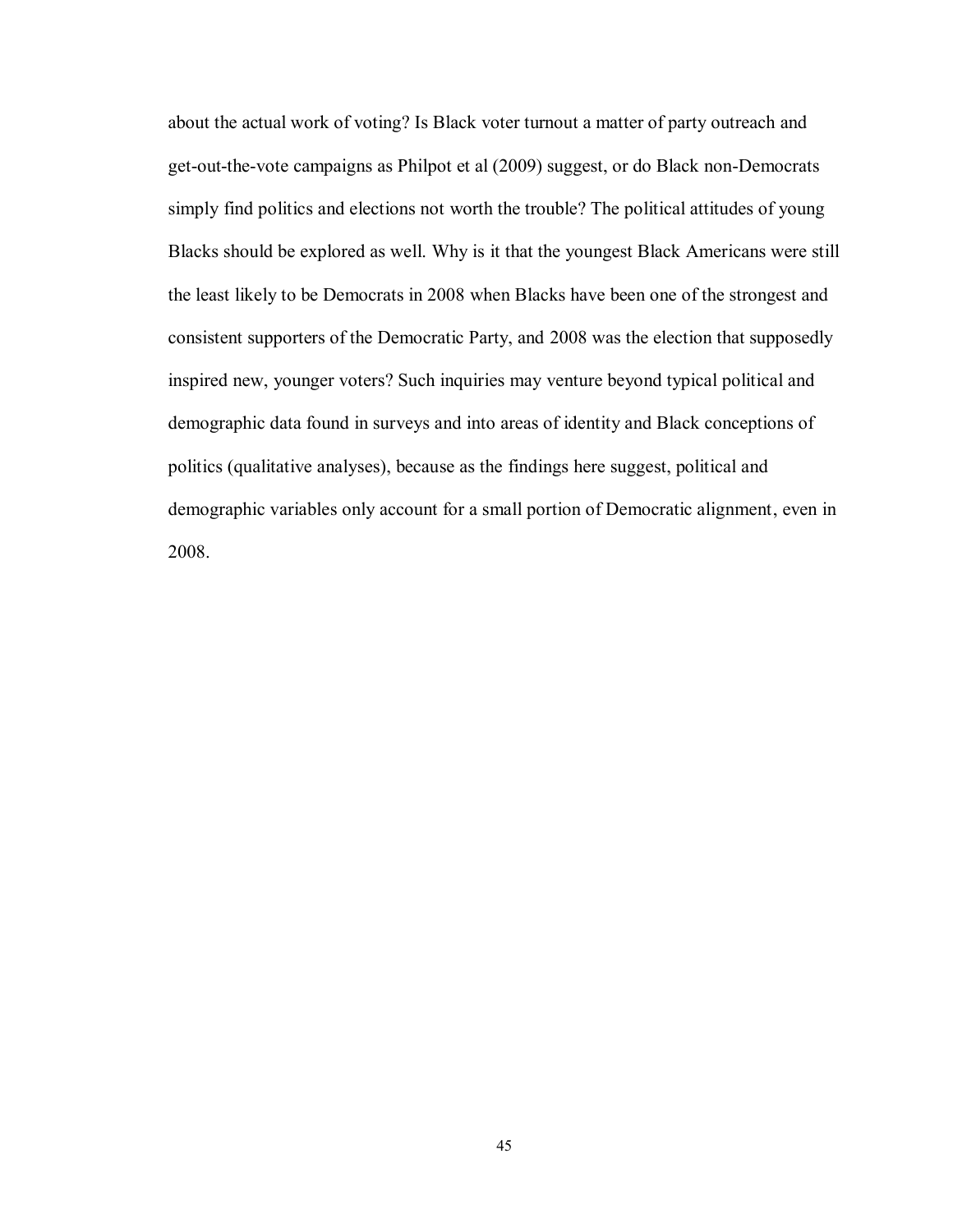#### **References Cited**

- Abrajano, M. 2010. "Are Blacks and Latinos Responsible for the Passage of Proposition 8? Analyzing Voter Attitudes on California's Proposal to Ban Same-Sex Marriage in 2008." *Political Research Quarterly* 63(4):922-932.
- Abramowitz, A. I. 2010. "Transformation and Polarization: The 2008 Presidential Election and the New American Electorate." *Electoral Studies* 29(4):594-603.
- Aistrup, Joseph A. 2010. "Southern Political Exceptionalism? Presidential Voting in the South and Non-South." *Social Science Quarterly* 91(4):906-927.
- Allison, R. 2011. "Race, Gender, and Attitudes Toward War in Chicago: An Intersectional Analysis." *Sociological Forum* 26(3):668-691.
- American National Election Survey. 2012. July 27, 2012. (http://www.electionstudies.org).
- Berinsky, A. J. and G. S. Lenz. 2011. "Education and Political Participation: Exploring the Causal Link." *Political Behavior* 33(3):357-373.
- Bovasso, G. (1993). "Self, Group, and Public Interests Motivating Racial Politics". *Political Psychology* 14(1):3-20.
- Brewer, M. D. and J. M. Stonecash. 2001. "Class, Race Issues, and Declining White Support for the Democratic Party in the South." *Political Behavior* 23(2):131-155.
- Brooks, C. and D. Brady. 1999. "Income, Economic Voting, and Long-Term Political Change in the US, 1952-1996." *Social Forces* 77(4):1339-1374.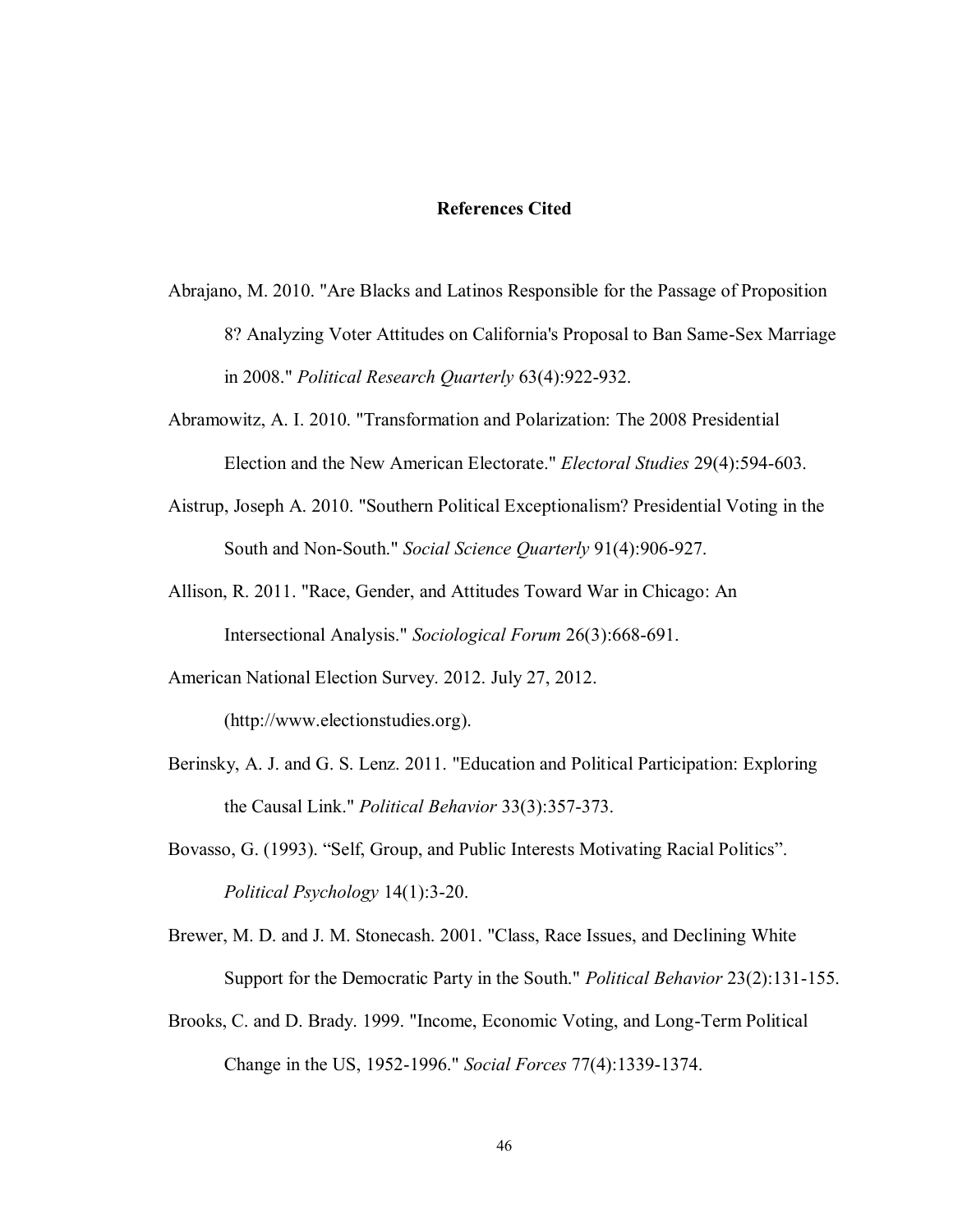- Brooks, D. J. 2010. "A Negativity Gap? Voter Gender, Attack Politics, and Participation in American Elections." *Politics & Gender* 6(3):319-341.
- Burden, B. C. 2009. "The Dynamic Effects of Education on Voter Turnout." *Electoral Studies* 28(4):540-549.
- Burns, N. and K. Gallagher. 2010. "Public Opinion on Gender Issues: The Politics of Equity and Roles." *Annual Review of Political Science*, 13:425-443.
- Burr, A., F. G. Caro, and J. Moorhead. 2002. "Productive Aging and Civic Participation." *Journal of Aging Studies*, 16:87-105.
- Burrell, B. C. 2005. "Gender, Presidential Elections and Public Policy: Making Women's Votes Matter." *Journal of Women Politics & Policy* 27(1-2):31-50.
- Campbell, D. E. 2007. "Sticking Together Classroom Diversity and Civic Education." *American Politics Research* 35(1):57-78.
- Carter, J. S., M. Corra and S. K. Carter. 2009. "The Interaction of Race and Gender: Changing Gender-Role Attitudes, 1974-2006." *Social Science Quarterly* 90(1):196-211.
- Casciano, R. 2007. "Political and Civic Participation among Disadvantaged Urban Mothers: The Role of Neighborhood Poverty." *Social Science Quarterly* 88(5):1124-1151.
- Cho, W. K. T. and J. G. Gimpel. 2009. "Presidential Voting and the Local Variability of Economic Hardship." *Forum-a Journal of Applied Research in Contemporary Politics* 7(1):1.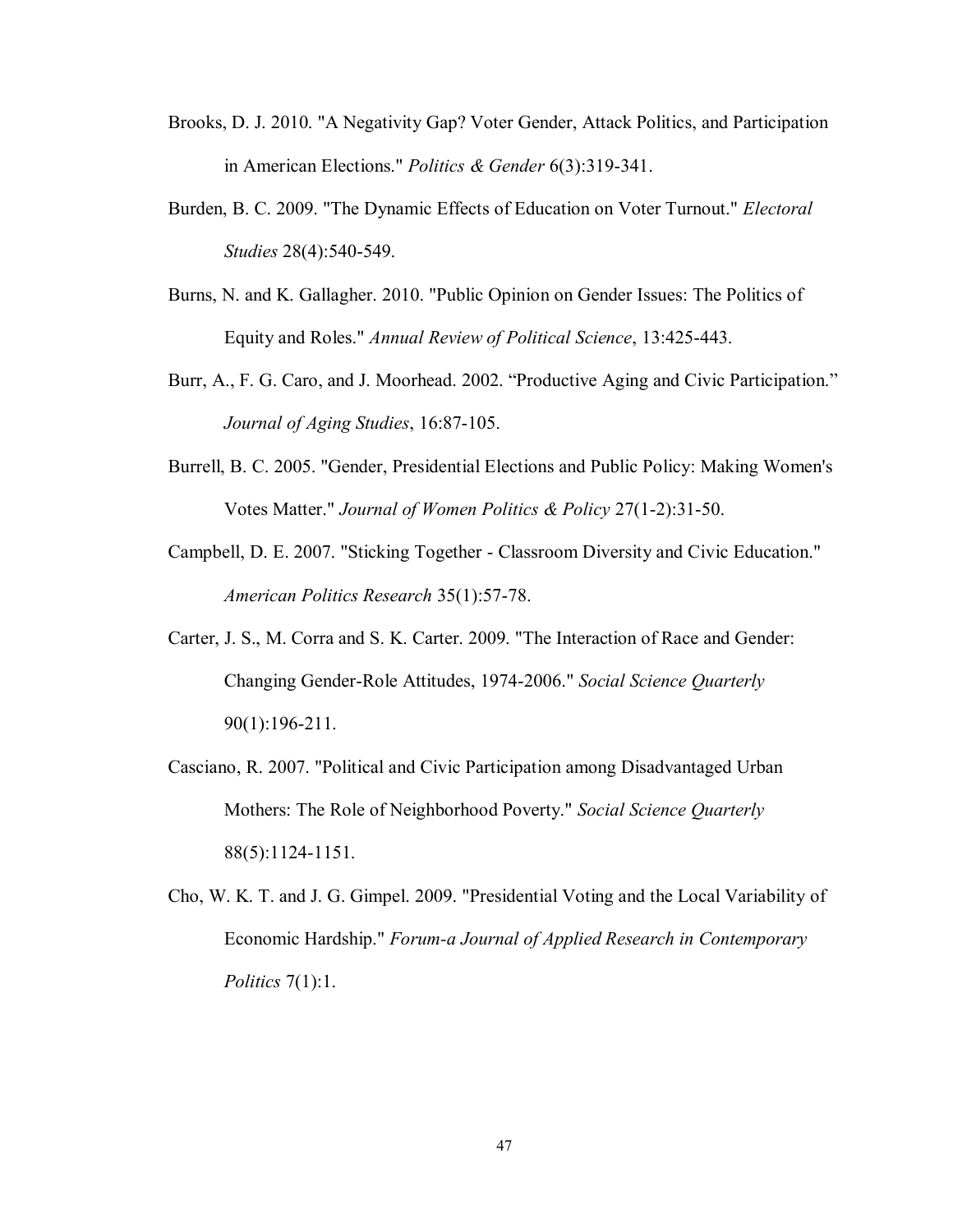- Cho, W. K. T. and T. J. Rudolph. 2008. "Emanating Political Participation: Untangling the Spatial Structure Behind Participation." *British Journal of Political Science* 38:273-289.
- Clawson, R. A. and J. A. Clark. 2003. "The Attitudinal Structure of African American Women Party Activists: The Impact of Race, Gender, and Religion." *Political Research Quarterly* 56(2):211-221.
- Clayton, D. M. 2004. "A Funny Thing Happened on the Way to the Voting Precinct: A Brief History of Disenfranchisement in America." *Black Scholar* 34(3):42-52.
- Coffe, H. and C. Bolzendahl. 2010. "Same Game, Different Rules? Gender Differences in Political Participation." *Sex Roles* 62(5-6):318-333.
- Cole, E. R. and A. J. Stewart. 1996. "Meanings of Political Participation among Black and White Women: Political Identity and Social Responsibility." *Journal of Personality and Social Psychology* 71(1):130-140.
- Conway, M. M. 2001. "Women and Political Participation." *Ps-Political Science & Politics* 34(2):231-233.
- Diemer, M. A. and C. H. Li. 2011. "Critical Consciousness Development and Political Participation among Marginalized Youth." *Child Development* 82(6):1815-1833.
- Elchardus, M. and B. Spruyt. 2009. "The Culture of Academic Disciplines and the Sociopolitical Attitudes of Students: A Test of Selection and Socialization Effects." *Social Science Quarterly* 90(2):446-460.
- Federico, C. M. 2005. "Racial Perceptions and Evaluative Responses to Welfare: Does Education Attenuate Race-of-Target Effects?" *Political Psychology* 26(5):683- 697.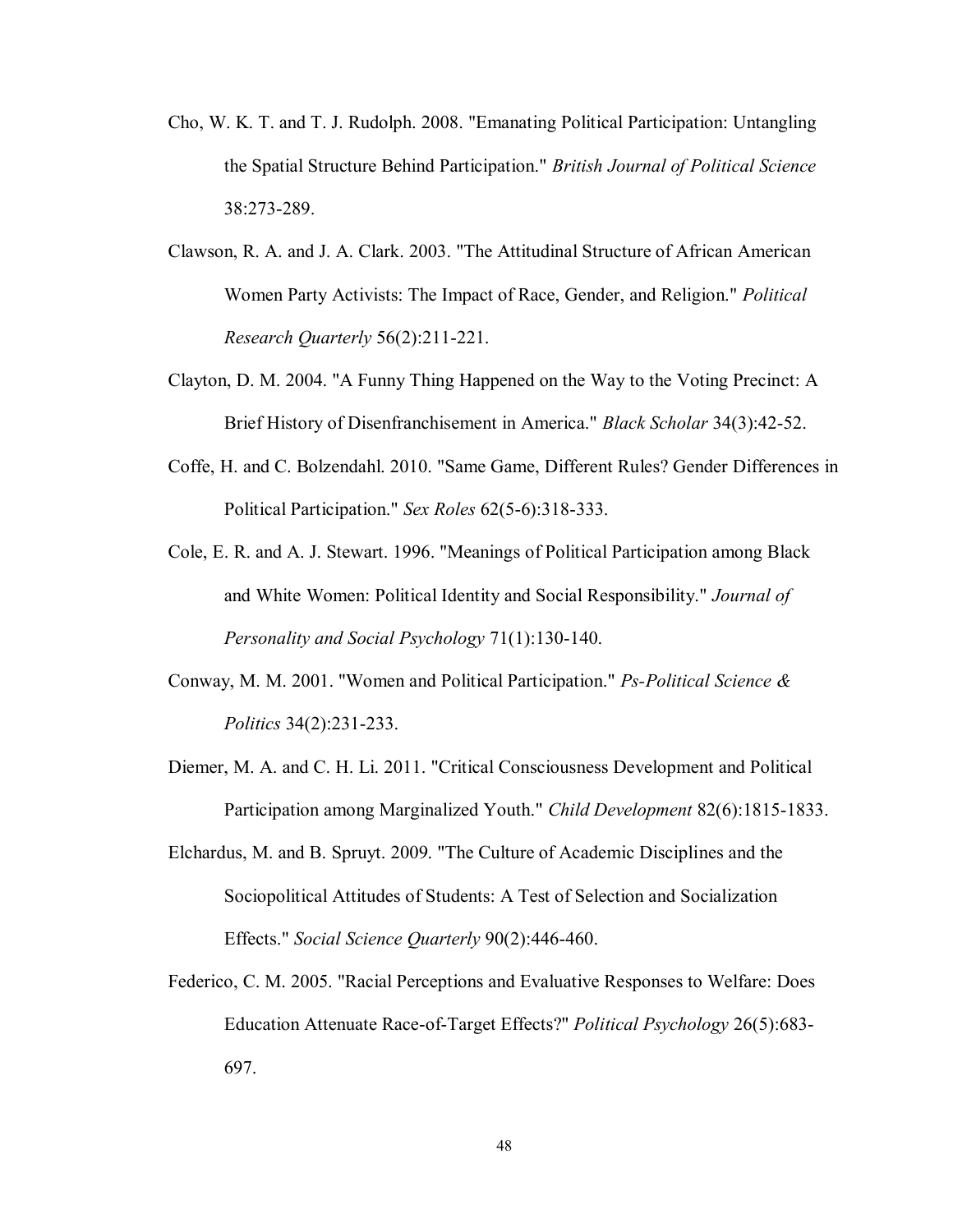Fhagen-Smith, P. E., B. J. Vandiver, F. C. Worrell, and W. E. Cross, Jr. 2010.

"(Re)Examining Racial Identity Attitude Differences Across Gender, Community Type, and Socioeconomic Status Among African American College Students." *Identity: an Independent Journal of Theory and Research* 10:164-180.

- Fisher, P. 2011. "The Gapology of the Obama Vote in the 2008 Democratic Presidential Primaries." *Society* 48(6):502-509.
- Fridkin, K. L. and P. J. Kenney. 2007. "Examining the Gender Gap in Children's Attitudes Toward Politics." *Sex Roles* 56(3-4):133-140.
- Gay, C. and K. Tate. 1998. "Doubly Bound: The Impact of Gender and Race on the Politics of Black Women." *Political Psychology* 19(1):169-184.
- Gerber, A. 1996. "African Americans' Congressional Careers and the Democratic House Delegation". *The Journal of Politics* 58(3): 831-845.
- Gerber, A. S., D. P. Green and R. Shachar. 2003. "Voting may be Habit-Forming: Evidence from a Randomized Field Experiment." *American Journal of Political Science* 47(3):540-550.
- Gimpel, J. G., I. L. Morris and D. R. Armstrong. 2004. "Turnout and the Local Age Distribution: Examining Political Participation Across Space and Time." *Political Geography* 23(1):71-95.
- Gordon, H. R. 2008. "Gendered Paths to Teenage Political Participation Parental Power, Civic Mobility, and Youth Activism." *Gender & Society* 22(1):31-55.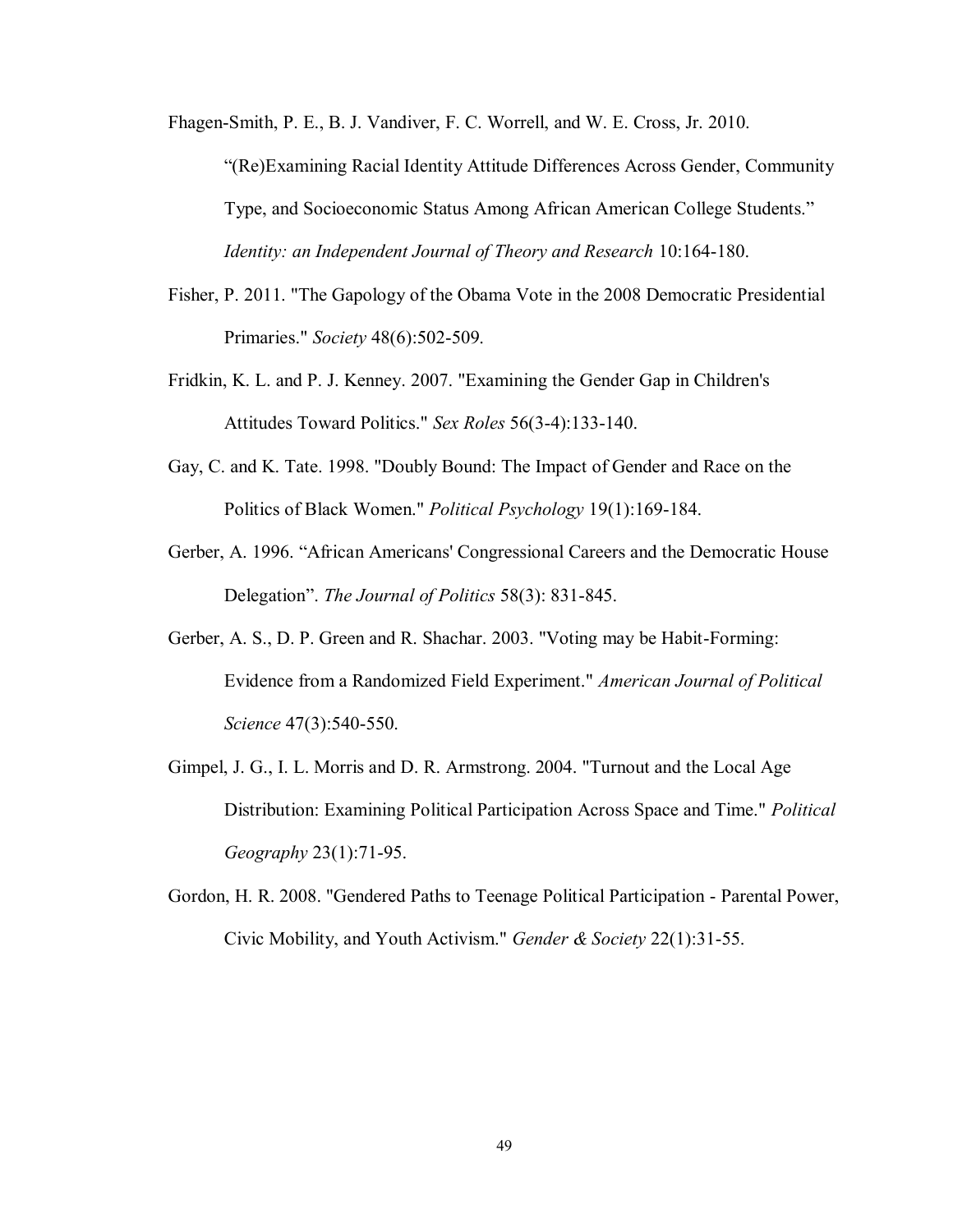- Hardy-Fanta, C., P. Lien, D. M. Pinderhughes, and C. M. Sierra. 2006. "Gender, Race, and Descriptive Representation in the United States: Findings from the Gender and Multicultural Leadership Project." *Journal of Women Politics & Policy* 28(3- 4):7-41.
- Harris-Lacewell, M. V. 2003. "The Heart of the Politics of Race: Centering Black People in the Study of White Racial Attitudes". *Journal of Black Studies* 34(2):222-249.
- Hooghe, M. and D. Stolle. 2004. "Good Girls Go to the Polling Booth, Bad Boys Go Everywhere: Gender Differences in Anticipated Political Participation among American Fourteen-Year-Olds." *Women & Politics* 26(3-4):1-23.
- Huddy, L. and T. E. Carey, Jr. 2009. "Group Politics Redux: Race and Gender in the 2008 Democratic Presidential Primaries." *Politics & Gender* 5(1):81-96.
- Inter-University Consortium for Political and Social Research (ICPSR). 2012. "National Black Election Series". Retrieved from

http://www.icpsr.umich.edu/icpsrweb/ICPSR/series/3.

- Kam, C. D., E. J. Zechmeister and J. R. Wilking. 2008. "From the Gap to the Chasm Gender and Participation among Non-Hispanic Whites and Mexican Americans." *Political Research Quarterly* 61(2):205-218.
- Lau, R. R. and D. P. Redlawsk. 2008. "Older but Wiser? Effects of Age on Political Cognition." *Journal of Politics* 70(1):168-185.
- Lawless, J. L. and R. L. Fox. 2001. "Political Participation of the Urban Poor." *Social Problems* 48(3):362-385.
- Levin-Waldman, M. 2013. "Income, Civic Participation and Achieving Greater Democracy." *Journal of Socio-Economics.*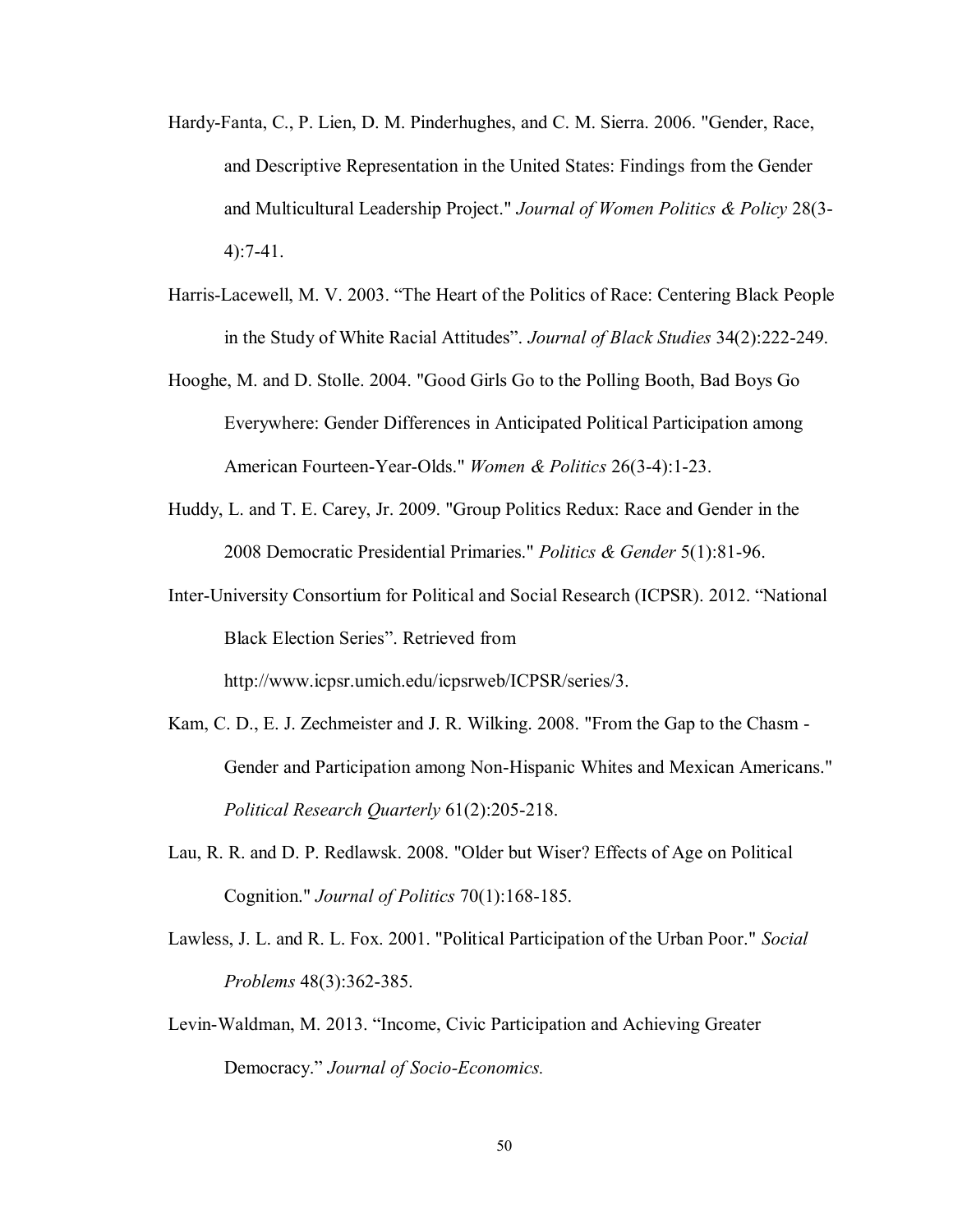- Lien, P. 1998. "Does the Gender Gap in Political Attitudes and Behavior Vary Across Racial Groups?" *Political Research Quarterly* 51(4):869-894.
- Lim, C. and T. Sander. 2013. "Does Misery Love Company? Civic Engagement in Economic Hard Times." *Social Science Research* 42(1):14-30.
- Lopez, M. H. and P. Taylor. 2012. "Obama 71%; Romney 27%: Latino Voters in the 2012 Election." June 6, 2013. (http://www.pewhispanic.org).
- Luks, S. and L. Elms. 2005. "African-American Partisanship and the Legacy of the Civil Rights Movement: Generational, Regional, and Economic Influences on Democratic Identification, 1973-1994". *Political Psychology* 26(5):735-754.
- Manuel, D. 2013. "Inflation Calculator." May 29, 2013.

(http://www.davemanuel.com/inflation-calculator.php).

- Manza, J. and C. Brooks. 1998. "The Gender Gap in US Presidential Elections: When? Why? Implications?" *American Journal of Sociology* 103(5):1235-1266.
- Matthews, T. L., L. M. Hempel, and F. M. Howell. 2010. "Gender and the Transmission of Civic Engagement: Assessing the Influences on Youth Civic Activity." *Sociological Inquiry* 80(3):448-474.
- McDermott, M. L. 1998. "Race and Gender Cues in Low-Information Elections." *Political Research Quarterly* 51(4):895-918.
- Meredith, M. 2009. "Persistence in Political Participation." *Quarterly Journal of Political Science* 4(3):187-209.
- Ochs, H. L. 2006. ""Colorblind" Policy in Black and White: Racial Consequences of Disenfranchisement Policy." *Policy Studies Journal* 34(1):81-93.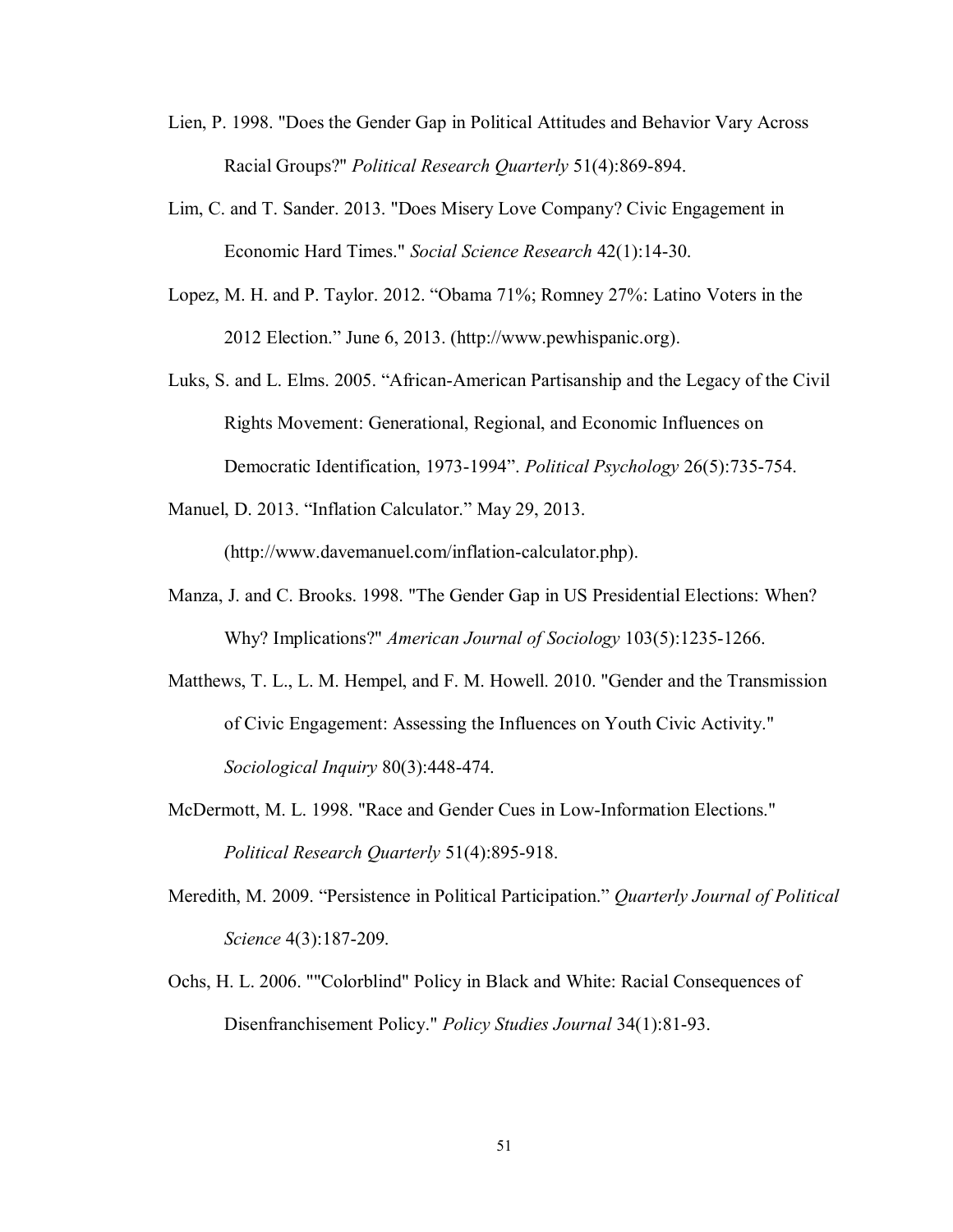- Ondercin, H. L. and D. Jones-White. 2011. "Gender Jeopardy: What is the Impact of Gender Differences in Political Knowledge on Political Participation?" *Social Science Quarterly* 92(3):675-694.
- Ozymy, J. 2012. "The Poverty of Participation: Self-Interest, Student Loans, and Student Activism." *Political Behavior* 34(1):103-116.
- Philpot, T. S., D. R. Shaw, and E. B. McGowen. 2009. "Winning the Race: Black Voter Turnout in the 2008 Presidential Election." *Public Opinion Quarterly* 73(5): 995- 1022.
- Philpot, T. S. and H. Walton, Jr. 2007. "One of Our Own: Black Female Candidates and the Voters Who Support Them." *American Journal of Political Science* 51(1):49- 62.
- Rehm, P. 2011. "Risk Inequality and the Polarized American Electorate." *British Journal of Political Science* 41:363-387.
- Reingold, B. and J. Harrell. 2010. "The Impact of Descriptive Representation on Women's Political Engagement Does Party Matter?" *Political Research Quarterly* 63(2):280-294.
- Robnett, B. and J. A. Bany. 2011. "Gender, Church Involvement, and African-American Political Participation." *Sociological Perspectives* 54(4):689-712.
- Sherkat, D. E., K.M. de Vries and S. Creek. 2010. "Race, Religion, and Opposition to Same-Sex Marriage." *Social Science Quarterly* 91(1):80-98.
- Simien, E. M. and R. A. Clawson. 2004. "The Intersection of Race and Gender: An Examination of Black Feminist Consciousness, Race Consciousness, and Policy Attitudes." *Social Science Quarterly* 85(3):793-810.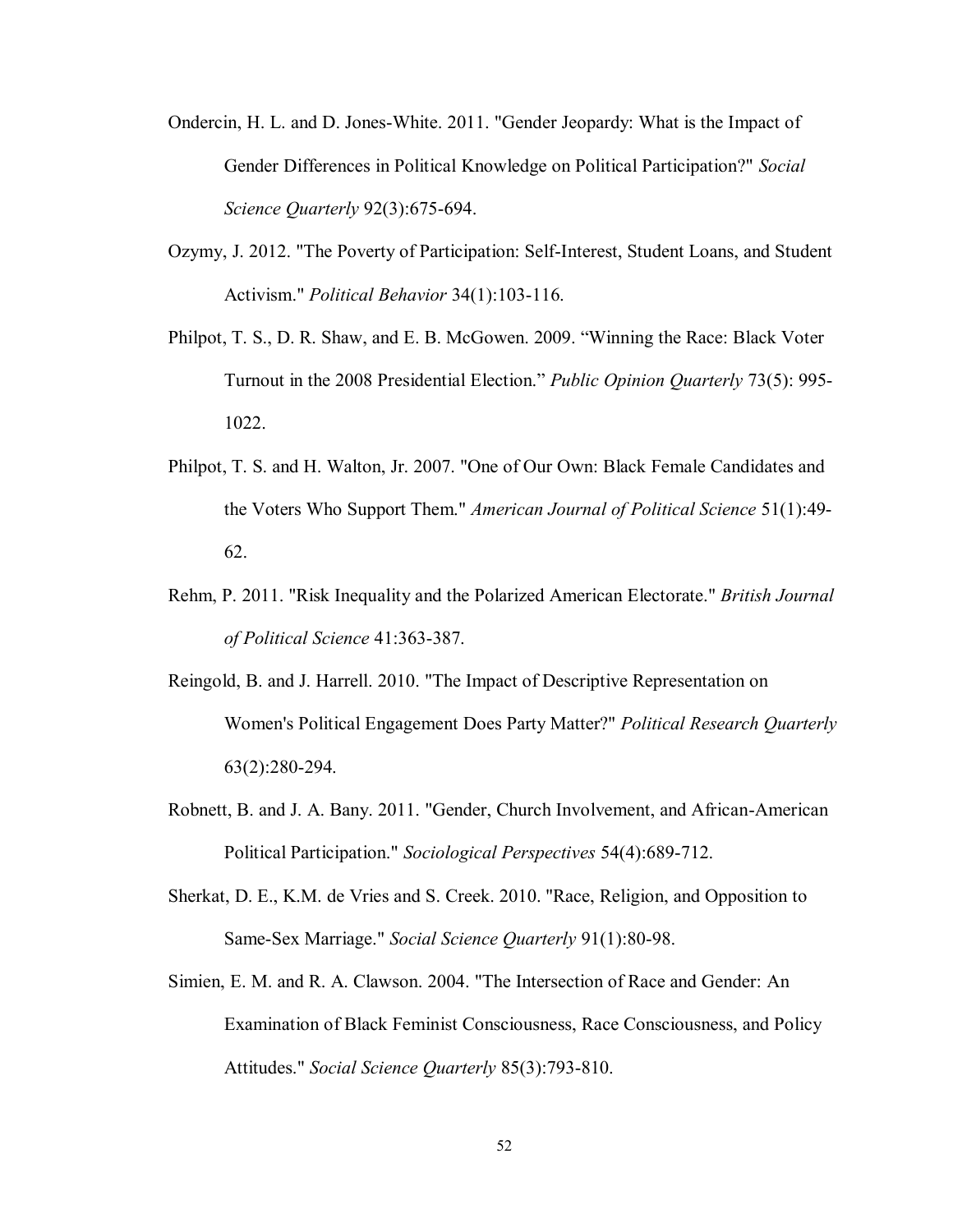- Slade, S. and D. A. Smith. 2011. "Obama to Blame? African American Surge Voters and the Ban on Same-Sex Marriage in Florida." *Forum-a Journal of Applied Research in Contemporary Politics* 9(2):6.
- Social Sciences Data Analysis Network. 2012. "Voter Turnout." March 9, 2013. (http://www.ssdan.net/content/voter-turnout).
- Sondheimer, R.M. and D. P. Green. 2010. "Using Experiments to Estimate the Effects of Education on Voter Turnout." *American Journal of Political Science* 54(1):174- 189.
- Straughn, J. B. and A. L. Andriot. 2011. "Education, Civic Patriotism, and Democratic Citizenship: Unpacking the Education Effect on Political Involvement." *Sociological Forum* 26(3):556-580.
- Taylor, P. 2012. "The Growing Electoral Clout of Blacks Is Driven by Turnout, Not Demographics." March 10, 2013. (http://www.pewsocialtrends.org).
- Thompson, Debra. 2008. "Is Race Political?" *Canadian Journal of Political Science-Revue Canadienne De Science Politique* 41(3):525-547.
- Timpone, R. J. 1998. "Structure, Behavior, and Voter Turnout in the United States." *American Political Science Review* 92(1):145-158.
- Uggen, C. and J. Manza. 2002. "Democratic Contraction? Political Consequences of Felon Disenfranchisement in the United States." *American Sociological Review* 67(6):777-803.
- Uggen, C., A. Behrens and J. Manza. 2005. "Criminal Disenfranchisement." *Annual Review of Law and Social Science* 1:307-322.